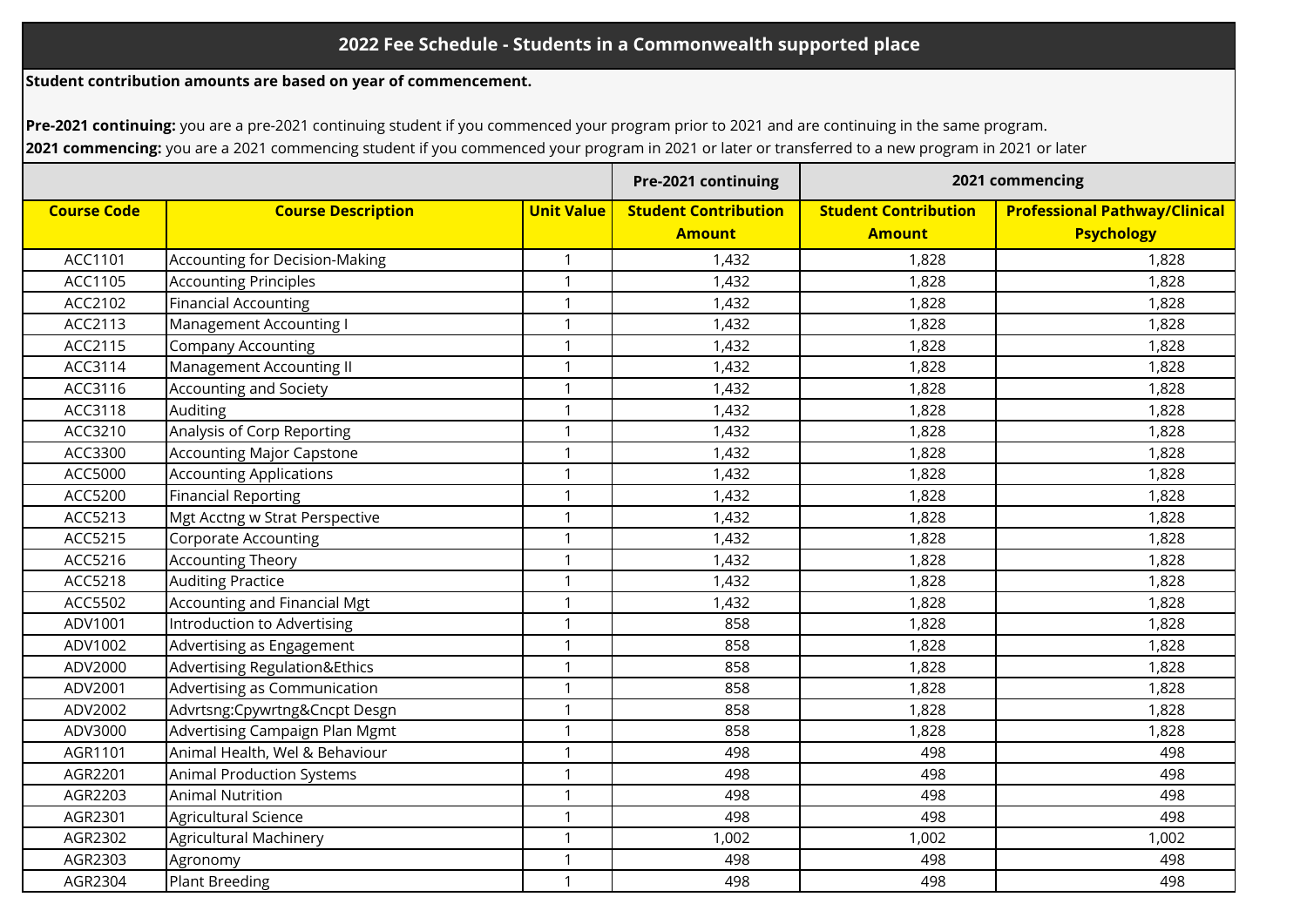| AGR2902 | <b>Field Practice</b>             | 0              | $\Omega$    | $\Omega$    | $\mathsf 0$ |
|---------|-----------------------------------|----------------|-------------|-------------|-------------|
| AGR3202 | Animal Reproduction               | $\mathbf{1}$   | 498         | 498         | 498         |
| AGR3302 | Sens&TechInAniProd                | -1             | 498         | 498         | 498         |
| AGR3303 | Agric Materials & Post-Harvest    | $\mathbf 1$    | 1,002       | 1,002       | 1,002       |
| AGR3304 | Soil Science                      | $\mathbf 1$    | 1,002       | 1,002       | 1,002       |
| AGR3305 | Precision & Smart Techno Agric    | -1             | 498         | 498         | 498         |
| AGR3903 | Soil & Water Eng Practice 2       | $\mathbf 0$    | 0           | $\mathbf 0$ | $\mathbf 0$ |
| AGR3905 | Agricultural Engineering Prac     | $\mathbf 0$    | $\mathbf 0$ | 0           | $\Omega$    |
| AGR4305 | Agricultural Soil Mechanics       | $\mathbf{1}$   | 1,002       | 1,002       | 1,002       |
| AGR8001 | Food Security in 21st Century     | $\mathbf 1$    | 498         | 498         | 498         |
| AGR8002 | Emerging Technologies in Agric    | $\mathbf 1$    | 498         | 498         | 498         |
| AGR8003 | Critical Issues in Agriculture    | $\mathbf{1}$   | 498         | 498         | 498         |
| ANP5001 | Intr Rural & Remote Nurse Prac    | $\mathbf 1$    | 498         | 498         | 498         |
| ANP5002 | <b>Immunisation Nursing</b>       | $\mathbf{1}$   | 498         | 498         | 498         |
| ANP5003 | Emerg Nursng in Isolated Pract    | $\mathbf 1$    | 498         | 498         | 498         |
| ANP8003 | Management in Health Care Prac    | -1             | 498         | 498         | 498         |
| ANP8008 | Diagnostics and Assessment        | $\mathbf{1}$   | 1,002       | 1,002       | 1,002       |
| ANP8009 | Pharmacokinetics & Pharmacolog    | $\mathbf 1$    | 1,002       | 1,002       | 1,002       |
| ANP8010 | Situational Practice: clinical    | $\mathbf{1}$   | 1,002       | 1,002       | 1,002       |
| ANP8011 | Clin Lead Contem Hlth Care Pra    | $\mathbf 1$    | 498         | 498         | 498         |
| ANT1000 | World Archaeology: An Intro       | -1             | 858         | 1,828       | 1,828       |
| ANT1001 | <b>Cultural Diversity</b>         | $\mathbf{1}$   | 858         | 1,828       | 1,828       |
| ANT2002 | Culture, Illness and Health       | $\mathbf 1$    | 858         | 1,828       | 1,828       |
| ANT2007 | Ethnographic Methods Anthrop'y    | $\mathbf{1}$   | 858         | 1,828       | 1,828       |
| ANT3000 | Archaeology of Indigenous Aust    | $\mathbf 1$    | 858         | 1,828       | 1,828       |
| ANT3010 | Food and Culture                  | $\mathbf 1$    | 858         | 1,828       | 1,828       |
| ANT4001 | Adv Contemporary Anthropologic    | $\overline{2}$ | 1,716       | 3,656       | 3,656       |
| AVN1101 | Introduction to Aviation          | -1             | 1,432       | 1,828       | 1,828       |
| AVN1102 | <b>General Aviation Knowledge</b> | $\mathbf{1}$   | 1,432       | 1,828       | 1,828       |
| AVN1103 | International Aviation            | $\mathbf 1$    | 1,432       | 1,828       | 1,828       |
| AVN1104 | Intro to Human Perform in Avn     | -1             | 858         | 1,828       | 1,828       |
| AVN1105 | Intro to Aviation Business        | $\mathbf 1$    | 1,432       | 1,828       | 1,828       |
| AVN1106 | <b>Aviation Safety Systems</b>    | $\mathbf{1}$   | 1,432       | 1,828       | 1,828       |
| AVN1107 | <b>Aircraft Operations</b>        | $\mathbf{1}$   | 1,002       | 1,002       | 1,002       |
| AVN1108 | Flight Laboratory                 | 1              | 1,002       | 1,002       | 1,002       |
| AVN2101 | Airport Operations & M'ment       | $\mathbf 1$    | 1,432       | 1,828       | 1,828       |
| AVN2102 | Aviation Regulatory Environm't    | $\mathbf 1$    | 1,432       | 1,828       | 1,828       |
| AVN2103 | Airline Operations Management     | $\mathbf{1}$   | 1,432       | 1,828       | 1,828       |
| AVN3101 | Advd Human Factors in Aviation    | $\mathbf{1}$   | 858         | 1,828       | 1,828       |
| AVN3102 | Safety Management Systems         | $\mathbf 1$    | 1,432       | 1,828       | 1,828       |
| AVN3103 | Supervised Aviation Res Proj 1    | -1             | 1,432       | 1,828       | 1,828       |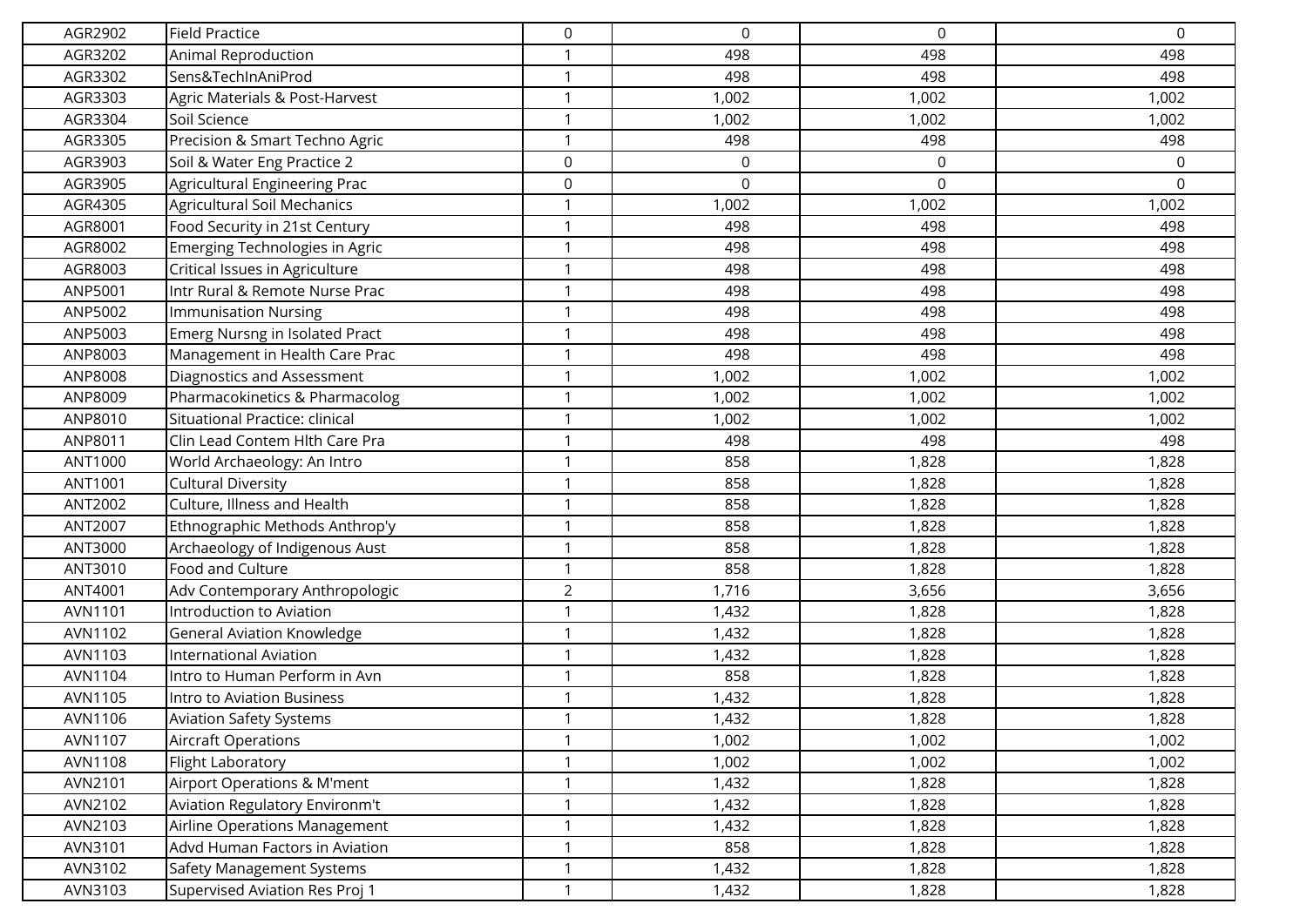| AVN3105        | Contmpry Issues in Aviation           | $\mathbf{1}$ | 1,432 | 1,828 | 1,828 |
|----------------|---------------------------------------|--------------|-------|-------|-------|
| AVN3106        | <b>Emergency Response Planning</b>    | $\mathbf 1$  | 1,432 | 1,828 | 1,828 |
| AVN3107        | Supervised Aviation Res Proj 2        |              | 1,432 | 1,828 | 1,828 |
| AVN3109        | <b>International Aviation Law</b>     | $\mathbf{1}$ | 1,432 | 1,828 | 1,828 |
| AVN3110        | <b>Aviation Security Management</b>   | $\mathbf 1$  | 1,432 | 1,828 | 1,828 |
| AVN5101        | <b>Aviation Management</b>            | $\mathbf{1}$ | 1,432 | 1,828 | 1,828 |
| AVN5102        | Safety Mgt & HF in Aviation           | $\mathbf{1}$ | 1,432 | 1,828 | 1,828 |
| AVN5103        | HF Training in Aviation               |              | 858   | 1,828 | 1,828 |
| AVN5104        | <b>International Aviation Systems</b> | $\mathbf{1}$ | 1,432 | 1,828 | 1,828 |
| AVN5105        | Intro to Aviation Research            | $\mathbf 1$  | 1,432 | 1,828 | 1,828 |
| AVN5106        | <b>Commercial UAV Operations</b>      | $\mathbf{1}$ | 1,432 | 1,828 | 1,828 |
| AVN8101        | Managing Ops in Aviation              | $\mathbf{1}$ | 1,432 | 1,828 | 1,828 |
| AVN8102        | App Human Factors in Aviation         | $\mathbf 1$  | 858   | 1,828 | 1,828 |
| AVN8103        | Managing Safety Culture in Avn        | $\mathbf{1}$ | 858   | 1,828 | 1,828 |
| AVN8104        | Avn Research Project (Part A)         | $\mathbf 1$  | 1,432 | 1,828 | 1,828 |
| AVN8105        | Avn Research Project Part B           | $\mathbf{1}$ | 1,432 | 1,828 | 1,828 |
| <b>BCA3000</b> | <b>BCA Project A</b>                  | $\mathbf{1}$ | 858   | 1,002 | 1,002 |
| <b>BCA3001</b> | <b>BCA Project B</b>                  |              | 858   | 1,002 | 1,002 |
| <b>BCA8000</b> | <b>Aesthetic Dimensions</b>           | $\mathbf{1}$ | 858   | 1,002 | 1,002 |
| <b>BCA8001</b> | <b>Critical and Creative Thinking</b> | $\mathbf 1$  | 858   | 1,002 | 1,002 |
| <b>BIO1101</b> | <b>Biology 1</b>                      | $\mathbf{1}$ | 1,002 | 1,002 | 1,002 |
| <b>BIO1103</b> | Pathology Studies                     | $\mathbf 1$  | 1,002 | 1,002 | 1,002 |
| <b>BIO1104</b> | Medical Microbiology&Immunolo1        | $\mathbf 1$  | 1,002 | 1,002 | 1,002 |
| <b>BIO1203</b> | Human Anatomy & Physiology 1          | $\mathbf 1$  | 1,002 | 1,002 | 1,002 |
| <b>BIO1204</b> | Intro to Biomedical Sciences          | $\mathbf 1$  | 1,002 | 1,002 | 1,002 |
| <b>BIO1205</b> | Pathology Clinical Placement 1        | $\mathbf{1}$ | 1,002 | 1,002 | 1,002 |
| <b>BIO1206</b> | Human Anatomy & Physiology 2          | $\mathbf{1}$ | 1,002 | 1,002 | 1,002 |
| <b>BIO1810</b> | Introduction to Food Science          |              | 1,002 | 1,002 | 1,002 |
| BIO2103        | <b>Biology 2</b>                      | $\mathbf{1}$ | 1,002 | 1,002 | 1,002 |
| BIO2104        | Molecular Diagnostics 1               | $\mathbf 1$  | 1,002 | 1,002 | 1,002 |
| BIO2105        | Pathology Clinical Placement 2        | $\mathbf{1}$ | 1,002 | 1,002 | 1,002 |
| BIO2106        | Med Microbiology & Immunology2        | $\mathbf{1}$ | 1,002 | 1,002 | 1,002 |
| BIO2107        | Cell and Molecular Biology 1          | $\mathbf{1}$ | 1,002 | 1,002 | 1,002 |
| <b>BIO2108</b> | Haematology 1                         | $\mathbf{1}$ | 1,002 | 1,002 | 1,002 |
| <b>BIO2118</b> | Systems Physiology&Pharmacolgy        | $\mathbf 1$  | 1,002 | 1,002 | 1,002 |
| BIO2119        | <b>Biochemistry of Nutrition</b>      | $\mathbf{1}$ | 1,002 | 1,002 | 1,002 |
| BIO2120        | Techniques Comparative Phys 1         | $\mathbf{1}$ | 1,002 | 1,002 | 1,002 |
| <b>BIO2202</b> | Plant Physiology                      |              | 1,002 | 1,002 | 1,002 |
| BIO2214        | Pathology Clinical Placement 3        | $\mathbf{1}$ | 1,002 | 1,002 | 1,002 |
| <b>BIO2215</b> | Clinical Biochemistry 1               | $\mathbf 1$  | 1,002 | 1,002 | 1,002 |
| <b>BIO2216</b> | Histopathology and Cytology 1         | $\mathbf{1}$ | 1,002 | 1,002 | 1,002 |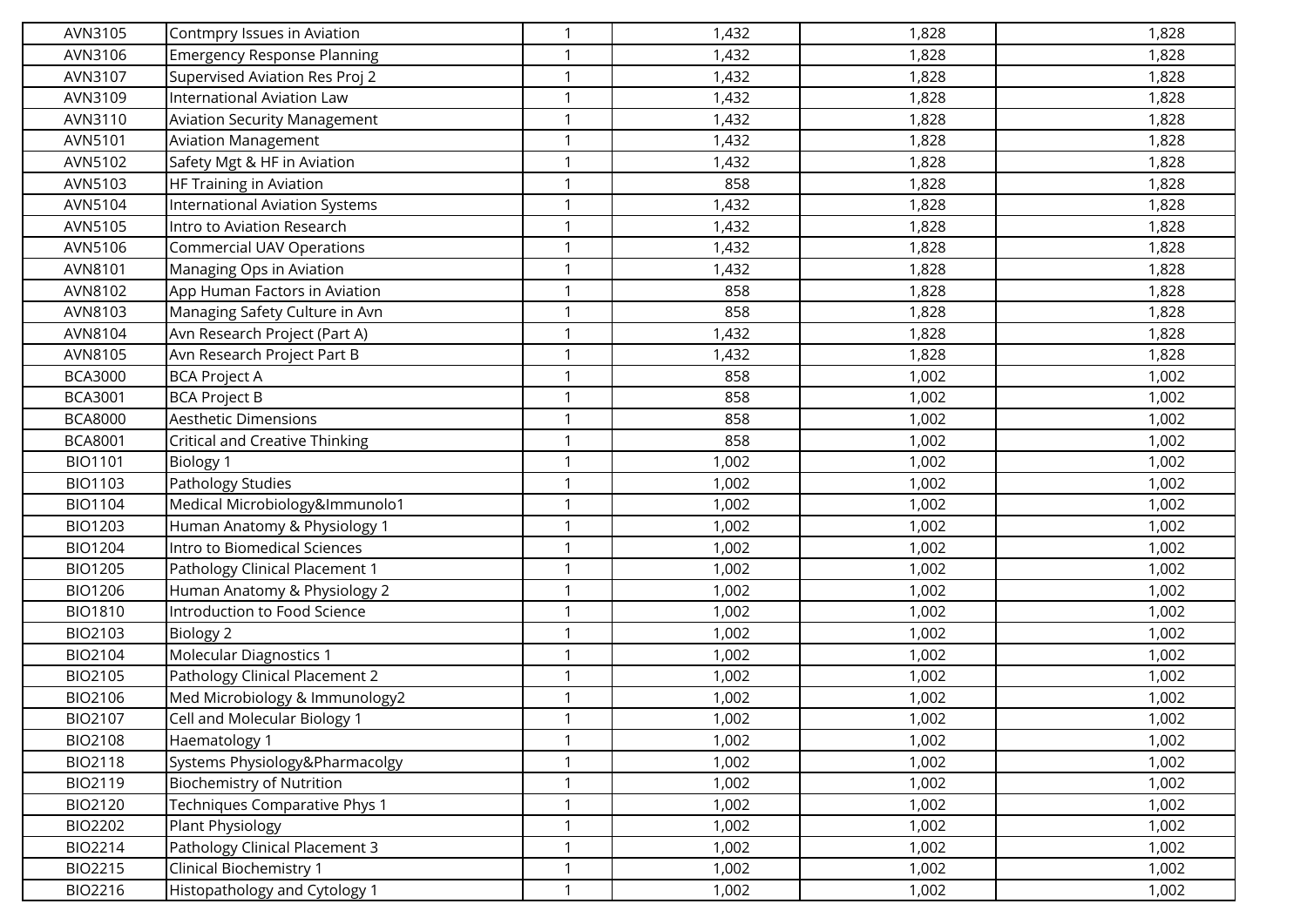| <b>BIO2217</b> | <b>Transfusion Science</b>            | $\mathbf{1}$   | 1,002 | 1,002 | 1,002 |
|----------------|---------------------------------------|----------------|-------|-------|-------|
| <b>BIO2218</b> | Concepts in Endocrinology             | $\mathbf 1$    | 1,002 | 1,002 | 1,002 |
| BIO2219        | Genetics                              | -1             | 1,002 | 1,002 | 1,002 |
| <b>BIO2220</b> | Techniques Comparative Phys 2         | $\mathbf{1}$   | 1,002 | 1,002 | 1,002 |
| <b>BIO2810</b> | Nutrition and Health                  | $\mathbf 1$    | 1,002 | 1,002 | 1,002 |
| BIO3102        | Human Pathophysiology                 | $\mathbf{1}$   | 1,002 | 1,002 | 1,002 |
| BIO3103        | Applications Human Tissue Eng         | $\mathbf{1}$   | 1,002 | 1,002 | 1,002 |
| BIO3105        | Pathology Clinical Placement 4        | -1             | 1,002 | 1,002 | 1,002 |
| BIO3107        | Haematology 2                         | 1              | 1,002 | 1,002 | 1,002 |
| <b>BIO3108</b> | Histopathology and Cytology 2         | $\mathbf 1$    | 1,002 | 1,002 | 1,002 |
| BIO3109        | Pathology 1                           | $\mathbf{1}$   | 1,002 | 1,002 | 1,002 |
| <b>BIO3201</b> | Extreme Physiology&Pharmacolgy        | $\mathbf{1}$   | 1,002 | 1,002 | 1,002 |
| BIO3203        | Applications Medical Biotech          | $\mathbf 1$    | 1,002 | 1,002 | 1,002 |
| <b>BIO3204</b> | <b>Molecular Diagnostics 2</b>        | $\mathbf{1}$   | 1,002 | 1,002 | 1,002 |
| <b>BIO3205</b> | Pathology Clinical Placement 5        | -1             | 1,002 | 1,002 | 1,002 |
| BIO3207        | Cell & Molecular Biology 2            | $\mathbf{1}$   | 1,002 | 1,002 | 1,002 |
| <b>BIO3215</b> | Clinical Biochemistry 2               | $\mathbf{1}$   | 1,002 | 1,002 | 1,002 |
| BIO3216        | Immunopathology & Microbiology        | $\mathbf 1$    | 1,002 | 1,002 | 1,002 |
| <b>BIO3219</b> | <b>Biochemistry of Human Diseases</b> | 1              | 1,002 | 1,002 | 1,002 |
| <b>BIO3318</b> | Plant Microbe Interactions            | $\mathbf 1$    | 1,002 | 1,002 | 1,002 |
| <b>BIO3810</b> | <b>Food Processing</b>                | $\mathbf 1$    | 1,002 | 1,002 | 1,002 |
| <b>BIO3811</b> | Food Product Development              | $\mathbf 1$    | 1,002 | 1,002 | 1,002 |
| <b>BIO3820</b> | Food Microbiology                     | -1             | 1,002 | 1,002 | 1,002 |
| <b>BIO3821</b> | <b>Food Quality Assurance</b>         | $\mathbf{1}$   | 1,002 | 1,002 | 1,002 |
| BIO8104        | Special Study in Biomedical Sc        | $\mathbf 1$    | 1,002 | 1,002 | 1,002 |
| <b>BIO8201</b> | <b>Biology Foundations</b>            | $\mathbf{1}$   | 1,002 | 1,002 | 1,002 |
| <b>BUS8101</b> | <b>Business Project A</b>             | $\mathbf 1$    | 1,432 | 1,828 | 1,828 |
| BUS8102        | <b>Business Project B</b>             |                | 1,432 | 1,828 | 1,828 |
| <b>BUS8201</b> | Master of Bus Res Proj A              | $\overline{2}$ | 2,864 | 3,656 | 3,656 |
| <b>BUS8202</b> | Master of Bus Res Proj B              | 4              | 5,728 | 7,312 | 7,312 |
| <b>BUS8205</b> | Master of Bus Res Proj C              | $\mathbf{1}$   | 1,432 | 1,828 | 1,828 |
| CDS1000        | Community Welfare &Development        | $\mathbf 1$    | 858   | 1,828 | 1,828 |
| CDS1001        | Human Relation & Communication        | $\mathbf{1}$   | 858   | 1,828 | 1,828 |
| CDS1002        | Counselling Skills                    | $\mathbf{1}$   | 858   | 1,828 | 1,828 |
| CDS2000        | Ethical Issues & Human Rights         | -1             | 858   | 1,828 | 1,828 |
| CDS3001        | Assessment and Report Writing         | $\mathbf{1}$   | 858   | 1,828 | 1,828 |
| CDS3002        | Counselling Theory & Practice         | $\mathbf{1}$   | 858   | 1,828 | 1,828 |
| CDS3004        | Counselling Theory & Practice2        | $\mathbf{1}$   | 858   | 1,828 | 1,828 |
| CDS3005        | Counselling Theory & Practice3        | $\mathbf{1}$   | 858   | 1,828 | 1,828 |
| CHE1110        | Chemistry 1                           | $\mathbf 1$    | 1,002 | 1,002 | 1,002 |
| CHE2120        | Chemistry 2                           | $\mathbf{1}$   | 1,002 | 1,002 | 1,002 |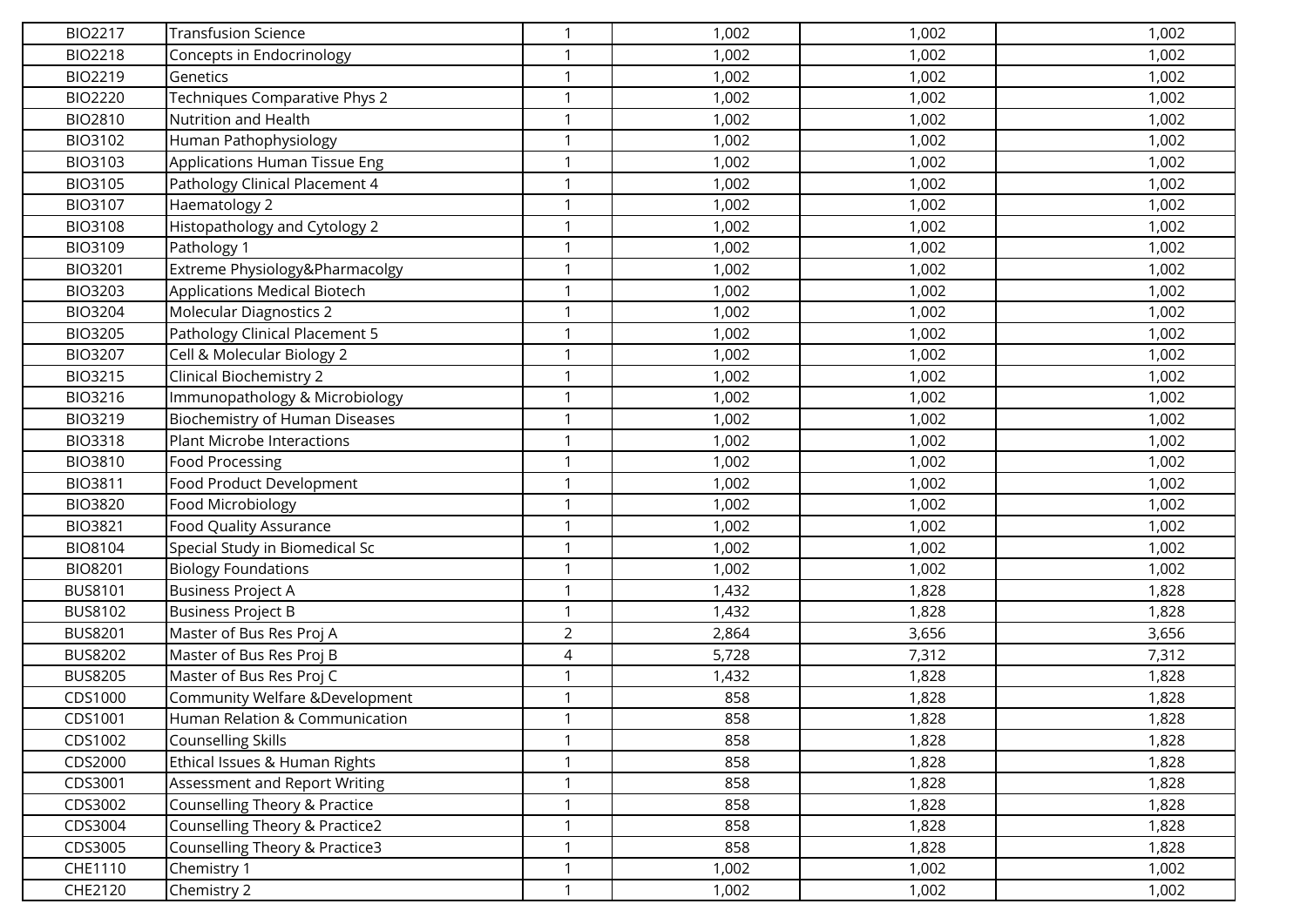| CHE2810        | Food Chemistry                      | 1              | 1,002 | 1,002 | 1,002 |
|----------------|-------------------------------------|----------------|-------|-------|-------|
| CHE2820        | Principles of Food Analysis         | 1              | 1,002 | 1,002 | 1,002 |
| CIS1000        | <b>Information Systems Concepts</b> | 1              | 1,002 | 1,002 | 1,002 |
| CIS1101        | <b>Business Online</b>              | 1              | 1,002 | 1,002 | 1,002 |
| <b>CIS2000</b> | Systems Analysis and Design         | 1              | 1,002 | 1,002 | 1,002 |
| CIS2003        | Component Based Software Devel      | 1              | 1,002 | 1,002 | 1,002 |
| CIS2005        | Principles of Info Security         | $\mathbf{1}$   | 1,002 | 1,002 | 1,002 |
| CIS3002        | Agile Methods                       | 1              | 1,002 | 1,002 | 1,002 |
| CIS3003        | Networks & Distributed Systems      | $\mathbf{1}$   | 1,002 | 1,002 | 1,002 |
| <b>CIS3008</b> | Info Technology Service Mangt       | 1              | 1,002 | 1,002 | 1,002 |
| CIS3009        | Enterprise Systems in Practice      | 1              | 1,002 | 1,002 | 1,002 |
| CIS3010        | Oracle Development                  | $\mathbf{1}$   | 1,002 | 1,002 | 1,002 |
| CIS5100        | Professional Skills for IS          | 1              | 1,002 | 1,002 | 1,002 |
| CIS5101        | Digital Enterprise                  | 1              | 1,002 | 1,002 | 1,002 |
| CIS5205        | Mgt of Information Security         | 1              | 1,002 | 1,002 | 1,002 |
| CIS5206        | Data Mining: Bus Anlytc Cyb Sec     | -1             | 1,002 | 1,002 | 1,002 |
| CIS5209        | Sys Analy for IT Professionals      | $\mathbf{1}$   | 1,002 | 1,002 | 1,002 |
| <b>CIS5308</b> | Mgt of IT Services                  | 1              | 1,002 | 1,002 | 1,002 |
| CIS5309        | Mgt of Bus Networks & Cloud         | 1              | 1,002 | 1,002 | 1,002 |
| CIS5310        | <b>IS/ICT Project Management</b>    | $\mathbf{1}$   | 1,002 | 1,002 | 1,002 |
| <b>CIS8000</b> | Global IS Strategy                  | $\mathbf 1$    | 1,002 | 1,002 | 1,002 |
| CIS8001        | Technology Entrepreneurship         | 1              | 1,002 | 1,002 | 1,002 |
| <b>CIS8008</b> | <b>Business Intelligence</b>        | 1              | 1,002 | 1,002 | 1,002 |
| CIS8011        | Digital Innovation                  | 1              | 1,002 | 1,002 | 1,002 |
| CIS8018        | <b>Cyber Security</b>               | 1              | 1,002 | 1,002 | 1,002 |
| CIS8025        | <b>Big Data Visualisation</b>       | 1              | 1,002 | 1,002 | 1,002 |
| CIS8500        | App Res Info Sys Professionals      | $\mathbf{1}$   | 1,002 | 1,002 | 1,002 |
| CIS8501        | Adv Info Systems Project            | 1              | 1,002 | 1,002 | 1,002 |
| CIS8504        | <b>Blockchain Fundamentals</b>      | $\mathbf{1}$   | 1,002 | 1,002 | 1,002 |
| CIS8702        | Crypto-currencies                   | $\mathbf{1}$   | 1,002 | 1,002 | 1,002 |
| CIS8707        | Cyber Incident Mgt & Response       | $\mathbf 1$    | 1,002 | 1,002 | 1,002 |
| <b>CIS8708</b> | <b>Digital Forensics</b>            | 1              | 1,002 | 1,002 | 1,002 |
| CIS8709        | Cyber Governance Leadership         | 1              | 1,002 | 1,002 | 1,002 |
| CIS8710        | Human Factors Cyber Security        | $\mathbf{1}$   | 1,002 | 1,002 | 1,002 |
| CIS8711        | Cloud Security                      | $\mathbf{1}$   | 1,002 | 1,002 | 1,002 |
| CIS8720        | <b>Cyber Security Project</b>       | $\overline{2}$ | 2,004 | 2,004 | 2,004 |
| <b>CIV1500</b> | <b>Applied Mechanics</b>            | 1              | 1,002 | 1,002 | 1,002 |
| CIV1501        | <b>Engineering Statics</b>          | 1              | 1,002 | 1,002 | 1,002 |
| CIV2403        | <b>Geology and Geomechanics</b>     | $\mathbf{1}$   | 1,002 | 1,002 | 1,002 |
| <b>CIV2502</b> | Structural & Build Technology       | $\mathbf{1}$   | 1,002 | 1,002 | 1,002 |
| CIV2503        | Structural Design I                 | 1              | 1,002 | 1,002 | 1,002 |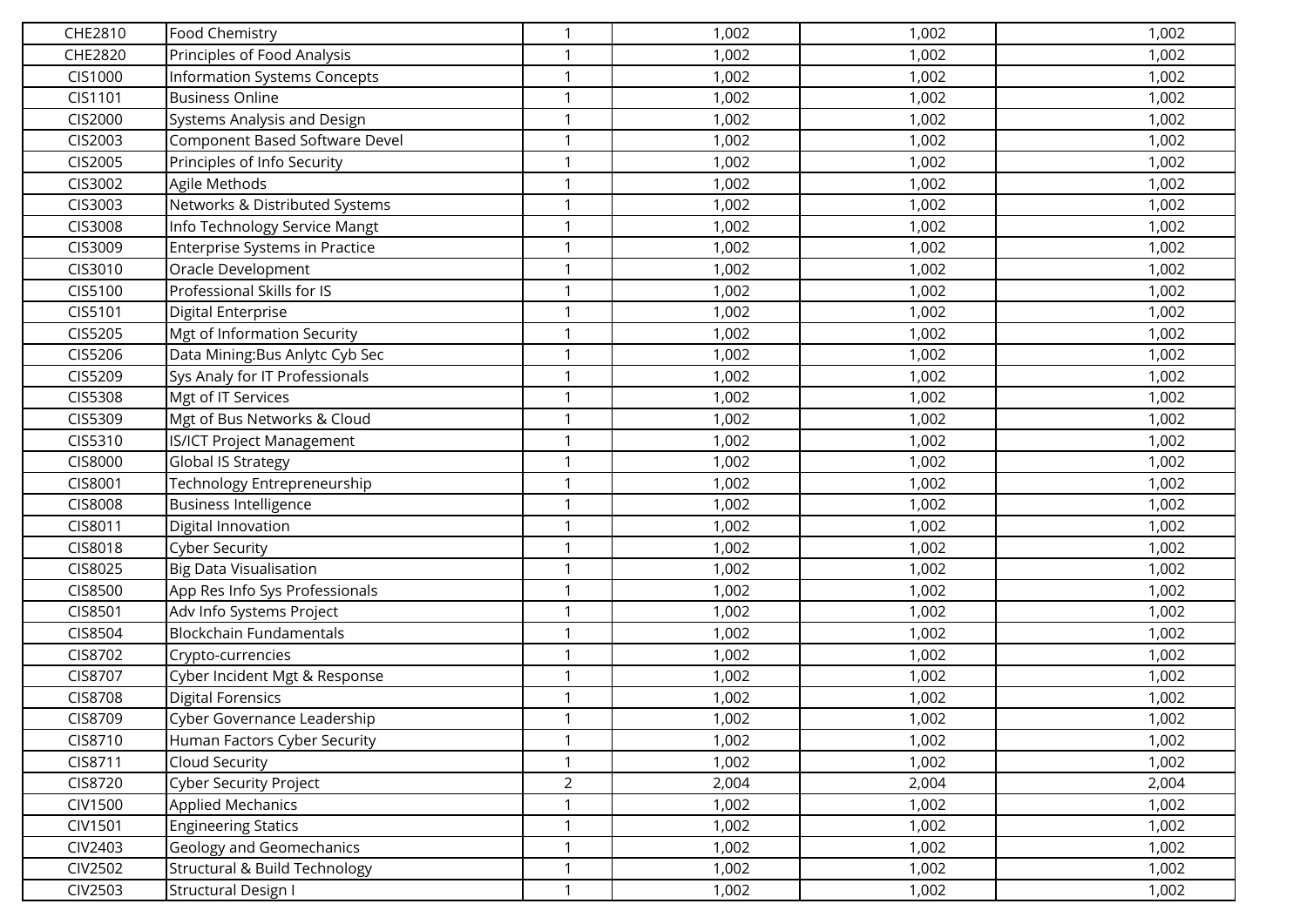| <b>CIV2605</b> | <b>Construction Engineering</b>           | $\mathbf 1$      | 1,002       | 1,002    | 1,002        |
|----------------|-------------------------------------------|------------------|-------------|----------|--------------|
| CIV2701        | Road Design and Location                  | $\mathbf 1$      | 1,002       | 1,002    | 1,002        |
| CIV2702        | <b>Municipal Services</b>                 | -1               | 1,002       | 1,002    | 1,002        |
| CIV2901        | Geology & Geomechanic Practice            | $\mathsf 0$      | $\mathsf 0$ | 0        | 0            |
| CIV3403        | <b>Geotechnical Engineering</b>           | $\mathbf 1$      | 1,002       | 1,002    | 1,002        |
| CIV3505        | <b>Structural Analysis</b>                | $\mathbf{1}$     | 1,002       | 1,002    | 1,002        |
| CIV3506        | Concrete Structures                       | $\mathbf{1}$     | 1,002       | 1,002    | 1,002        |
| CIV3603        | <b>Construction Methods</b>               |                  | 1,002       | 1,002    | 1,002        |
| CIV3703        | <b>Transport Engineering</b>              | $\mathbf{1}$     | 1,002       | 1,002    | 1,002        |
| CIV3906        | <b>Civil Materials Practice</b>           | $\mathbf 0$      | 0           | 0        | 0            |
| <b>CIV3907</b> | Civil Systems Practice                    | $\boldsymbol{0}$ | $\mathsf 0$ | 0        | 0            |
| <b>CIV4508</b> | <b>Structural Design II</b>               | $\mathbf 1$      | 1,002       | 1,002    | 1,002        |
| <b>CIV4803</b> | Mech & Tech of Fibre Composites           | $\mathbf 1$      | 1,002       | 1,002    | 1,002        |
| <b>CIV4908</b> | Civil Design Practice                     | $\mathsf 0$      | 0           | $\Omega$ | 0            |
| <b>CIV5704</b> | Road and Street Engineering               | $\mathbf 1$      | 1,002       | 1,002    | 1,002        |
| CIV5705        | Pavement Design and Analysis              | $\mathbf 1$      | 1,002       | 1,002    | 1,002        |
| <b>CIV8801</b> | Code-Based Structural Design              | $\mathbf 1$      | 1,002       | 1,002    | 1,002        |
| <b>CIV8803</b> | Adv Mech Tech Fibre Composites            | $\mathbf 1$      | 1,002       | 1,002    | 1,002        |
| <b>CIV8804</b> | Adv Design Prac use FE Analysi            | $\mathbf 1$      | 1,002       | 1,002    | 1,002        |
| CLI1110        | Weather and Climate                       | $\mathbf{1}$     | 1,002       | 1,002    | 1,002        |
| <b>CLI2201</b> | Climate Change and Variability            |                  | 1,002       | 1,002    | 1,002        |
| CLI3301        | <b>Climate &amp; Environment Risk Ass</b> | $\mathbf 1$      | 1,002       | 1,002    | 1,002        |
| CLI3302        | Adaptation to Climate Change              | $\mathbf 1$      | 1,002       | 1,002    | 1,002        |
| <b>CLI8001</b> | Climate Risk                              | $\mathbf 1$      | 1,002       | 1,002    | 1,002        |
| <b>CLI8002</b> | Clim Hum & Env Hlth Dis Mment             | $\overline{2}$   | 2,004       | 2,004    | 2,004        |
| CLI8003        | Climate Food Water & Enrgy Sec            | $\overline{2}$   | 2,004       | 2,004    | 2,004        |
| CLI8204        | Global Environmental Systems              | $\mathbf{1}$     | 1,002       | 1,002    | 1,002        |
| <b>CLI8205</b> | Climate and Sustainability                | $\mathbf 1$      | 1,002       | 1,002    | 1,002        |
| CMG1001        | Intro to Construction Manageme            | $\mathbf 1$      | 1,002       | 1,002    | 1,002        |
| CMG1002        | Res Const: Mthds, Mtls & M'mnt            | $\mathbf 1$      | 1,002       | 1,002    | 1,002        |
| CMG2001        | Job Organisation                          |                  | 1,002       | 1,002    | 1,002        |
| CMG2002        | Cost M'ment: Est, Meas&CstCntrl           | $\mathbf{1}$     | 1,002       | 1,002    | 1,002        |
| CMG2003        | <b>Construction Production M'ment</b>     | $\mathbf{1}$     | 1,002       | 1,002    | 1,002        |
| CMG3001        | <b>Building &amp; Construction Proc't</b> | $\mathbf{1}$     | 1,002       | 1,002    | 1,002        |
| CMG3002        | <b>Contract Administration</b>            | $\mathbf{1}$     | 1,002       | 1,002    | 1,002        |
| CMG3003        | Bldg Serv: Mthds, Mtls & M'ment           | $\mathbf 1$      | 1,002       | 1,002    | 1,002        |
| CMG4002        | <b>Integrated Construction M'ment</b>     | $\mathbf 1$      | 1,002       | 1,002    | 1,002        |
| CMG4003        | <b>Commercial Construction</b>            | $\mathbf 1$      | 1,002       | 1,002    | 1,002        |
| CMG4901        | <b>Construction Management Prac</b>       | $\mathsf 0$      | $\mathbf 0$ | $\Omega$ | $\mathsf{O}$ |
| <b>CMS1000</b> | Communication and Scholarship             | $\mathbf 1$      | 858         | 1,828    | 1,828        |
| CMS1010        | Intro to Communication Studies            | $\mathbf{1}$     | 858         | 1,828    | 1,828        |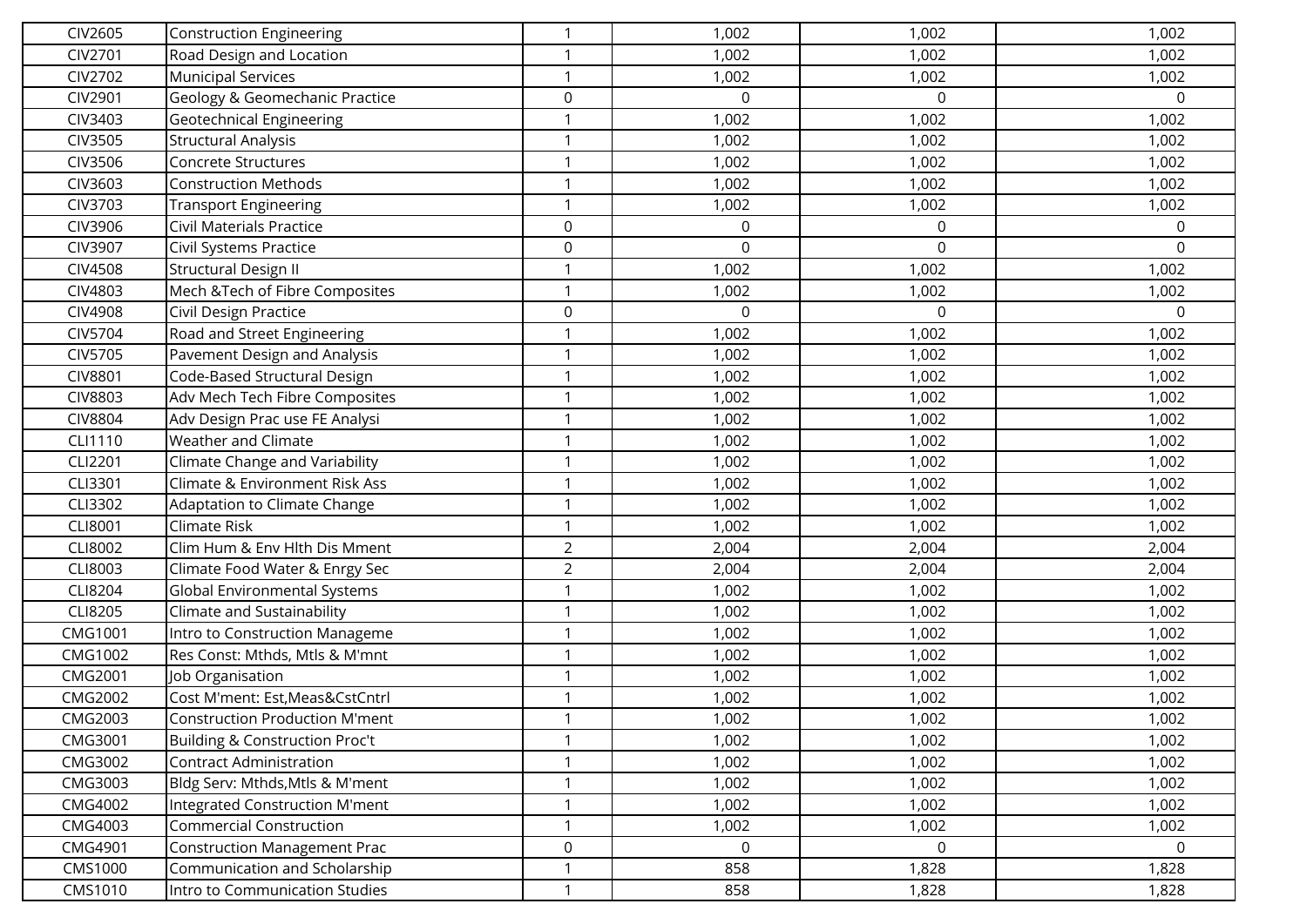| CMS1100        | Communicating in the Sciences             | $\mathbf 1$    | 858   | 1,828 | 1,828 |
|----------------|-------------------------------------------|----------------|-------|-------|-------|
| <b>CMS2008</b> | Subjectives, Self&Communication           | $\mathbf 1$    | 858   | 1,828 | 1,828 |
| CMS2009        | Celebrity & Society                       | $\mathbf 1$    | 858   | 1,828 | 1,828 |
| CMS2018        | Cultrl Indtries - Cultrl Econ             | $\mathbf 1$    | 858   | 1,828 | 1,828 |
| CMS2020        | Electronic Media:Hist,Ind,User            | $\mathbf 1$    | 858   | 1,828 | 1,828 |
| CMS3007        | Reading World Cinema                      | $\mathbf{1}$   | 858   | 1,828 | 1,828 |
| CMS3008        | Communication&Media Industries            | $\mathbf{1}$   | 858   | 1,828 | 1,828 |
| CMS3009        | Rsch&Inqry in Cmnctn & Media              | -1             | 858   | 1,828 | 1,828 |
| CMS3013        | New Media                                 | $\mathbf{1}$   | 858   | 1,828 | 1,828 |
| CMS8006        | OzFilm Image Industry(Masters)            | $\mathbf{1}$   | 858   | 1,828 | 1,828 |
| COU8006        | Group Counsel Process Prac                | $\mathbf 1$    | 858   | 1,828 | 1,828 |
| COU8011        | Assessment Substance Misuse               | $\mathbf{1}$   | 858   | 1,828 | 1,828 |
| COU8012        | Motivational Interviewing                 | $\mathbf 1$    | 858   | 1,828 | 1,828 |
| COU8013        | Intro to Psychoactive Drugs               | $\mathbf 1$    | 858   | 1,828 | 1,828 |
| COU8014        | <b>Relapse Prevention</b>                 | $\mathbf 1$    | 858   | 1,828 | 1,828 |
| COU8021        | Couple and Family Counselling             | $\mathbf 1$    | 858   | 1,828 | 1,828 |
| COU8022        | Child Youth Counsel                       | $\mathbf 1$    | 858   | 1,828 | 1,828 |
| COU8031        | <b>Context Mental Hlth Counsel</b>        | $\mathbf 1$    | 858   | 1,828 | 1,828 |
| COU8032        | Mental Health Prac 1                      | $\mathbf 1$    | 858   | 1,828 | 1,828 |
| COU8033        | Mental Health Prac 2                      | $\mathbf{1}$   | 858   | 1,828 | 1,828 |
| COU8040        | Counselling Capstone                      | $\overline{2}$ | 1,716 | 3,656 | 3,656 |
| COU8050        | Masters Counselling Practicum             | $\overline{2}$ | 1,716 | 3,656 | 3,656 |
| COU8101        | <b>Counselling Skills &amp; Applictns</b> | $\mathbf 1$    | 858   | 1,828 | 1,828 |
| COU8102        | Prof Couns Prac Ident & Ethics            | $\mathbf 1$    | 858   | 1,828 | 1,828 |
| COU8103        | Counselling Issues & Contexts             | $\mathbf{1}$   | 858   | 1,828 | 1,828 |
| COU8104        | <b>Counselling Frameworks</b>             | $\mathbf 1$    | 858   | 1,828 | 1,828 |
| CRI1111        | Criminology                               | $\mathbf{1}$   | 858   | 1,828 | 1,828 |
| CRI1121        | Crime and Justice                         | $\mathbf 1$    | 858   | 1,828 | 1,828 |
| CRI1122        | Race Diversity Crime Justice              | $\mathbf{1}$   | 858   | 1,828 | 1,828 |
| CRI1123        | Punishment and Reform                     | $\mathbf{1}$   | 858   | 1,828 | 1,828 |
| CRI2211        | Crime, Justice and the Media              |                | 858   | 1,828 | 1,828 |
| CRI2212        | Police and Society                        | 1              | 858   | 1,828 | 1,828 |
| CRI2213        | Youth Deviance Juvenile Justic            | $\mathbf{1}$   | 858   | 1,828 | 1,828 |
| <b>CRI2221</b> | Understanding the Soc Scncs               | $\mathbf{1}$   | 858   | 1,828 | 1,828 |
| <b>CRI2222</b> | Victimology in Context                    | $\mathbf{1}$   | 858   | 1,828 | 1,828 |
| CRI3311        | <b>Investigating Crime</b>                | $\mathbf 1$    | 858   | 1,828 | 1,828 |
| CRI3312        | Green Criminology                         | $\mathbf{1}$   | 858   | 1,828 | 1,828 |
| CRI3321        | Criminal Minds Forensic Psych             | $\mathbf 1$    | 858   | 1,828 | 1,828 |
| CSC1401        | Foundation Programming                    | $\mathbf{1}$   | 1,002 | 1,002 | 1,002 |
| CSC2401        | Algorithms and Data Structures            | $\mathbf{1}$   | 1,002 | 1,002 | 1,002 |
| CSC2402        | Object-Oriented Prog in C++               | $\mathbf 1$    | 1,002 | 1,002 | 1,002 |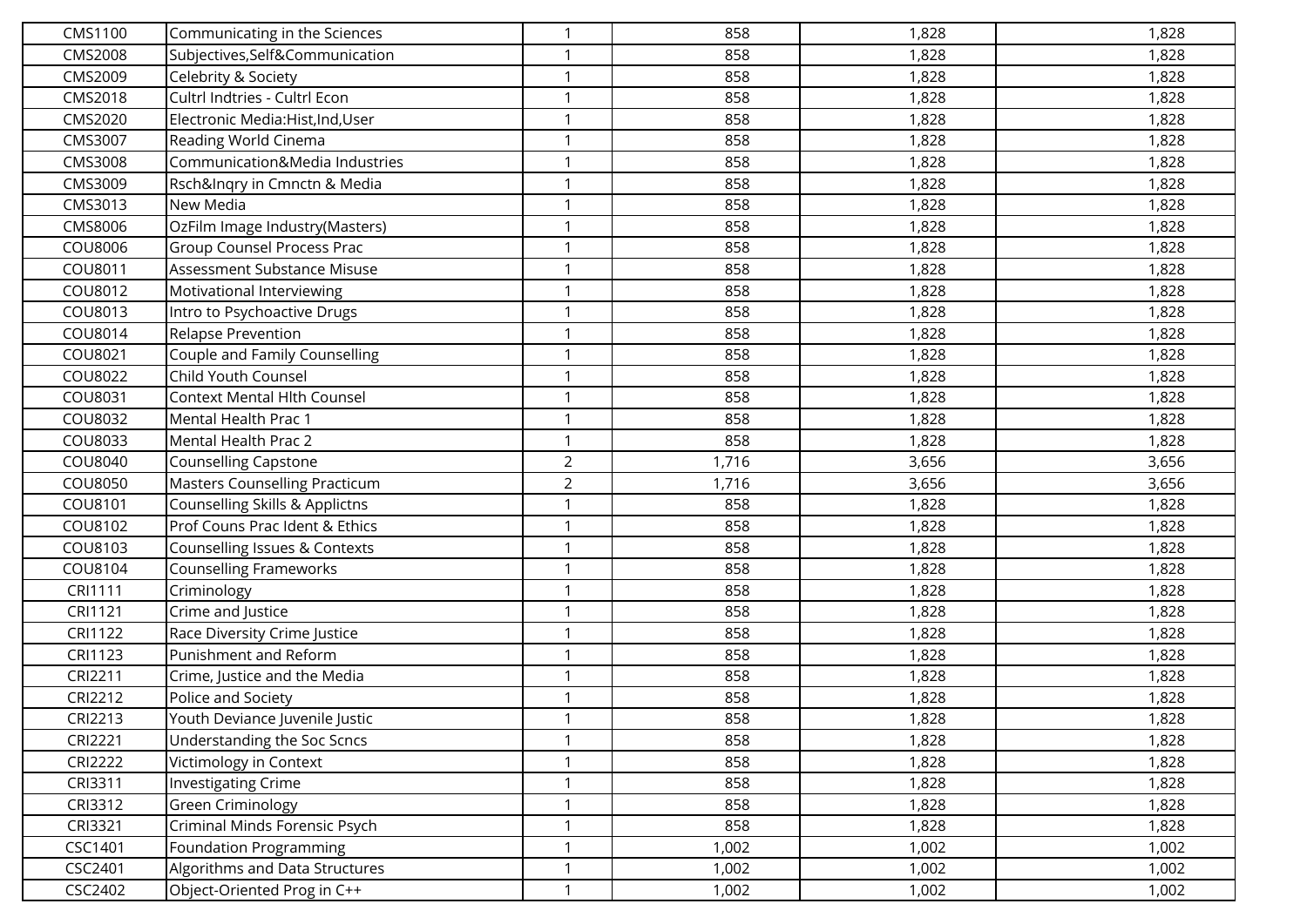| CSC2404        | <b>Operating Systems</b>        | 1            | 1,002 | 1,002 | 1,002 |
|----------------|---------------------------------|--------------|-------|-------|-------|
| CSC2406        | Web Technology 1                | 1            | 1,002 | 1,002 | 1,002 |
| CSC2407        | Intro to Software Engineering   | 1            | 1,002 | 1,002 | 1,002 |
| <b>CSC2408</b> | Software Development Tools      | 1            | 1,002 | 1,002 | 1,002 |
| CSC2410        | Computat'l Think'g with Python  | 1            | 1,002 | 1,002 | 1,002 |
| CSC3400        | Database Systems                | 1            | 1,002 | 1,002 | 1,002 |
| CSC3403        | Comparative Program Languages   | $\mathbf{1}$ | 1,002 | 1,002 | 1,002 |
| CSC3407        | Network Fundamentals & Routing  | 1            | 1,002 | 1,002 | 1,002 |
| CSC3412        | System & Security Administra'n  | $\mathbf{1}$ | 1,002 | 1,002 | 1,002 |
| CSC3413        | Network Design and Analysis     | 1            | 1,002 | 1,002 | 1,002 |
| CSC3420        | Mobile Internet Technology      | 1            | 1,002 | 1,002 | 1,002 |
| CSC3426        | Web Technology 2                | $\mathbf{1}$ | 1,002 | 1,002 | 1,002 |
| CSC3427        | Switching, Wireles & WAN Techn  | 1            | 1,002 | 1,002 | 1,002 |
| CSC3501        | Principles Data Science&Visual  | 1            | 1,002 | 1,002 | 1,002 |
| CSC3502        | Principles of Big Data Managt   | 1            | 1,002 | 1,002 | 1,002 |
| CSC3600        | <b>ICT Professional Project</b> | -1           | 1,002 | 1,002 | 1,002 |
| CSC5020        | Foundations of Programming      | $\mathbf{1}$ | 1,002 | 1,002 | 1,002 |
| CSC5050        | Networking Foundations          | 1            | 1,002 | 1,002 | 1,002 |
| CSC5090        | Foundation of IT Systems Admin  | $\mathbf{1}$ | 1,002 | 1,002 | 1,002 |
| CSC8001        | Intro Data Science Visual       | $\mathbf{1}$ | 1,002 | 1,002 | 1,002 |
| CSC8002        | Big Data Management             | $\mathbf 1$  | 1,002 | 1,002 | 1,002 |
| CSC8003        | Machine Learning                | 1            | 1,002 | 1,002 | 1,002 |
| CSC8004        | Data Mining                     | 1            | 1,002 | 1,002 | 1,002 |
| CSC8100        | Cyber Security Architecture     | 1            | 1,002 | 1,002 | 1,002 |
| CSC8101        | <b>Penetration Testing</b>      | 1            | 1,002 | 1,002 | 1,002 |
| CSC8360        | <b>Wireless Networking</b>      | $\mathbf 1$  | 1,002 | 1,002 | 1,002 |
| CSC8370        | Network Security Management     | $\mathbf{1}$ | 1,002 | 1,002 | 1,002 |
| CSC8380        | <b>Designing Networks</b>       | 1            | 1,002 | 1,002 | 1,002 |
| CSC8407        | Wireless & Internet Technology  | $\mathbf{1}$ | 1,002 | 1,002 | 1,002 |
| CSC8410        | Ind Studies Comp/Maths/Stats A  | $\mathbf{1}$ | 1,002 | 1,002 | 1,002 |
| CSC8411        | Ind Studies Comp/Maths/Stats B  | $\mathbf 1$  | 1,002 | 1,002 | 1,002 |
| CSC8426        | Advanced Web Technology         | 1            | 1,002 | 1,002 | 1,002 |
| CSC8450        | Relational Database Systems     | 1            | 1,002 | 1,002 | 1,002 |
| CSC8460        | Advanced Programming Languages  | $\mathbf{1}$ | 1,002 | 1,002 | 1,002 |
| CSC8470        | Server-side Web Technology      | 1            | 1,002 | 1,002 | 1,002 |
| <b>CSC8480</b> | Computing Compleme'y Studies A  | $\mathbf 1$  | 1,002 | 1,002 | 1,002 |
| CSC8490        | Computing Compleme'y Studies B  | 1            | 1,002 | 1,002 | 1,002 |
| <b>CSC8500</b> | Adv Relational Database Design  | 1            | 1,002 | 1,002 | 1,002 |
| CSC8503        | Principle Programming Language  | $\mathbf{1}$ | 1,002 | 1,002 | 1,002 |
| CSC8507        | Networking Technologies         | $\mathbf{1}$ | 1,002 | 1,002 | 1,002 |
| CSC8510        | Internetworking                 | 1            | 1,002 | 1,002 | 1,002 |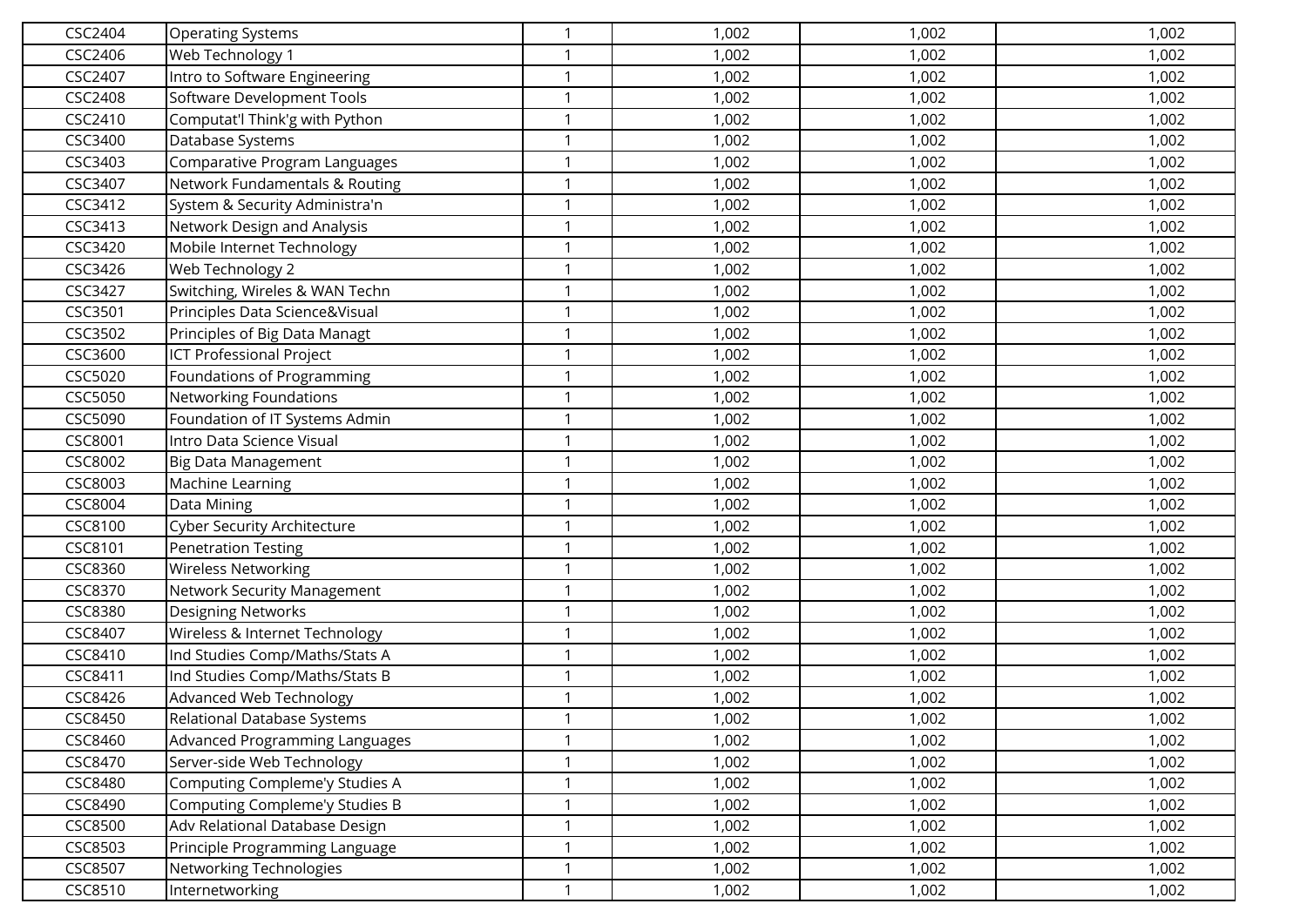| CSC8513        | Network Performance Analysis          | $\mathbf{1}$ | 1,002 | 1,002 | 1,002 |
|----------------|---------------------------------------|--------------|-------|-------|-------|
| CSC8520        | <b>Securing Networks</b>              |              | 1,002 | 1,002 | 1,002 |
| <b>CSC8527</b> | <b>Scaling and Connecting Network</b> | $\mathbf 1$  | 1,002 | 1,002 | 1,002 |
| CSC8540        | Routing and Switching                 | $\mathbf 1$  | 1,002 | 1,002 | 1,002 |
| CSC8600        | Advanced ICT Prof Project             | $\mathbf{1}$ | 1,002 | 1,002 | 1,002 |
| CSC8710        | Software Design and Modelling         | $\mathbf 1$  | 1,002 | 1,002 | 1,002 |
| CSC8720        | Programming Algorithms                | $\mathbf 1$  | 1,002 | 1,002 | 1,002 |
| CSC8740        | Client-side Web Technology            | -1           | 1,002 | 1,002 | 1,002 |
| CWR1001        | <b>Writing Good Prose</b>             | $\mathbf 1$  | 858   | 1,828 | 1,828 |
| CWR1002        | Writing about People                  | $\mathbf{1}$ | 858   | 1,828 | 1,828 |
| CWR1003        | Writing for Young Readers             | $\mathbf 1$  | 858   | 1,828 | 1,828 |
| <b>CWR2001</b> | Fairytales and Other Forms            | $\mathbf{1}$ | 858   | 1,828 | 1,828 |
| <b>CWR2002</b> | <b>Writing About Nature</b>           | $\mathbf 1$  | 858   | 1,828 | 1,828 |
| CWR3001        | Writing Speculative Fiction           | $\mathbf 1$  | 858   | 1,828 | 1,828 |
| CWR3002        | Poetry and Poetics                    | $\mathbf{1}$ | 858   | 1,828 | 1,828 |
| DIP1000        | eLiteracy Contemporary Society        | $\mathbf 1$  | 1,002 | 1,002 | 1,002 |
| DIP1001        | Academic Professional English         | $\mathbf{1}$ | 498   | 498   | 498   |
| DIP1002        | Strategies Successful Study           | $\mathbf 1$  | 498   | 498   | 498   |
| DIP1003        | <b>Essential Mathematics</b>          | $\mathbf{1}$ | 498   | 498   | 498   |
| DIP1004        | Mathematical Literacy                 | $\mathbf 1$  | 498   | 498   | 498   |
| DIP1006        | Academic & Professional Writng        |              | 498   | 498   | 498   |
| DIP1007        | Acad&Prof Speaking & Listening        | 1            | 498   | 498   | 498   |
| DIP1008        | Acad & Prof Num Literacy B            | $\mathbf 1$  | 498   | 498   | 498   |
| DIP1009        | Academic & Professional Readng        | $\mathbf 1$  | 498   | 498   | 498   |
| DIP1010        | Acad & Prof Num Literacy A            | $\mathbf{1}$ | 498   | 498   | 498   |
| DIP1755        | <b>Foundation Science</b>             | $\mathbf 1$  | 1,002 | 1,002 | 1,002 |
| DIT1001        | Aesthetics Interactive Systems        | $\mathbf{1}$ | 858   | 1,828 | 1,828 |
| DIT1004        | 3D Modeling Studio                    | $\mathbf 1$  | 858   | 1,828 | 1,828 |
| DIT1005        | <b>Motion Design</b>                  | $\mathbf 1$  | 858   | 1,828 | 1,828 |
| DIT2002        | <b>3D Animation Practice</b>          | $\mathbf{1}$ | 858   | 1,828 | 1,828 |
| DIT2003        | Digital Sculpting & 3D Workf          | -1           | 858   | 1,828 | 1,828 |
| DIT2004        | Virtual and Augmented Worlds          | $\mathbf{1}$ | 858   | 1,828 | 1,828 |
| DIT3000        | Design Science & Information          | $\mathbf{1}$ | 858   | 1,828 | 1,828 |
| DIT3001        | Design Project                        | $\mathbf{1}$ | 858   | 1,828 | 1,828 |
| ECA2100        | EC Creativity & the Arts              | 1            | 498   | 498   | 498   |
| ECF1100        | Foundations of Early Childhood        | $\mathbf 1$  | 498   | 498   | 498   |
| ECF2200        | Relating with Families                | $\mathbf{1}$ | 498   | 498   | 498   |
| ECF3100        | Cntmpry Aprchs Inf/Tod Cur&Ped        | $\mathbf 1$  | 498   | 498   | 498   |
| ECH1200        | Early Yrs Health & Active Play        | $\mathbf{1}$ | 498   | 498   | 498   |
| ECL1100        | Early Language & Literacy             | 1            | 498   | 498   | 498   |
| ECL2200        | English C&P in Early Primary 2        | $\mathbf 1$  | 498   | 498   | 498   |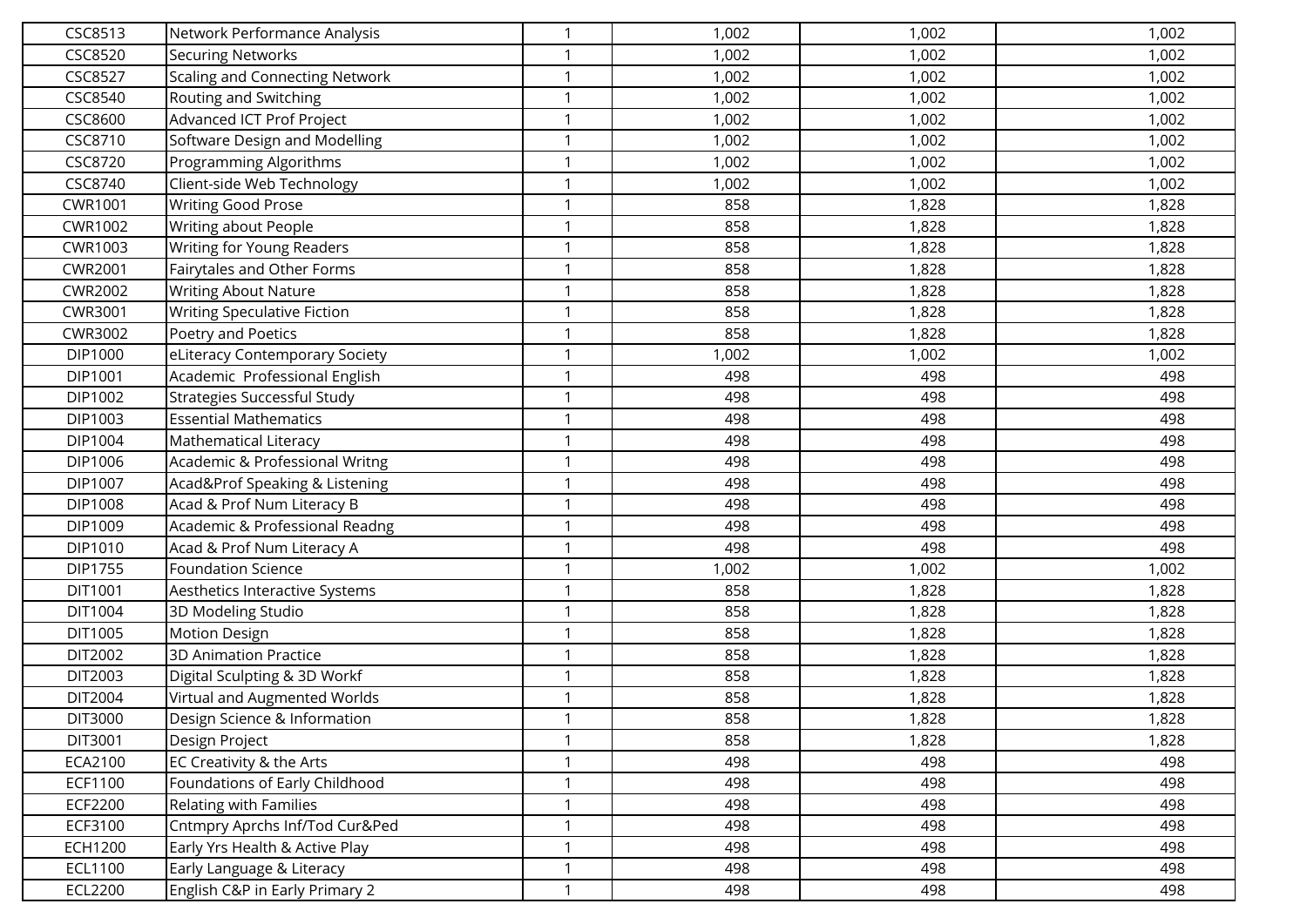| ECL3100        | Intercultural Communication        |              | 498   | 498   | 498   |
|----------------|------------------------------------|--------------|-------|-------|-------|
| ECM1100        | <b>Early Mathematical Thinking</b> | $\mathbf{1}$ | 498   | 498   | 498   |
| ECO1000        | Economics                          | $\mathbf 1$  | 1,432 | 1,828 | 1,828 |
| ECO2000        | The Macro-economy and Business     | $\mathbf{1}$ | 1,432 | 1,828 | 1,828 |
| ECO2001        | <b>Business Economics</b>          | $\mathbf 1$  | 1,432 | 1,828 | 1,828 |
| ECO2100        | <b>Aviation Economics</b>          |              | 1,432 | 1,828 | 1,828 |
| ECO3002        | Economic Policy Analysis           | $\mathbf 1$  | 1,432 | 1,828 | 1,828 |
| ECO3010        | Internat'l Economics & Trade       |              | 1,432 | 1,828 | 1,828 |
| ECO3020        | <b>Behavioural Economics</b>       | $\mathbf{1}$ | 1,432 | 1,828 | 1,828 |
| ECO3030        | Sustainable Economies              | $\mathbf{1}$ | 1,432 | 1,828 | 1,828 |
| ECO3033        | Law and Economics                  | $\mathbf 1$  | 1,432 | 1,828 | 1,828 |
| ECO5000        | <b>Economics for Managers</b>      | $\mathbf{1}$ | 1,432 | 1,828 | 1,828 |
| ECO8011        | Global Issues in Sustainablty      | $\mathbf 1$  | 1,432 | 1,828 | 1,828 |
| ECO8012        | Methods for Sustainable Dev        | $\mathbf{1}$ | 1,432 | 1,828 | 1,828 |
| ECO8060        | Business in Internat'l Economy     | $\mathbf{1}$ | 1,432 | 1,828 | 1,828 |
| ECP2200        | Childhood Resilience&Wellbeing     | $\mathbf 1$  | 498   | 498   | 498   |
| ECP3200        | Early Scientific Think&Inquiry     | $\mathbf 1$  | 498   | 498   | 498   |
| EDC1000        | Introduction to the Profession     | $\mathbf 1$  | 498   | 498   | 498   |
| EDC1001        | Learner Development                | $\mathbf{1}$ | 498   | 498   | 498   |
| EDC1300        | The Collaborative Educator         | $\mathbf{1}$ | 498   | 498   | 498   |
| EDC1400        | Think & Act Like A Teacher 2       | -1           | 498   | 498   | 498   |
| EDC2100        | Supportive Learn Environments      | $\mathbf{1}$ | 498   | 498   | 498   |
| EDC2200        | <b>First Nations Education</b>     | $\mathbf 1$  | 498   | 498   | 498   |
| EDC2300        | Assessmnt Practices for Scndry     | $\mathbf{1}$ | 498   | 498   | 498   |
| EDC2400        | Edctng Lrnrs W/Sp Need X Cntxt     | $\mathbf 1$  | 498   | 498   | 498   |
| <b>EDC4000</b> | Preparing for the Profession       | -1           | 498   | 498   | 498   |
| EDE2010        | Play                               | $\mathbf{1}$ | 498   | 498   | 498   |
| EDE2201        | Contexts for Learn&Development     |              | 498   | 498   | 498   |
| EDE3009        | Leadership & Professional Prac     | $\mathbf{1}$ | 498   | 498   | 498   |
| EDE3103        | Prspctvs of Ey Crclm Play&Pedy     | $\mathbf 1$  | 498   | 498   | 498   |
| EDH1450        | HPE Discipline Studies 1           | -1           | 498   | 498   | 498   |
| EDH2151        | Practical Studies in Movement      | $\mathbf 1$  | 498   | 498   | 498   |
| EDH2152        | Health and Wellbeing               | $\mathbf{1}$ | 498   | 498   | 498   |
| EDH2253        | Scientific Bases of Movement 1     | $\mathbf{1}$ | 498   | 498   | 498   |
| EDH3150        | Physical Activity in Society       | $\mathbf 1$  | 498   | 498   | 498   |
| EDH3154        | HPE Discipline Studies 2           | $\mathbf 1$  | 498   | 498   | 498   |
| EDH3155        | Scientific Bases of Movement 2     | $\mathbf 1$  | 498   | 498   | 498   |
| EDH3256        | Sports Admin, Coach&Officiate      | $\mathbf 1$  | 498   | 498   | 498   |
| EDH3257        | HPE Curriculum Studies 3           | $\mathbf{1}$ | 498   | 498   | 498   |
| EDH3258        | Humans in Movement                 | $\mathbf{1}$ | 498   | 498   | 498   |
| EDM5000        | Intro to Curriculum & Pedagogy     | $\mathbf 1$  | 498   | 498   | 498   |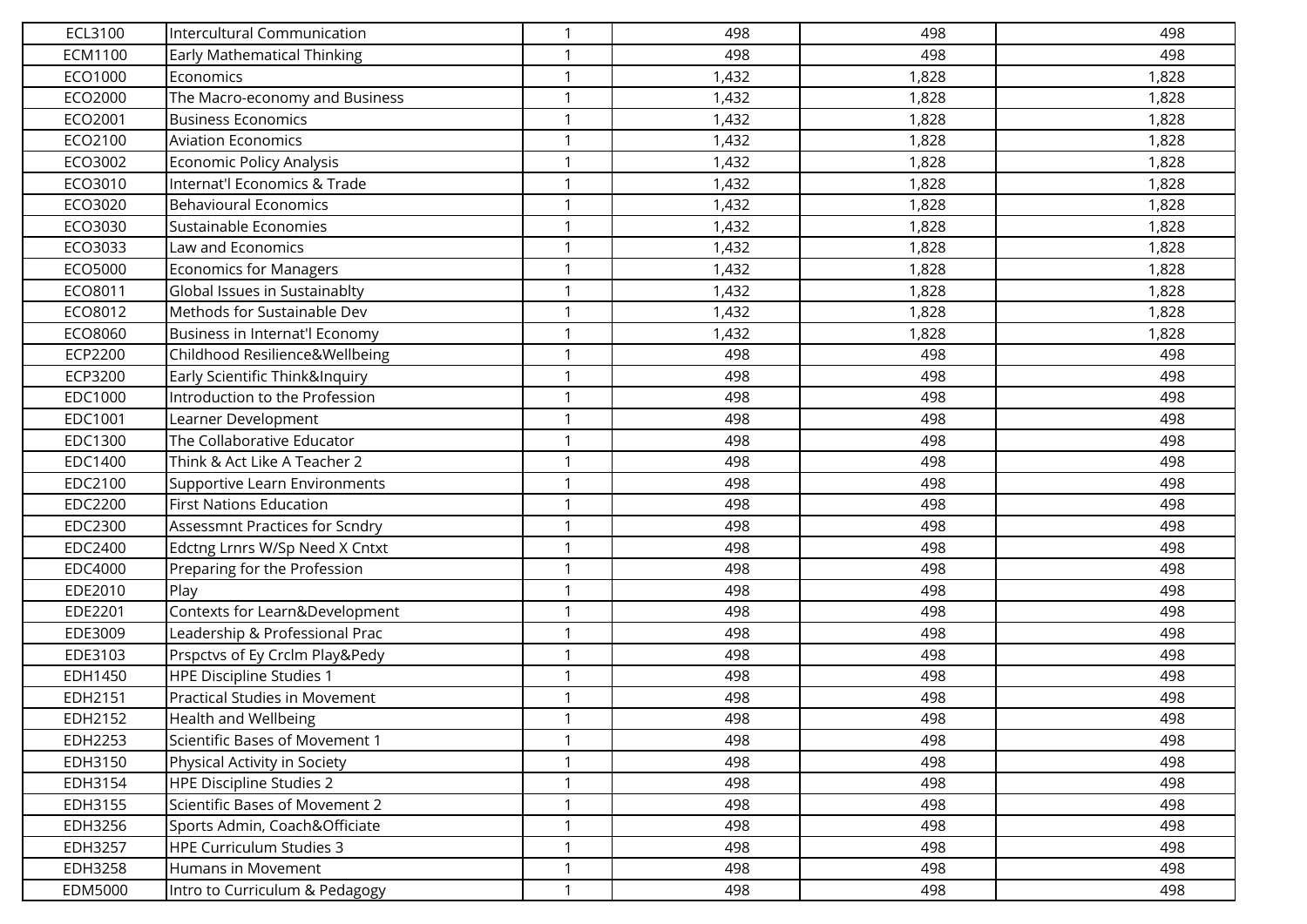| EDM5001        | Understand Learners & Learning        | -1             | 498 | 498   | 498   |
|----------------|---------------------------------------|----------------|-----|-------|-------|
| EDM5002        | <b>Diversity Educational Contexts</b> |                | 498 | 498   | 498   |
| EDM5003        | Science Curriculm & Pedag Stud        | -1             | 498 | 498   | 498   |
| EDM5004        | Curriclm & Pedgy Jnr Secndry          | $\mathbf 1$    | 498 | 498   | 498   |
| EDM5005        | Maths Curriclm & Pedag Stud 1         | $\mathbf{1}$   | 498 | 498   | 498   |
| EDM5006        | Signature Pedagogies                  | $\mathbf{1}$   | 498 | 498   | 498   |
| EDM5007        | <b>Cultivating Support Learn Env</b>  | $\mathbf 1$    | 498 | 498   | 498   |
| EDM5010        | Literacy Learn Early Years            | -1             | 498 | 498   | 498   |
| EDM5014        | Planning for Learning: CPP            | $\mathbf 1$    | 498 | 498   | 498   |
| EDM5016        | Early Years Data & Assessment         | $\mathbf{1}$   | 498 | 498   | 498   |
| EDM5100        | HPE Wellbeing Curr Ped Stud 1         | $\mathbf 1$    | 498 | 498   | 498   |
| EDM8000        | Assessment for Learning               | $\mathbf{1}$   | 498 | 498   | 498   |
| EDM8001        | STEM C & P                            | -1             | 498 | 498   | 498   |
| EDM8003        | HPE C&P                               | $\mathbf 1$    | 498 | 498   | 498   |
| EDM8004        | Teacher Identity                      | $\mathbf 1$    | 498 | 498   | 498   |
| EDM8005        | Maths Curriclm & Pedag Stud 2         | -1             | 498 | 498   | 498   |
| EDM8006        | Curr Ped Stud 2: Art & Tech           | $\mathbf 1$    | 498 | 498   | 498   |
| EDM8007        | Literacies Learn Diverse Cont         | -1             | 498 | 498   | 498   |
| EDM8008        | Inquiring through Humanities          | $\mathbf 1$    | 498 | 498   | 498   |
| EDM8009        | Humanities & Arts C&P                 | $\mathbf 1$    | 498 | 498   | 498   |
| EDM8010        | Curriclm & Pedgy Snr Secndry          |                | 498 | 498   | 498   |
| EDM8011        | Multiple Pathways Sec Schools         | $\mathbf{1}$   | 498 | 498   | 498   |
| EDM8012        | <b>Investigating TPACK</b>            | $\mathbf 1$    | 498 | 498   | 498   |
| EDM8013        | Litrcy & Numrcy Acrss Curriclm        | $\mathbf 1$    | 498 | 498   | 498   |
| EDM8014        | English Lit & Special Ed Needs        | $\mathbf{1}$   | 498 | 498   | 498   |
| EDM8017        | Relating & Inquiring Infant Ed        | -1             | 498 | 498   | 498   |
| EDM8018        | Leading in Early Childhood            | $\mathbf 1$    | 498 | 498   | 498   |
| EDM8020        | Arts & Technology through Play        | $\mathbf 1$    | 498 | 498   | 498   |
| EDM8100        | Evidence of Lrng in Teaching          | $\mathbf 1$    | 498 | 498   | 498   |
| EDO3500        | Alt Professional Experience           | $\mathsf 0$    | 0   | 0     | 0     |
| EDO3501        | Negotiated Pro Experience             |                | 498 | 498   | 498   |
| EDO3505        | Negotiated Academic Project           | 1              | 498 | 498   | 498   |
| EDP2111        | The Roles of the Teacher 1            | $\mathbf{1}$   | 498 | 498   | 498   |
| EDP2222        | The Roles of the Teacher 2            | $\mathbf{1}$   | 498 | 498   | 498   |
| EDP4200        | The Reflective Practitioner           | 1              | 498 | 498   | 498   |
| EDR8005        | Discourse Analysis                    | $\mathbf 1$    | 498 | 498   | 498   |
| EDR8061        | Master of Education Project           | $\overline{2}$ | 996 | 996   | 996   |
| <b>EDR8801</b> | <b>Foundations Res Educ</b>           | $\mathbf 1$    | 858 | 1,828 | 1,828 |
| EDR8802        | Research Methods for Education        | $\mathbf{1}$   | 858 | 1,828 | 1,828 |
| EDR8900        | Doctoral Proposal Plan                | $\overline{2}$ | 996 | 996   | 996   |
| EDS2401        | Jnr Secondary Crclm & Pedagogy        | $\mathbf{1}$   | 498 | 498   | 498   |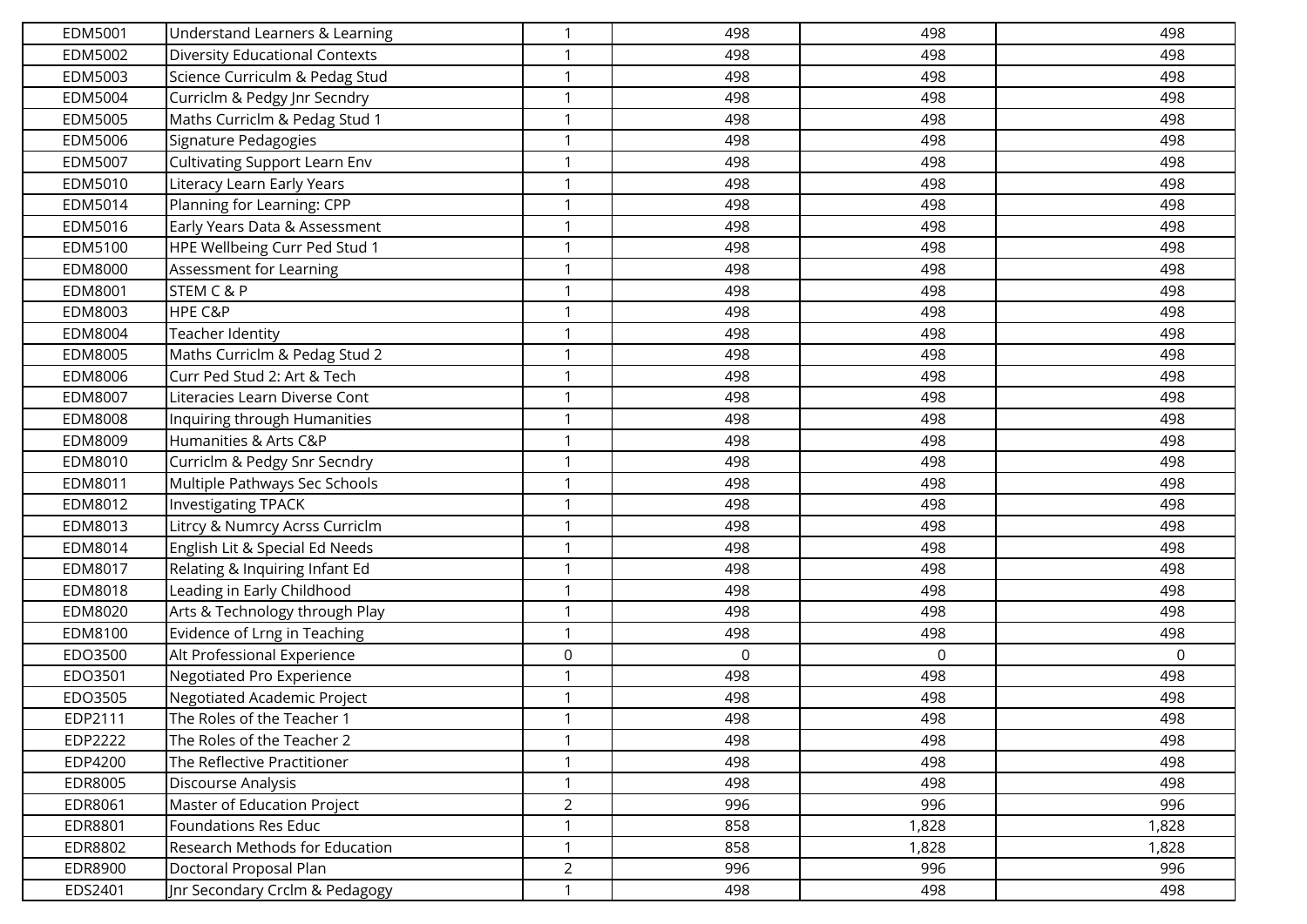| EDS4250        | Literacies Across Curriculum          | $\mathbf 1$    | 498 | 498 | 498 |
|----------------|---------------------------------------|----------------|-----|-----|-----|
| EDS4402        | Secondary Math Curriculum & Pd        | $\mathbf 1$    | 498 | 498 | 498 |
| EDS4403        | Secondary Science Curriculum a        | $\mathbf 1$    | 498 | 498 | 498 |
| EDS4404        | Secondary History Curriculum          | $\mathbf 1$    | 498 | 498 | 498 |
| EDS4405        | Secondary Business Curriculum         | $\mathbf 1$    | 498 | 498 | 498 |
| EDS4406        | Secondary Computing Curriculum        | $\mathbf{1}$   | 498 | 498 | 498 |
| EDS4407        | Secondary Arts Curriculum & Pd        | $\mathbf{1}$   | 498 | 498 | 498 |
| EDS4408        | Secondary Humanity Curriculum         | -1             | 498 | 498 | 498 |
| EDS4410        | Secondary Eng Curriculum & Ped        | $\mathbf{1}$   | 498 | 498 | 498 |
| EDS4411        | Secondry Languages Crclm&Pedgy        | $\mathbf{1}$   | 498 | 498 | 498 |
| <b>EDU3325</b> | <b>Understand Child Abuse Neglect</b> | $\mathbf 1$    | 498 | 498 | 498 |
| EDU3335        | Manag Emotional Behav Problems        | $\mathbf{1}$   | 498 | 498 | 498 |
| EDU4100        | Evidence for Teacher Impact           | $\mathbf 1$    | 498 | 498 | 498 |
| EDU5321        | Educ Students with Spec Needs         | $\mathbf 1$    | 498 | 498 | 498 |
| EDU5324        | Trauma, Behaviour and Learning        | $\mathbf 1$    | 498 | 498 | 498 |
| <b>EDU5325</b> | Child Abuse & Neglect I, P & P        | $\mathbf 1$    | 498 | 498 | 498 |
| EDU5335        | Emotional & Behav Problems Chd        | $\mathbf 1$    | 498 | 498 | 498 |
| EDU5702        | Explore Learn & Teach High Edu        | $\mathbf 1$    | 498 | 498 | 498 |
| EDU5760        | Professional Study                    | $\mathbf{1}$   | 498 | 498 | 498 |
| EDU8114        | Online Pedagogy in Practice           | $\mathbf{1}$   | 498 | 498 | 498 |
| EDU8131        | Foundations of STEM Education         |                | 498 | 498 | 498 |
| EDU8132        | Digital Technologies & STEM           | $\mathbf{1}$   | 498 | 498 | 498 |
| EDU8231        | <b>STEM Pedagogies</b>                | $\mathbf 1$    | 498 | 498 | 498 |
| EDU8317        | Individual Assessment & Test'g        | $\mathbf 1$    | 498 | 498 | 498 |
| EDU8320        | Rights & Resp of School Leader        | $\mathbf{1}$   | 498 | 498 | 498 |
| <b>EDU8324</b> | Learning Difficulties: Reading        | $\mathbf 1$    | 498 | 498 | 498 |
| EDU8326        | Learning Difficulties: Maths          | $\mathbf{1}$   | 498 | 498 | 498 |
| <b>EDU8328</b> | Consultation & Communica'n T&P        | $\mathbf{1}$   | 498 | 498 | 498 |
| EDU8331        | Career Develop in Edu Settings        | $\mathbf{1}$   | 498 | 498 | 498 |
| EDU8332        | Intro to Counsel in Edu Contex        | $\mathbf{1}$   | 498 | 498 | 498 |
| <b>EDU8333</b> | Adv Counselling in Ed Contexts        |                | 498 | 498 | 498 |
| EDU8336        | Guid & Coun Prof Exp                  | 1              | 498 | 498 | 498 |
| <b>EDU8338</b> | Autism                                | $\mathbf{1}$   | 498 | 498 | 498 |
| EDU8400        | Mentor & Coach                        | $\mathbf{1}$   | 498 | 498 | 498 |
| <b>EDU8507</b> | Coun in Educ Cont: Thry & Prac        | $\mathbf 1$    | 498 | 498 | 498 |
| EDU8509        | Postve Behavr Suprt Schl Cntxt        | $\mathbf 1$    | 498 | 498 | 498 |
| EDU8510        | Bldg Pedagog Ldrshp Cpcty             | $\mathbf 1$    | 498 | 498 | 498 |
| EDU8601        | Adv Studies in Prof Practice          | $\overline{2}$ | 996 | 996 | 996 |
| EDU8602        | Adv Studies in Specialisation         | $\overline{2}$ | 996 | 996 | 996 |
| EDU8606        | Lifelong Career Development           | $\mathbf 1$    | 498 | 498 | 498 |
| EDU8702        | Scholarship in Higher Educatio        | $\mathbf 1$    | 498 | 498 | 498 |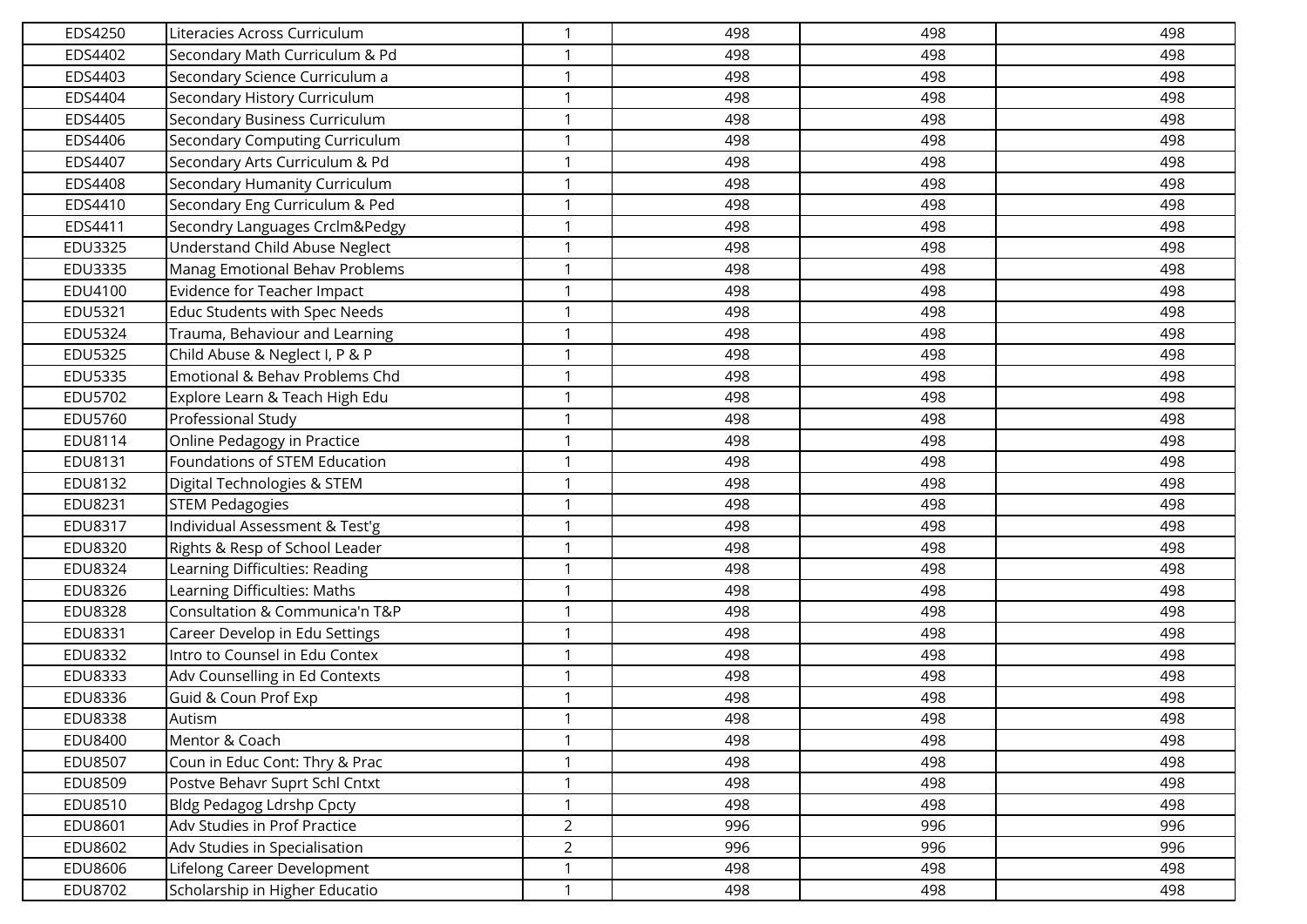| EDU8706        | Differentiation                       | $\mathbf 1$  | 498          | 498      | 498         |
|----------------|---------------------------------------|--------------|--------------|----------|-------------|
| <b>EDU8707</b> | Wellbeing in Educational              | $\mathbf 1$  | 498          | 498      | 498         |
| <b>EDU8720</b> | Leading Educ Organisations            | $\mathbf 1$  | 498          | 498      | 498         |
| EDU8721        | Prof Learning Edu Organisation        | $\mathbf 1$  | 498          | 498      | 498         |
| EDU8722        | Organisational Change                 | $\mathbf 1$  | 498          | 498      | 498         |
| EDU8821        | Prof Prac in Special/Incl Educ        | $\mathbf{1}$ | 498          | 498      | 498         |
| EDV3500        | Competency Base Train & Assess        | $\mathbf{1}$ | 498          | 498      | 498         |
| EDV3551        | Vocational & Workplace Liter's        | -1           | 498          | 498      | 498         |
| EDX1000        | Early Reading Instruction             | $\mathbf{1}$ | 498          | 498      | 498         |
| EDX1250        | Arts Curriculum and Pedagogy 1        | $\mathbf{1}$ | 498          | 498      | 498         |
| EDX1270        | Lower Primary English C & P           | $\mathbf 1$  | 498          | 498      | 498         |
| EDX1450        | <b>HPE Curriculum Studies 1</b>       | $\mathbf{1}$ | 498          | 498      | 498         |
| EDX2170        | English Middle Primary                | $\mathbf 1$  | 498          | 498      | 498         |
| EDX2190        | <b>Humanities and Social Sciences</b> | $\mathbf 1$  | 498          | 498      | 498         |
| EDX2260        | Teaching Science Early Primary        | $\mathbf 1$  | 498          | 498      | 498         |
| EDX3160        | Teaching Science & Design Tech        | $\mathbf 1$  | 498          | 498      | 498         |
| EDX3270        | English Upper Primary                 | $\mathbf 1$  | 498          | 498      | 498         |
| EDX3280        | Mathematics Mid&Upper Primary         | $\mathbf 1$  | 498          | 498      | 498         |
| EDX4150        | Transtns in Post-Cmpulsry Educ        | $\mathbf{1}$ | 498          | 498      | 498         |
| EHI3005        | Learning Intervention Numeracy        | $\mathbf{1}$ | 498          | 498      | 498         |
| EHM1200        | Mathematics in Early Primary          |              | 498          | 498      | 498         |
| EHT4100        | Digital Technologies                  | $\mathbf 1$  | 498          | 498      | 498         |
| ELE1301        | <b>Computer Engineering</b>           | $\mathbf 1$  | 1,002        | 1,002    | 1,002       |
| ELE1502        | <b>Electronic Circuits</b>            | $\mathbf 1$  | 1,002        | 1,002    | 1,002       |
| ELE1801        | <b>Electrical Technology</b>          | $\mathbf{1}$ | 1,002        | 1,002    | 1,002       |
| ELE1911        | Electrical & Electronic Prac A        | $\mathsf 0$  | $\mathbf{0}$ | $\Omega$ | 0           |
| ELE2101        | Control and Instrumentation           | $\mathbf{1}$ | 1,002        | 1,002    | 1,002       |
| ELE2103        | Linear Systems and Control            | $\mathbf{1}$ | 1,002        | 1,002    | 1,002       |
| ELE2303        | <b>Embedded Systems Design</b>        | $\mathbf{1}$ | 1,002        | 1,002    | 1,002       |
| ELE2501        | Electronic W/Shop & Production        | $\mathbf{1}$ | 1,002        | 1,002    | 1,002       |
| ELE2503        | Electronic Systems                    |              | 1,002        | 1,002    | 1,002       |
| ELE2504        | <b>Electronic Design and Analysis</b> | 1            | 1,002        | 1,002    | 1,002       |
| ELE2601        | Telecommunications Principles         | $\mathbf{1}$ | 1,002        | 1,002    | 1,002       |
| ELE2702        | Elect'l Measurement & Analysis        | $\mathbf{1}$ | 1,002        | 1,002    | 1,002       |
| ELE2704        | <b>Electricity Supply Systems</b>     | $\mathbf{1}$ | 1,002        | 1,002    | 1,002       |
| ELE2912        | Electrical & Electronic Prac B        | $\mathsf 0$  | 0            | 0        | $\mathbf 0$ |
| ELE2913        | Electrical & Electronic Prac C        | $\mathsf 0$  | $\mathsf 0$  | 0        | 0           |
| ELE3105        | <b>Computer Controlled Systems</b>    |              | 1,002        | 1,002    | 1,002       |
| ELE3107        | <b>Signal Processing</b>              | $\mathbf{1}$ | 1,002        | 1,002    | 1,002       |
| ELE3305        | Computer Sys & Com'n Protocols        | $\mathbf{1}$ | 1,002        | 1,002    | 1,002       |
| ELE3307        | Real Time Systems                     | $\mathbf{1}$ | 1,002        | 1,002    | 1,002       |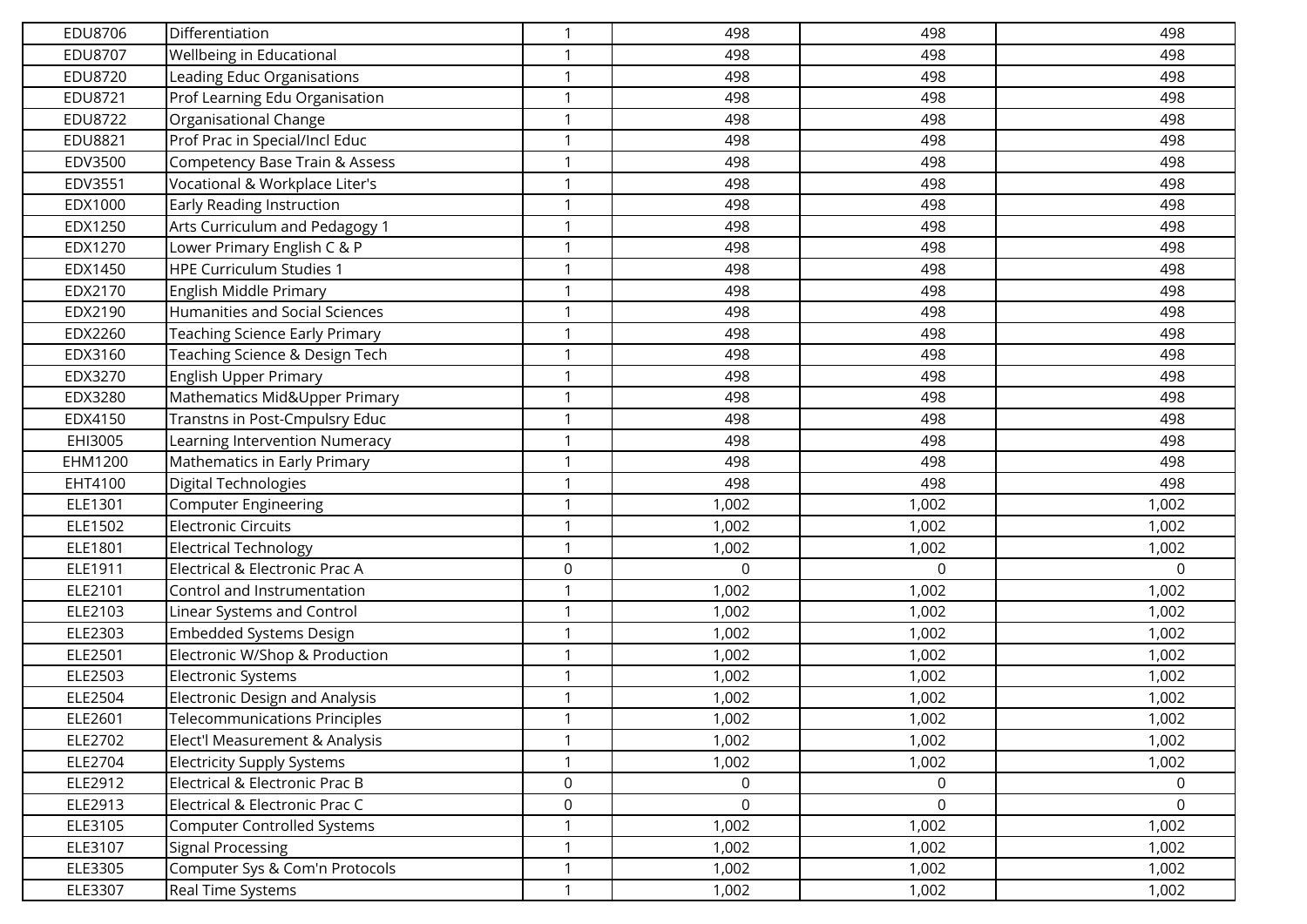| ELE3506        | <b>Electronic Measurement</b>             | $\mathbf{1}$ | 1,002            | 1,002            | 1,002        |
|----------------|-------------------------------------------|--------------|------------------|------------------|--------------|
| ELE3803        | <b>Electrical Plant</b>                   | $\mathbf{1}$ | 1,002            | 1,002            | 1,002        |
| ELE3804        | Power Systems Protection                  | $\mathbf 1$  | 1,002            | 1,002            | 1,002        |
| ELE3805        | Power Elec Princ & Application            | $\mathbf{1}$ | 1,002            | 1,002            | 1,002        |
| ELE3807        | Power Systems Analysis                    | $\mathbf{1}$ | 1,002            | 1,002            | 1,002        |
| ELE3914        | Electrical & Electronic Prac D            | $\mathbf 0$  | $\mathbf 0$      | 0                | 0            |
| ELE3915        | Electrical & Electronic Prac E            | $\mathsf 0$  | $\boldsymbol{0}$ | 0                | 0            |
| ELE4506        | <b>Industrial Process Automation</b>      |              | 1,002            | 1,002            | 1,002        |
| ELE4605        | Fields and Waves                          | $\mathbf{1}$ | 1,002            | 1,002            | 1,002        |
| ELE4606        | <b>Communication Systems</b>              | $\mathbf{1}$ | 1,002            | 1,002            | 1,002        |
| ELE4607        | Advanced Digital Communication            | $\mathbf{1}$ | 1,002            | 1,002            | 1,002        |
| ELE5001        | Industrial Communications Prot            | $\mathbf{1}$ | 1,002            | 1,002            | 1,002        |
| EMP2020        | <b>Career Success</b>                     | $\mathbf{1}$ | 1,432            | 1,828            | 1,828        |
| EMP2030        | Employability & Prof Skills               | $\mathbf{1}$ | 1,432            | 1,828            | 1,828        |
| <b>ENG1002</b> | Intro Eng & Built Envir Appls             | $\mathbf{1}$ | 1,002            | 1,002            | 1,002        |
| <b>ENG1003</b> | Problem Solving in Eng&BltEnv             | $\mathbf{1}$ | 1,002            | 1,002            | 1,002        |
| <b>ENG1004</b> | Eng Problem Solving Principles            | $\mathbf{1}$ | 1,002            | 1,002            | 1,002        |
| <b>ENG1100</b> | Intro to Engineering Design               | $\mathbf 1$  | 1,002            | 1,002            | 1,002        |
| <b>ENG1901</b> | <b>Engineering Practice 1</b>             | $\mathsf 0$  | $\mathbf 0$      | $\Omega$         | 0            |
| <b>ENG2002</b> | Techn Sustainability & Society            | $\mathbf{1}$ | 1,002            | 1,002            | 1,002        |
| <b>ENG2111</b> | Eng Assoc Deg Design Project              | $\mathbf{1}$ | 1,002            | 1,002            | 1,002        |
| <b>ENG2909</b> | Work Experience - Associate               | $\mathsf 0$  | $\mathbf 0$      | $\Omega$         | 0            |
| ENG3003        | <b>Engineering Management</b>             | $\mathbf{1}$ | 1,002            | 1,002            | 1,002        |
| ENG3104        | <b>Engineering Simulations &amp; Comp</b> | $\mathbf{1}$ | 1,002            | 1,002            | 1,002        |
| <b>ENG3111</b> | Technology Design Project                 | $\mathbf{1}$ | 1,002            | 1,002            | 1,002        |
| <b>ENG3300</b> | Industry Experience Eval Port             | $\mathbf{1}$ | 1,002            | 1,002            | 1,002        |
| <b>ENG3902</b> | Professional Practice 1                   | $\mathsf 0$  | $\mathbf 0$      | $\boldsymbol{0}$ | $\mathsf{O}$ |
| <b>ENG3909</b> | Work Experience - Technologist            | $\mathsf 0$  | $\Omega$         | $\Omega$         | 0            |
| <b>ENG4004</b> | Engineering Proj & Op Managm't            | $\mathbf{1}$ | 1,002            | 1,002            | 1,002        |
| <b>ENG4110</b> | Enginee'g Research Methodology            | $\mathbf{1}$ | 1,002            | 1,002            | 1,002        |
| <b>ENG4111</b> | Research Project Part 1                   | $\mathbf{1}$ | 1,002            | 1,002            | 1,002        |
| <b>ENG4112</b> | Research Project Part 2                   | $\mathbf{1}$ | 1,002            | 1,002            | 1,002        |
| ENG4903        | Professional Practice 2                   | $\mathsf 0$  | 0                | 0                | 0            |
| <b>ENG4909</b> | Work Experience - Professional            | $\mathsf 0$  | $\mathbf 0$      | $\mathbf 0$      | 0            |
| <b>ENG5001</b> | Professional Skill Engineering            | $\mathbf{1}$ | 1,002            | 1,002            | 1,002        |
| <b>ENG8001</b> | <b>Engineering Research Methods</b>       | $\mathbf 1$  | 1,002            | 1,002            | 1,002        |
| <b>ENG8101</b> | Technological Impact & M'ment             | $\mathbf 1$  | 1,002            | 1,002            | 1,002        |
| ENG8103        | Management Technological Risk             | 1            | 1,002            | 1,002            | 1,002        |
| ENG8104        | Asset Managem't Eng Environm't            | $\mathbf{1}$ | 1,002            | 1,002            | 1,002        |
| <b>ENG8111</b> | Project Requirement Management            | $\mathbf{1}$ | 1,002            | 1,002            | 1,002        |
| <b>ENG8180</b> | <b>Advanced Engineering Studies</b>       | $\mathbf{1}$ | 1,002            | 1,002            | 1,002        |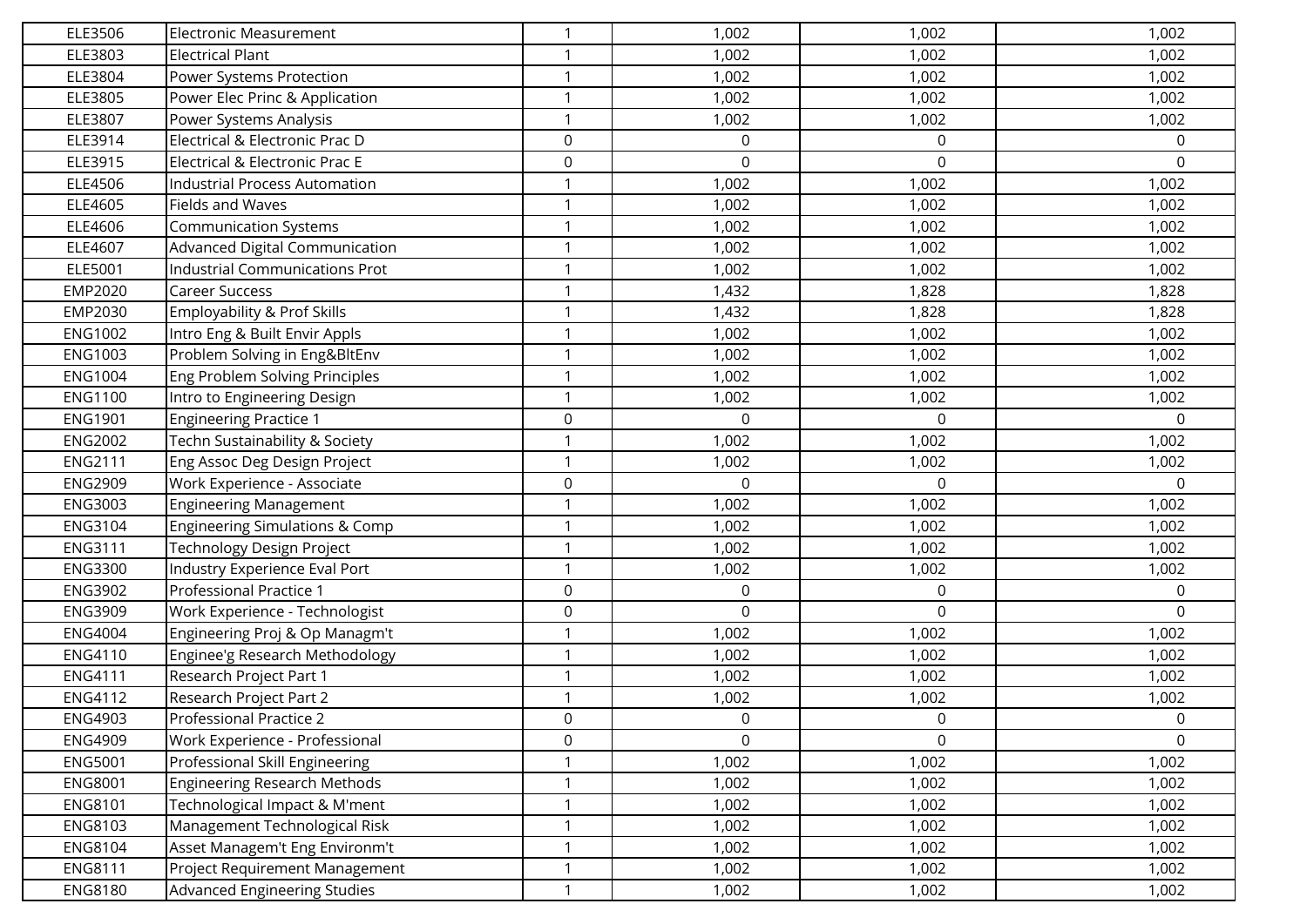| <b>ENG8205</b> | Project Management Practice          | $\mathbf 1$    | 1,002            | 1,002 | 1,002 |
|----------------|--------------------------------------|----------------|------------------|-------|-------|
| <b>ENG8207</b> | Innovation Management                | $\mathbf{1}$   | 1,002            | 1,002 | 1,002 |
| <b>ENG8208</b> | Adv Engineering Project Manage       | $\mathbf 1$    | 1,002            | 1,002 | 1,002 |
| <b>ENG8300</b> | Self-Assessment Portfolio            | $\mathbf{1}$   | 1,002            | 1,002 | 1,002 |
| <b>ENG8308</b> | Industry Project                     | $\overline{2}$ | 2,004            | 2,004 | 2,004 |
| <b>ENG8311</b> | Workplace Portfolio                  | $\overline{2}$ | 2,004            | 2,004 | 2,004 |
| <b>ENG8411</b> | Masters Eng Resch Proj A             | $\mathbf{1}$   | 1,002            | 1,002 | 1,002 |
| <b>ENG8412</b> | Masters Eng Resch Proj B             | $\overline{2}$ | 2,004            | 2,004 | 2,004 |
| <b>ENG8414</b> | Mastrs Eng Rsch Proj D               | $\overline{4}$ | 4,008            | 4,008 | 4,008 |
| ENG9011        | Engineering Research Project A       | $\mathbf{1}$   | N/A              | N/A   | N/A   |
| <b>ENG9021</b> | Engineering Research Project B       | $\overline{2}$ | N/A              | N/A   | N/A   |
| <b>ENG9041</b> | Engineering Research Project D       | $\sqrt{4}$     | N/A              | N/A   | N/A   |
| <b>ENL1000</b> | Introduction to Literature           | $\mathbf 1$    | 498              | 498   | 498   |
| <b>ENL1001</b> | <b>Australian Stories</b>            | $\mathbf{1}$   | 498              | 498   | 498   |
| <b>ENL2004</b> | Gothic Stories: Terror over Ti       | $\mathbf{1}$   | 498              | 498   | 498   |
| <b>ENL2005</b> | Shakespeare & Early Modern Lit       | $\mathbf 1$    | 498              | 498   | 498   |
| <b>ENL2006</b> | Literature&AdolescenceWriteChd       | $\mathbf{1}$   | 498              | 498   | 498   |
| <b>ENL2007</b> | Speculative Fictions/Sci Fi          | $\mathbf{1}$   | 498              | 498   | 498   |
| <b>ENL3000</b> | Modernism                            | $\mathbf{1}$   | 498              | 498   | 498   |
| <b>ENL3004</b> | Literary Canon: How Read Books       | $\mathbf{1}$   | 498              | 498   | 498   |
| <b>ENL3007</b> | Law and Literature                   | $\mathbf 1$    | 498              | 498   | 498   |
| <b>ENL3008</b> | Screen'g Literature Text Adapt       | $\mathbf{1}$   | 498              | 498   | 498   |
| <b>ENL8015</b> | Early Modern Pages and Stages        | $\overline{2}$ | 996              | 996   | 996   |
| ENM1500        | Introductory Engineering Mathe       | $\mathbf{1}$   | 498              | 498   | 498   |
| ENM1600        | <b>Engineering Mathematics</b>       | $\mathbf{1}$   | 498              | 498   | 498   |
| ENM2600        | <b>Advanced Engineering Maths</b>    | $\mathbf 1$    | 498              | 498   | 498   |
| ENV2103        | Hydraulics I                         | $\mathbf{1}$   | 1,002            | 1,002 | 1,002 |
| ENV2105        | Appld Chemistry & Microbiology       | $\mathbf 1$    | 1,002            | 1,002 | 1,002 |
| <b>ENV2201</b> | <b>Land Studies</b>                  | $\mathbf{1}$   | 1,002            | 1,002 | 1,002 |
| <b>ENV2902</b> | <b>Hydraulics Practice</b>           | $\mathsf 0$    | $\boldsymbol{0}$ | 0     | 0     |
| ENV3103        | <b>Environmental Pollution</b>       | $\mathbf 1$    | 1,002            | 1,002 | 1,002 |
| ENV3104        | <b>Hydraulics II</b>                 | $\mathbf{1}$   | 1,002            | 1,002 | 1,002 |
| ENV3105        | Hydrology                            | $\mathbf{1}$   | 1,002            | 1,002 | 1,002 |
| ENV3904        | <b>Environmental Eng Practice</b>    | $\mathsf 0$    | $\mathbf 0$      | 0     | 0     |
| ENV4106        | <b>Irrigation Science</b>            | $\mathbf{1}$   | 1,002            | 1,002 | 1,002 |
| ENV4107        | <b>Water Resources Engineering</b>   | $\mathbf{1}$   | 1,002            | 1,002 | 1,002 |
| ENV4203        | Public Health Engineering            | $\mathbf{1}$   | 1,002            | 1,002 | 1,002 |
| ENV4204        | <b>Environmental Technology</b>      | $\mathbf{1}$   | 1,002            | 1,002 | 1,002 |
| ENV4205        | Water and Wastewater Treatment       | $\mathbf{1}$   | 1,002            | 1,002 | 1,002 |
| EPA3200        | Arts Curriculum & Pedagogy 2         | $\mathbf{1}$   | 498              | 498   | 498   |
| EPF3100        | <b>Teach in Alternative Contexts</b> | $\mathbf{1}$   | 498              | 498   | 498   |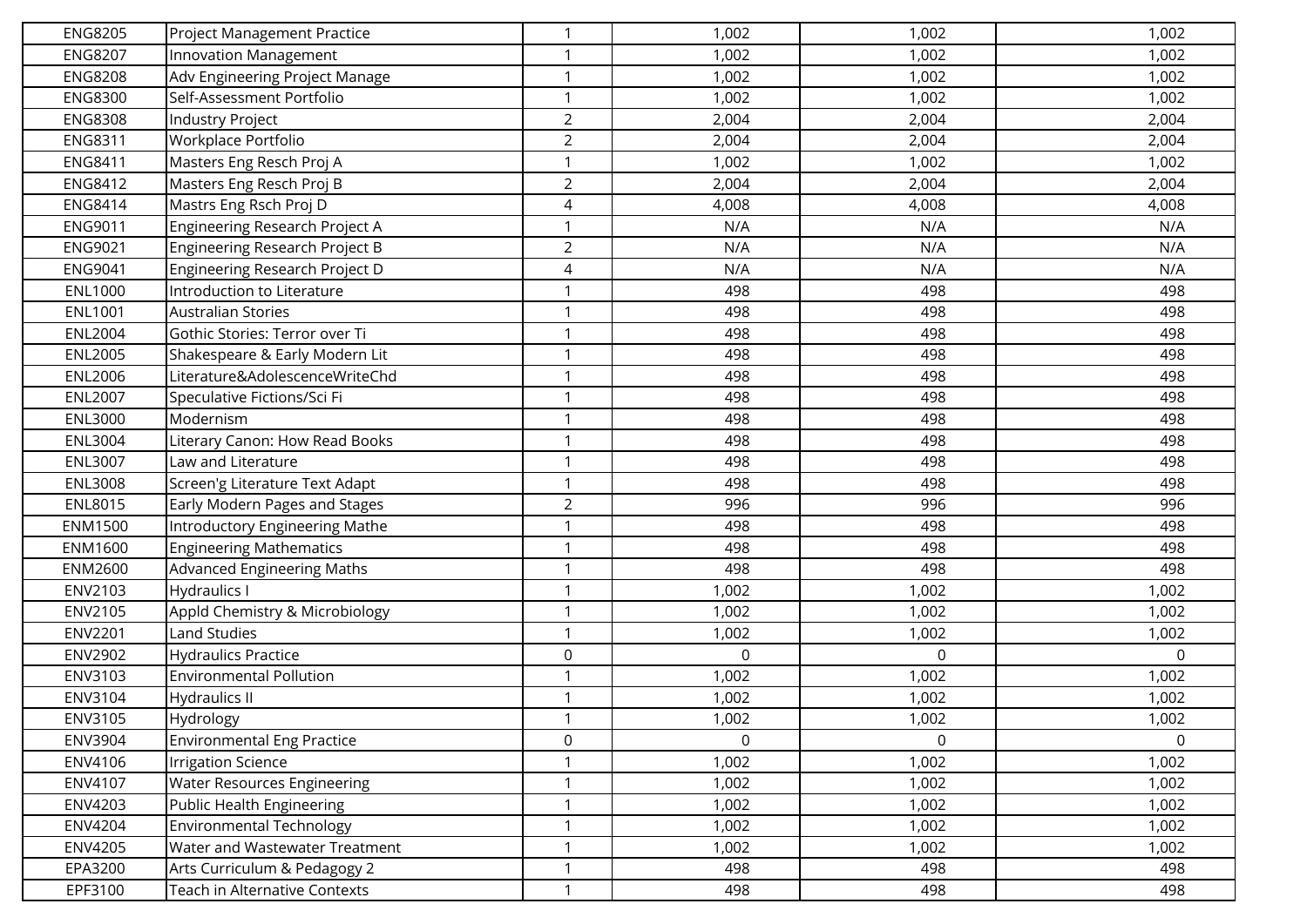| EPM4100        | Mathematics in Context                | $\mathbf 1$  | 498   | 498   | 498   |
|----------------|---------------------------------------|--------------|-------|-------|-------|
| EPP3100        | Professional Teacher 1                | $\mathbf 1$  | 498   | 498   | 498   |
| EPP3200        | Professional Teacher 2                |              | 498   | 498   | 498   |
| EPS2002        | Responding Through the Arts           | $\mathbf 1$  | 498   | 498   | 498   |
| EPS2004        | Movement and Health                   | -1           | 498   | 498   | 498   |
| EPS2005        | Linking Through Languages             | $\mathbf{1}$ | 498   | 498   | 498   |
| EPS2006        | Investigating in Science              | $\mathbf{1}$ | 498   | 498   | 498   |
| EPS2007        | Children's Literature&Language        |              | 498   | 498   | 498   |
| EPS2008        | Developing Mathematical Knowle        | $\mathbf{1}$ | 498   | 498   | 498   |
| EPS2009        | Integrating the Humanities            | $\mathbf 1$  | 498   | 498   | 498   |
| ESB2100        | Positive Behaviour for Learng         | $\mathbf{1}$ | 498   | 498   | 498   |
| ESI3002        | Challenging Behav: Secondary          | $\mathbf{1}$ | 498   | 498   | 498   |
| ESI4100        | Promoting Inclusive Practices         | $\mathbf 1$  | 498   | 498   | 498   |
| ESN4200        | Numeracy & Learning Analytics         | $\mathbf{1}$ | 498   | 498   | 498   |
| ESP1200        | The Beginning Teacher                 |              | 498   | 498   | 498   |
| ESP2200        | Snr Secondry Crclum & Pedagogy        | $\mathbf{1}$ | 498   | 498   | 498   |
| ESP3100        | Social&Emotional Wellbeing Sec        | $\mathbf{1}$ | 498   | 498   | 498   |
| EUS1001        | Language for Study 1                  |              | 498   | 498   | 498   |
| EUS1002        | Listen & Speak Fluently 1             | $\mathbf{1}$ | 498   | 498   | 498   |
| EUS1003        | Reading & Critical Thinking 1         | $\mathbf 1$  | 498   | 498   | 498   |
| EUS1004        | <b>Communicating Professionally 1</b> | $\mathbf{1}$ | 498   | 498   | 498   |
| EUS1005        | Language for Study 2                  | $\mathbf 1$  | 498   | 498   | 498   |
| EUS1006        | Listen & Speak Fluently 2             |              | 498   | 498   | 498   |
| EUS1007        | Reading & Critical Thinking 2         | $\mathbf 1$  | 498   | 498   | 498   |
| EUS1008        | <b>Communicating Professionally 2</b> | $\mathbf 1$  | 498   | 498   | 498   |
| FIN1101        | Introduction Corporate Finance        | $\mathbf{1}$ | 1,432 | 1,828 | 1,828 |
| FIN1103        | <b>Financial Markets</b>              | $\mathbf{1}$ | 1,432 | 1,828 | 1,828 |
| FIN2105        | Portfolio Management                  |              | 1,432 | 1,828 | 1,828 |
| FIN2106        | Personal Financial Planning           | $\mathbf{1}$ | 1,432 | 1,828 | 1,828 |
| <b>FIN2108</b> | Credit Analysis & Lending Mgt         | $\mathbf 1$  | 1,432 | 1,828 | 1,828 |
| <b>FIN2302</b> | <b>Financial Economics</b>            | $\mathbf{1}$ | 1,432 | 1,828 | 1,828 |
| FIN3101        | Finance Theory & Applications         | $\mathbf 1$  | 1,432 | 1,828 | 1,828 |
| FIN3106        | International Finance                 | $\mathbf{1}$ | 1,432 | 1,828 | 1,828 |
| FIN3109        | Managing Financial Institution        | $\mathbf{1}$ | 1,432 | 1,828 | 1,828 |
| <b>FIN5003</b> | <b>Decision Support Tools</b>         | $\mathbf 1$  | 1,432 | 1,828 | 1,828 |
| <b>FIN8201</b> | Corporate Finance                     | $\mathbf{1}$ | 1,432 | 1,828 | 1,828 |
| <b>FIN8202</b> | Financial Mkts & Instruments          | $\mathbf{1}$ | 1,432 | 1,828 | 1,828 |
| <b>FIN8203</b> | Strategic Investments                 | $\mathbf 1$  | 1,432 | 1,828 | 1,828 |
| FSP1001        | Location Production 1                 | $\mathbf{1}$ | 858   | 1,828 | 1,828 |
| FSP1002        | Location Production 2                 | $\mathbf 1$  | 858   | 1,828 | 1,828 |
| FSP1003        | Editing Lab 1                         | 1            | 858   | 1,828 | 1,828 |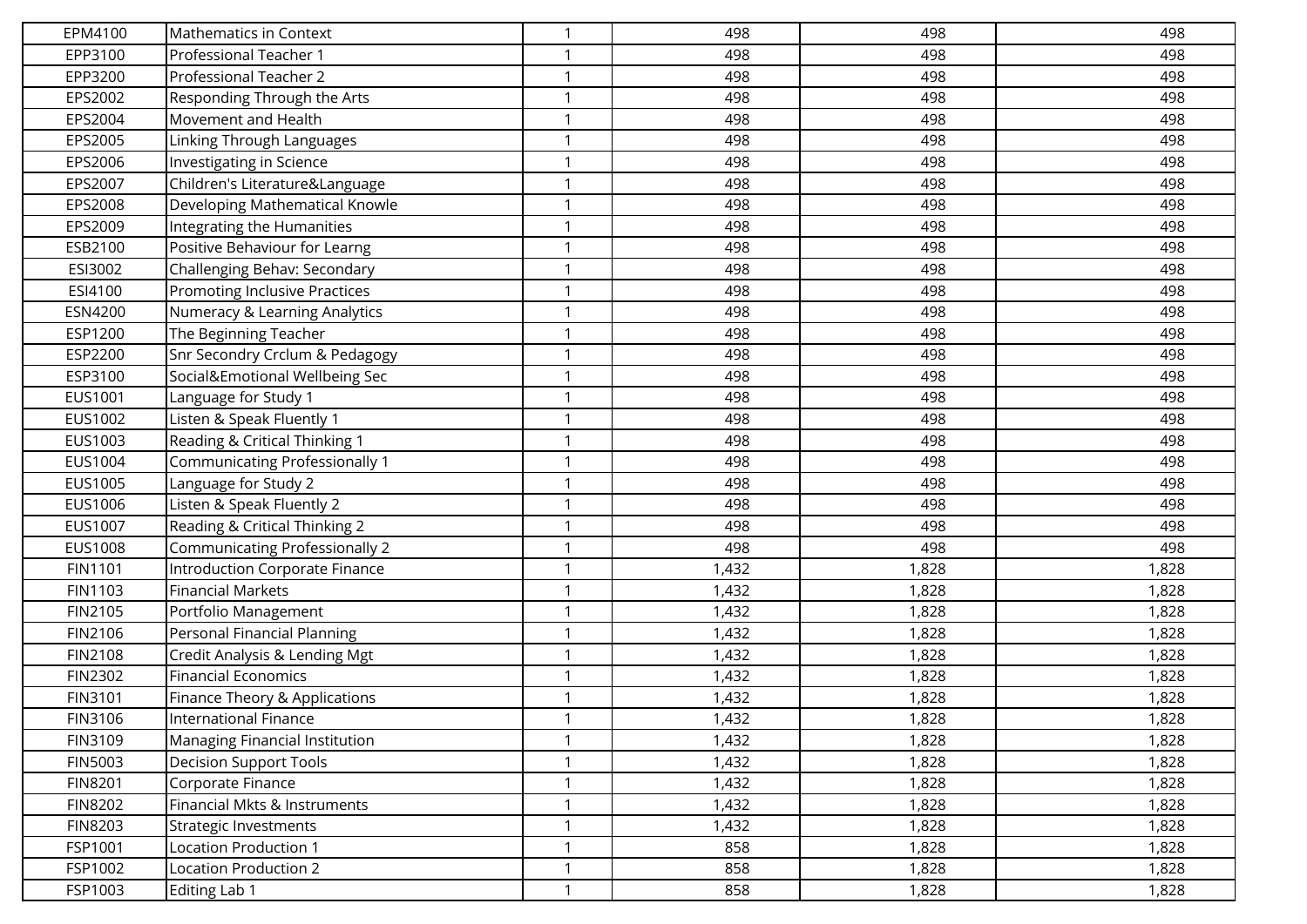| FSP1004        | Graphic Design & Digital Art          | $\mathbf 1$  | 858   | 1,828            | 1,828 |
|----------------|---------------------------------------|--------------|-------|------------------|-------|
| FSP1005        | <b>Production Management</b>          | $\mathbf 1$  | 858   | 1,828            | 1,828 |
| FSP1006        | Editing Lab 2                         | -1           | 858   | 1,828            | 1,828 |
| FSP2001        | Documentary and Reality TV            | $\mathbf{1}$ | 858   | 1,828            | 1,828 |
| FSP2002        | Short Film                            | -1           | 858   | 1,828            | 1,828 |
| FSP2003        | Post Production and VFX               | $\mathbf{1}$ | 858   | 1,828            | 1,828 |
| FSP2004        | Scriptwriting                         | $\mathbf 1$  | 858   | 1,828            | 1,828 |
| FSP2005        | Cinematic Language                    |              | 858   | 1,828            | 1,828 |
| FTR2001        | <b>Short Film Production</b>          | $\mathbf{1}$ | 858   | 1,828            | 1,828 |
| FTR2002        | Broadcast Radio & Audio Prod 1        | $\mathbf 1$  | 858   | 1,828            | 1,828 |
| FTR2003        | <b>Television Studio Production</b>   | $\mathbf{1}$ | 858   | 1,828            | 1,828 |
| FTR2004        | <b>Advanced Editing</b>               | $\mathbf{1}$ | 858   | 1,828            | 1,828 |
| FTR2005        | 3D Modelling                          | -1           | 858   | 1,828            | 1,828 |
| FTR2006        | Documentary & Factual Entertain       | $\mathbf{1}$ | 858   | 1,828            | 1,828 |
| FTR2008        | <b>Broadcast Radio and Audio Prod</b> | -1           | 858   | 1,828            | 1,828 |
| FTR2009        | <b>Advanced Broadcast Television</b>  | $\mathbf{1}$ | 858   | 1,828            | 1,828 |
| FTR2010        | Post Production & VFX                 | $\mathbf 1$  | 858   | 1,828            | 1,828 |
| FTR2011        | <b>CG Animation</b>                   | -1           | 858   | 1,828            | 1,828 |
| FTR3000        | <b>Media Business</b>                 | 1            | 858   | 1,828            | 1,828 |
| FTR3002        | Story and Style                       | $\mathbf 1$  | 858   | 1,828            | 1,828 |
| FTR3004        | <b>Major Broadcast Production</b>     | $\mathbf 1$  | 858   | 1,828            | 1,828 |
| FTR3007        | Authorship & Creativity               | $\mathbf 1$  | 858   | 1,828            | 1,828 |
| FTR3021        | Major Film Production                 | -1           | 858   | 1,828            | 1,828 |
| GIS1401        | Geographic Data Presentation          | $\mathbf{1}$ | 1,002 | 1,002            | 1,002 |
| GIS1402        | Geographic Information Systems        | $\mathbf 1$  | 1,002 | 1,002            | 1,002 |
| GIS3008        | Appn of GIS & Remote Sensing          | $\mathbf{1}$ | 1,002 | 1,002            | 1,002 |
| GIS3405        | Spatial Analysis and Modelling        | $\mathbf 1$  | 1,002 | 1,002            | 1,002 |
| GIS3406        | Remote Sensing & Image Process        | -1           | 1,002 | 1,002            | 1,002 |
| GIS3407        | GIS Programming&Visualisation         | 1            | 1,002 | 1,002            | 1,002 |
| GIS4407        | Web Based Geographic Info Sys         | $\mathbf 1$  | 1,002 | 1,002            | 1,002 |
| GPL2901        | <b>GIS and Planning Practice 1</b>    | $\mathbf 0$  | 0     | $\boldsymbol{0}$ | 0     |
| GPL3902        | GIS and Planning Practice 2           | $\mathsf 0$  | 0     | 0                | 0     |
| <b>HEA8001</b> | Contexts of Practice                  | $\mathbf{1}$ | 1,002 | 1,002            | 1,002 |
| <b>HEA8101</b> | Fndtns of Gerontology Practice        | $\mathbf{1}$ | 1,002 | 1,002            | 1,002 |
| <b>HEA8102</b> | Perspectives of Healthy Ageing        | -1           | 1,002 | 1,002            | 1,002 |
| <b>HEA8104</b> | Alzheimer Dementia Cont Persp         | $\mathbf{1}$ | 498   | 498              | 498   |
| <b>HEA8105</b> | Perspectives on `End-of-Life'         | $\mathbf 1$  | 498   | 498              | 498   |
| <b>HEA8201</b> | Intro to Clinical Education           | -1           | 1,002 | 1,002            | 1,002 |
| <b>HEA8202</b> | Innovative Learning Strategies        | $\mathbf{1}$ | 1,002 | 1,002            | 1,002 |
| <b>HEA8302</b> | <b>Culture Determinant of Health</b>  | $\mathbf 1$  | 1,002 | 1,002            | 1,002 |
| HIS1000        | World History to 1500 CE              | $\mathbf{1}$ | 858   | 1,828            | 1,828 |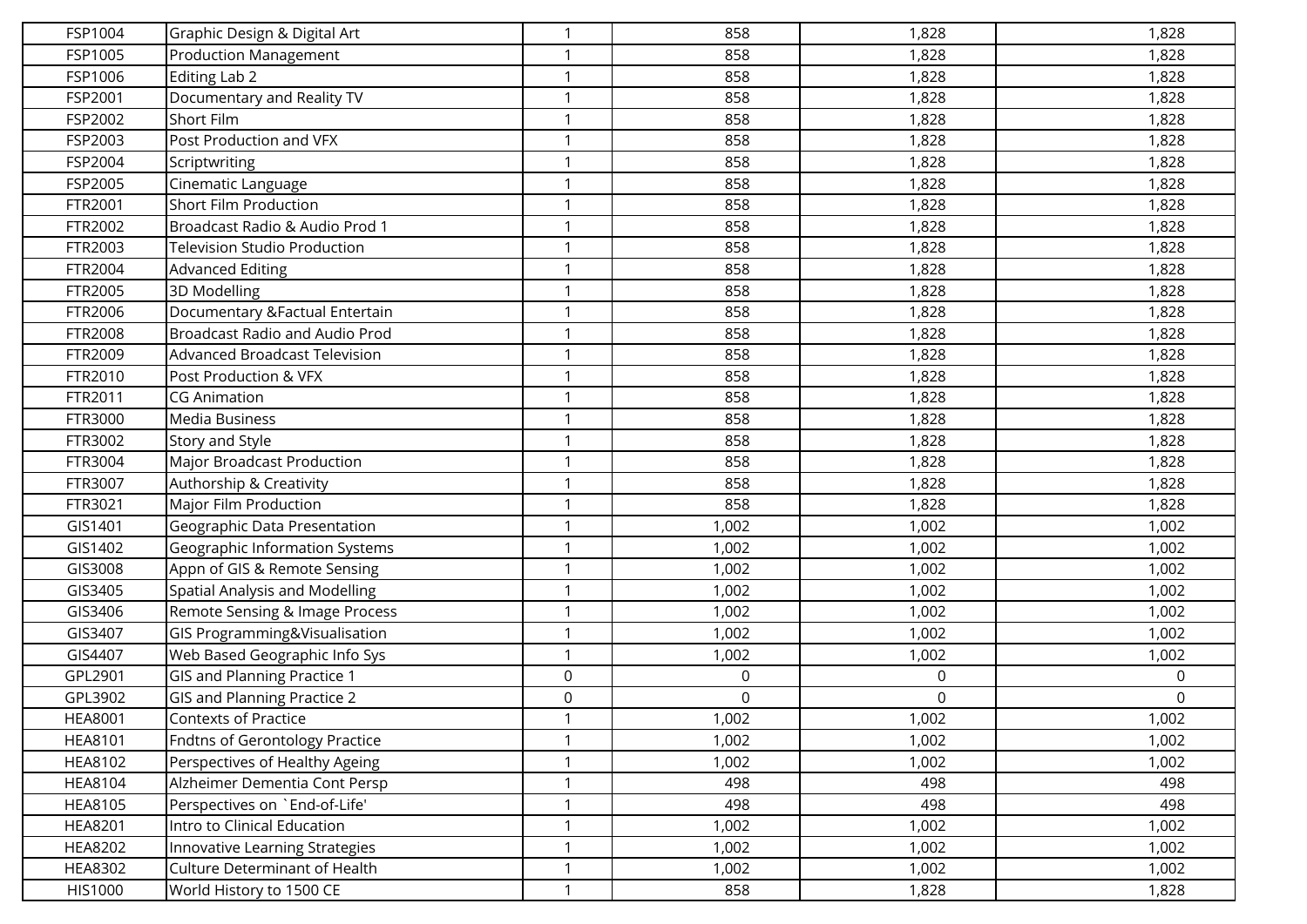| HIS1001        | <b>Australian Colonies</b>          | $\mathbf{1}$   | 858   | 1,828 | 1,828 |
|----------------|-------------------------------------|----------------|-------|-------|-------|
| HIS1115        | Legal History                       | $\mathbf 1$    | 858   | 1,828 | 1,828 |
| HIS2000        | Contemporary Australia              | -1             | 858   | 1,828 | 1,828 |
| HIS2103        | Global History, 1500-1900           | $\mathbf{1}$   | 858   | 1,828 | 1,828 |
| HIS3002        | The Twentieth Century               | $\mathbf 1$    | 858   | 1,828 | 1,828 |
| HIS3005        | Europe: History of an Idea          | $\mathbf{1}$   | 858   | 1,828 | 1,828 |
| HIS5115        | <b>Advanced Legal History</b>       | $\mathbf{1}$   | 858   | 1,828 | 1,828 |
| HIS8001        | War and Society (Masters)           | -1             | 858   | 1,828 | 1,828 |
| HIS8005        | Women's European History Mast       | $\overline{2}$ | 1,716 | 3,656 | 3,656 |
| HMT1000        | A History of Ideas                  | $\mathbf 1$    | 858   | 1,828 | 1,828 |
| HMT2000        | Ethical Issues and Human Right      | $\mathbf{1}$   | 858   | 1,828 | 1,828 |
| HMT3001        | Independent Study Project A         | $\mathbf{1}$   | 858   | 1,828 | 1,828 |
| HMT3002        | Independent Study Project B         | $\mathbf 1$    | 858   | 1,828 | 1,828 |
| HMT4001        | <b>Honours Dissertation A</b>       | $\overline{2}$ | 1,716 | 3,656 | 3,656 |
| HMT4002        | <b>Honours Dissertation B</b>       | $\overline{2}$ | 1,716 | 3,656 | 3,656 |
| HMT4006        | <b>Honours Theories and Debates</b> | $\overline{2}$ | 1,716 | 3,656 | 3,656 |
| HMT4007        | Becoming a Researcher               | $\overline{2}$ | 1,716 | 3,656 | 3,656 |
| <b>HSC8050</b> | Res Methods for Human Sciences      | -1             | 498   | 498   | 498   |
| <b>HSC8060</b> | Research Project Design             | 1              | 1,002 | 1,002 | 1,002 |
| <b>HSC8070</b> | Health Masters Project A            | $\mathbf 1$    | 1,002 | 1,002 | 1,002 |
| <b>HSC8080</b> | Health Masters Project B            | $\mathbf 1$    | 1,002 | 1,002 | 1,002 |
| HSW1000        | Foun Human Services Discipline      | $\mathbf 1$    | 1,002 | 1,002 | 1,002 |
| HSW1110        | Mental Health and Wellbeing         | -1             | 858   | 1,828 | 1,828 |
| HSW1300        | Intro Child Protection Prac         | $\mathbf{1}$   | 1,002 | 1,002 | 1,002 |
| HSW1400        | Working Families Human Service      | $\mathbf 1$    | 1,002 | 1,002 | 1,002 |
| HSW2100        | Advocacy, Allies &Peer Support      | $\mathbf{1}$   | 1,002 | 1,002 | 1,002 |
| HSW2120        | Human Services Case Management      | $\mathbf 1$    | 1,002 | 1,002 | 1,002 |
| HSW2200        | Disability Theory and Concepts      | -1             | 858   | 1,828 | 1,828 |
| HSW2211        | Youth Work Practice                 | 1              | 858   | 1,828 | 1,828 |
| HSW2220        | Health&W'being Across Lifespan      | $\mathbf 1$    | 858   | 1,828 | 1,828 |
| HSW2299        | <b>Professional Placement A</b>     | $\mathbf{1}$   | 858   | 1,828 | 1,828 |
| HSW3220        | Community Based Rehabilitation      | $\mathbf 1$    | 858   | 1,828 | 1,828 |
| HSW3399        | Professional Placement B            | $\mathbf{1}$   | 858   | 1,828 | 1,828 |
| HSW4100        | Health: Project A                   | $\overline{2}$ | 1,716 | 3,656 | 3,656 |
| HSW4110        | Leadership M'ment &Entrprnship      | $\mathbf 1$    | 858   | 1,828 | 1,828 |
| HSW4200        | Health: Project B                   | $\overline{2}$ | 1,716 | 3,656 | 3,656 |
| HSW8100        | Governance & Quality in NDIS        | $\mathbf{1}$   | 1,002 | 1,002 | 1,002 |
| <b>HSW8220</b> | Promoting Community Access Inc      | $\mathbf 1$    | 858   | 1,828 | 1,828 |
| <b>INR1000</b> | Intro International Relations       | $\mathbf{1}$   | 858   | 1,828 | 1,828 |
| <b>INR1002</b> | Soft Power & Cult'l Diplomacy       | $\mathbf 1$    | 858   | 1,828 | 1,828 |
| <b>INR2000</b> | Issues in a Globalizing World       | $\mathbf{1}$   | 858   | 1,828 | 1,828 |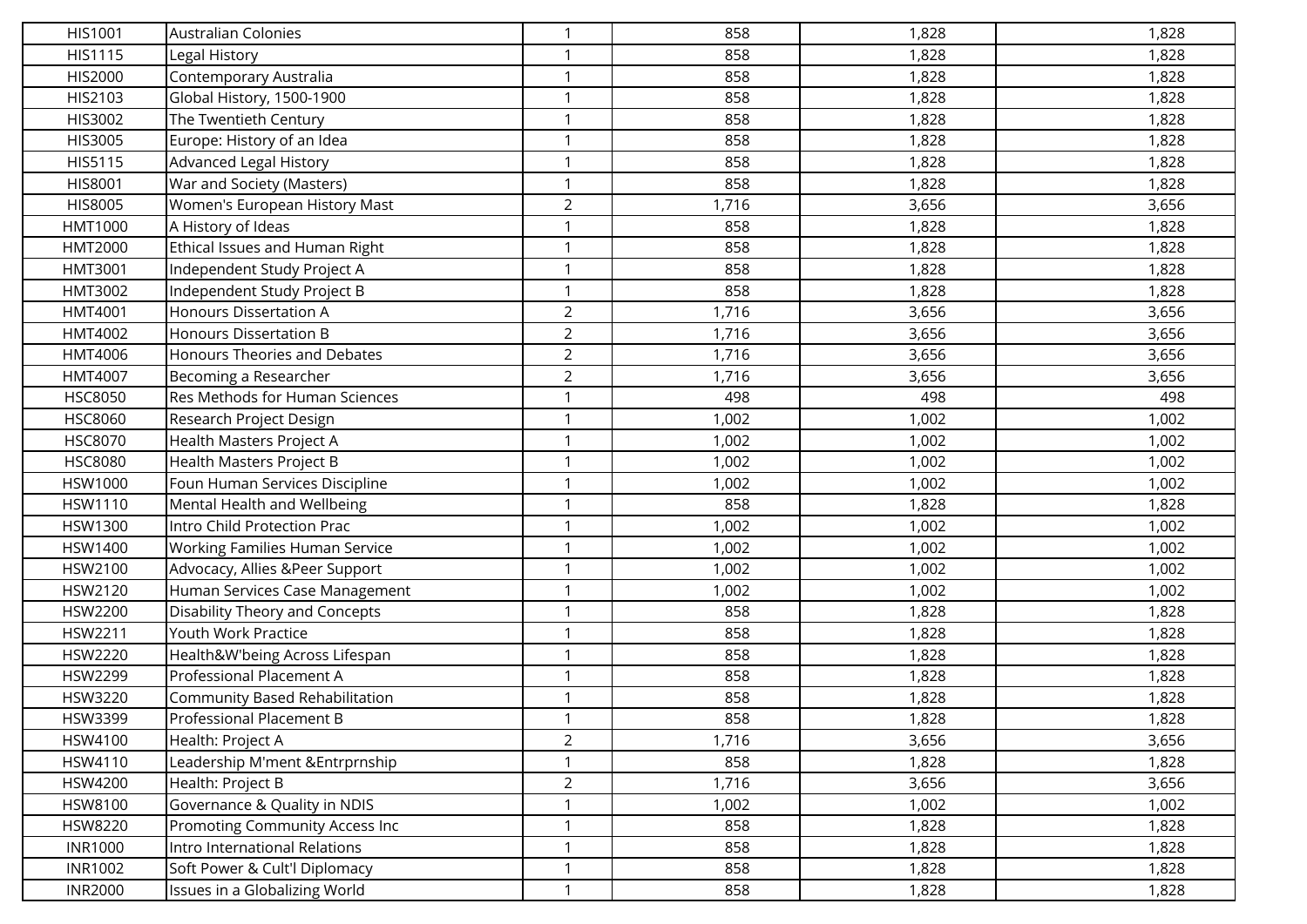| <b>INR2001</b> | Australian Foreign Relations          | $\mathbf 1$    | 858   | 1,828 | 1,828 |
|----------------|---------------------------------------|----------------|-------|-------|-------|
| <b>INR3003</b> | War & Terrorism Strategic Stud        | $\mathbf 1$    | 858   | 1,828 | 1,828 |
| <b>INR3005</b> | Migrnt Wrlds: Cont Hist Mig           | $\mathbf{1}$   | 858   | 1,828 | 1,828 |
| <b>INR3007</b> | <b>Global Environmental Politics</b>  | $\mathbf{1}$   | 858   | 1,828 | 1,828 |
| <b>INR8010</b> | Int'l Relation Topic (Masters)        | $\mathbf 1$    | 858   | 1,828 | 1,828 |
| <b>INR8011</b> | Australia & Asia Issue(Masters        | $\overline{1}$ | 858   | 1,828 | 1,828 |
| <b>ISE1000</b> | Introduction to ATSI Australia        | $\mathbf{1}$   | 858   | 1,828 | 1,828 |
| <b>ISE1001</b> | 1st Nations Lit & Writings            |                | 858   | 1,828 | 1,828 |
| <b>ISE1002</b> | Cmprtve & Cntmpry Indig Cultre        | $\mathbf{1}$   | 858   | 1,828 | 1,828 |
| ISE1003        | Cntxt of ATSI Art&Rpresntation        | $\mathbf 1$    | 858   | 1,828 | 1,828 |
| <b>ISE2000</b> | Reconciliation Policy-Practice        | $\mathbf{1}$   | 858   | 1,828 | 1,828 |
| <b>ISE2002</b> | Human Rights & Ideologies             | $\mathbf{1}$   | 858   | 1,828 | 1,828 |
| ISE2003        | Media Rep & First Ntns People         | $\mathbf{1}$   | 858   | 1,828 | 1,828 |
| <b>ISE3000</b> | Languge, Cltre, Country, Comunity     | $\mathbf{1}$   | 858   | 1,828 | 1,828 |
| ISE3001        | Perspectives on Knowledge             | $\mathbf 1$    | 858   | 1,828 | 1,828 |
| <b>ITD1100</b> | <b>ITD Guidelines and Practices</b>   | $\mathbf{1}$   | 498   | 498   | 498   |
| ITD1210        | Material Technologies 1               | $\mathbf{1}$   | 498   | 498   | 498   |
| ITD3110        | <b>Emerging Technologies</b>          | $\mathbf 1$    | 498   | 498   | 498   |
| ITD3120        | Design & Visual Communication         | $\mathbf{1}$   | 498   | 498   | 498   |
| <b>ITD3200</b> | <b>ITD Curriculum and Pedagogy</b>    | $\mathbf 1$    | 498   | 498   | 498   |
| JRN1010        | Analysing News and Media              | $\mathbf{1}$   | 858   | 1,828 | 1,828 |
| JRN1020        | Intro Professional Journalism         | $\mathbf{1}$   | 858   | 1,828 | 1,828 |
| JRN1030        | Reporting the News                    | $\mathbf 1$    | 858   | 1,828 | 1,828 |
| JRN2001        | Photojournlsm & Editral Desgn         | $\mathbf{1}$   | 858   | 1,828 | 1,828 |
| JRN2006        | Media Law and Ethics                  | $\mathbf 1$    | 858   | 1,828 | 1,828 |
| JRN2007        | Audio and Visual Journalism           | $\mathbf{1}$   | 858   | 1,828 | 1,828 |
| JRN3001        | Online Journalism                     | $\mathbf{1}$   | 858   | 1,828 | 1,828 |
| JRN3003        | <b>Feature Writing</b>                |                | 858   | 1,828 | 1,828 |
| JRN8004        | <b>Specialised Reporting (Masters</b> | $\mathbf{1}$   | 858   | 1,828 | 1,828 |
| LAW1111        | Australian Legal System               | $\mathbf 1$    | 1,432 | 1,828 | 1,828 |
| LAW1112        | Legal Writing and Research            | $\mathbf{1}$   | 1,432 | 1,828 | 1,828 |
| LAW1113        | <b>Contract and Torts A</b>           | $\mathbf{1}$   | 1,432 | 1,828 | 1,828 |
| LAW1121        | Criminal Law and Procedure            | $\mathbf{1}$   | 1,432 | 1,828 | 1,828 |
| LAW1122        | Dispute Management                    | $\mathbf{1}$   | 1,432 | 1,828 | 1,828 |
| LAW1123        | Contract B                            | $\mathbf 1$    | 1,432 | 1,828 | 1,828 |
| LAW1124        | Torts B                               | $\mathbf{1}$   | 1,432 | 1,828 | 1,828 |
| LAW1500        | Intro Business & Company Law          | $\mathbf{1}$   | 1,432 | 1,828 | 1,828 |
| LAW2107        | Environmental Law                     | $\mathbf 1$    | 1,432 | 1,828 | 1,828 |
| LAW2211        | Constitutional Law                    | $\mathbf{1}$   | 1,432 | 1,828 | 1,828 |
| LAW2212        | Equity                                | $\mathbf 1$    | 1,432 | 1,828 | 1,828 |
| LAW2213        | Property and Trusts A                 | $\mathbf{1}$   | 1,432 | 1,828 | 1,828 |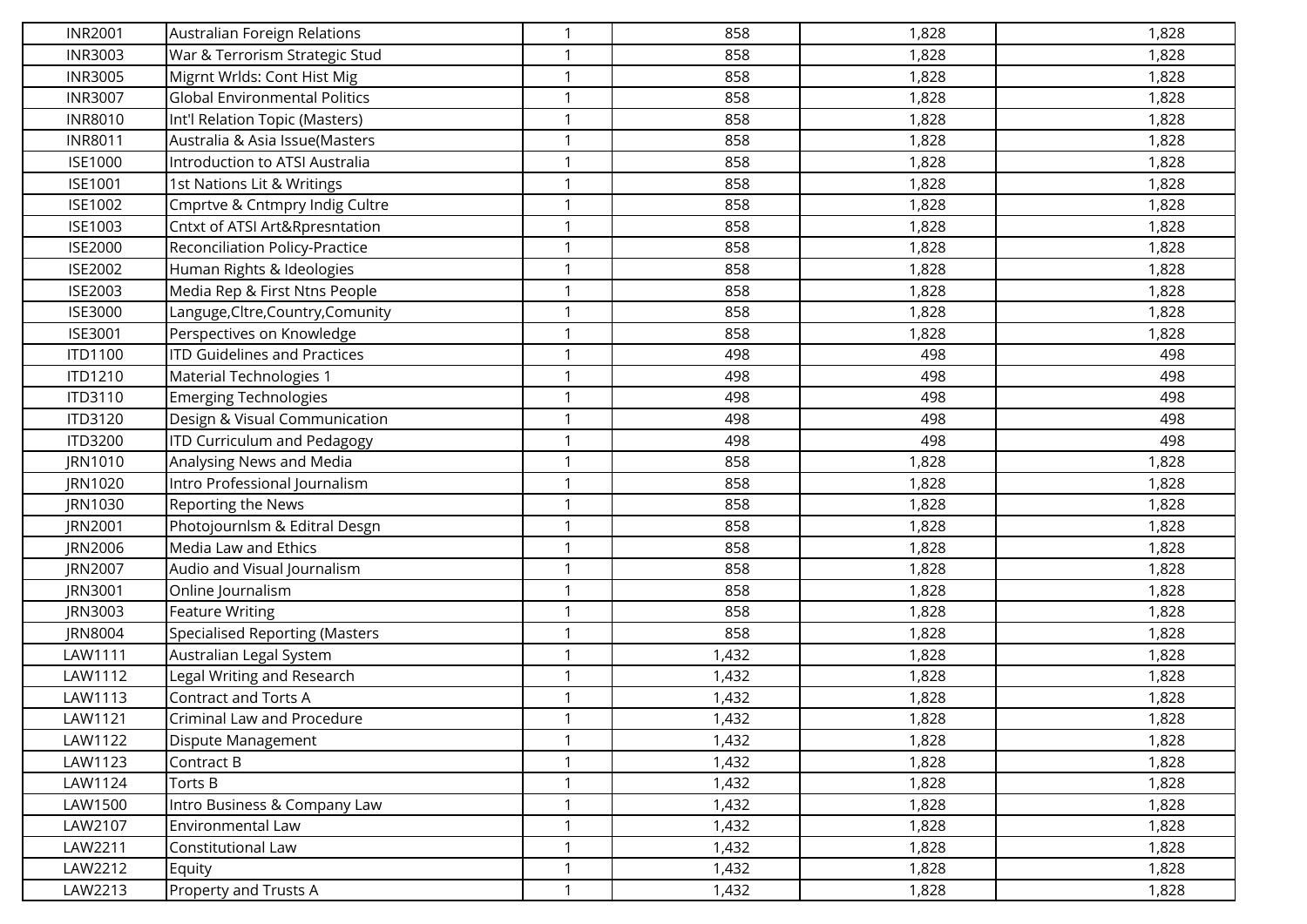| LAW2221 | Administrative Law                 | $\mathbf{1}$   | 1,432 | 1,828 | 1,828 |
|---------|------------------------------------|----------------|-------|-------|-------|
| LAW2222 | Public International Law           | $\mathbf 1$    | 1,432 | 1,828 | 1,828 |
| LAW2223 | Property and Trusts B              | $\mathbf 1$    | 1,432 | 1,828 | 1,828 |
| LAW2224 | Theories of Law                    | $\mathbf 1$    | 1,432 | 1,828 | 1,828 |
| LAW2500 | Commercial Property Law            | $\mathbf 1$    | 1,432 | 1,828 | 1,828 |
| LAW3110 | Insolvency & Restructuring Law     | $\mathbf{1}$   | 1,432 | 1,828 | 1,828 |
| LAW3130 | Revenue Law and Practice A         | $\mathbf{1}$   | 1,432 | 1,828 | 1,828 |
| LAW3131 | Revenue Law and Practice B         | $\mathbf 1$    | 1,432 | 1,828 | 1,828 |
| LAW3311 | Company Law                        | $\mathbf{1}$   | 1,432 | 1,828 | 1,828 |
| LAW3312 | Lawyers' Ethics                    | $\mathbf 1$    | 1,432 | 1,828 | 1,828 |
| LAW3321 | Evidence                           | $\mathbf{1}$   | 1,432 | 1,828 | 1,828 |
| LAW3322 | Civil Procedure                    | $\mathbf{1}$   | 1,432 | 1,828 | 1,828 |
| LAW3405 | Human Rights&Anti-Discrim Law      | $\mathbf 1$    | 1,432 | 1,828 | 1,828 |
| LAW3406 | Intellectual Property Law          | $\mathbf 1$    | 1,432 | 1,828 | 1,828 |
| LAW3421 | Family Law                         |                | 1,432 | 1,828 | 1,828 |
| LAW3422 | Succession Law                     | $\mathbf{1}$   | 1,432 | 1,828 | 1,828 |
| LAW3424 | <b>Land Contracts</b>              | $\mathbf{1}$   | 1,432 | 1,828 | 1,828 |
| LAW3442 | <b>Employment Law</b>              | $\mathbf 1$    | 1,432 | 1,828 | 1,828 |
| LAW3444 | Competition and Consumer Law       | $\mathbf{1}$   | 1,432 | 1,828 | 1,828 |
| LAW3464 | International Trade Law            | $\mathbf 1$    | 1,432 | 1,828 | 1,828 |
| LAW3465 | Comparative Law                    | $\mathbf{1}$   | 1,432 | 1,828 | 1,828 |
| LAW3466 | Moot Court Bench                   | $\mathbf{1}$   | 1,432 | 1,828 | 1,828 |
| LAW3468 | Regional & Rural Legal Practice    | $\mathbf 1$    | 1,432 | 1,828 | 1,828 |
| LAW3472 | Local Government Law               | $\mathbf 1$    | 1,432 | 1,828 | 1,828 |
| LAW3473 | Construction Law                   | $\mathbf 1$    | 1,432 | 1,828 | 1,828 |
| LAW3476 | Privacy & Data Protection Law      | $\mathbf{1}$   | 1,432 | 1,828 | 1,828 |
| LAW3478 | Law Clinic                         | $\mathbf{1}$   | 1,432 | 1,828 | 1,828 |
| LAW3479 | Family Violence&Child Protectn     |                | 1,432 | 1,828 | 1,828 |
| LAW3490 | Jessup Moot Competition            | $\overline{2}$ | 2,864 | 2,864 | 3,656 |
| LAW3719 | Mediation Processes and Skills     | $\mathbf 1$    | 1,432 | 1,828 | 1,828 |
| LAW4401 | Capstone Project                   | $\mathbf{1}$   | 1,432 | 1,828 | 1,828 |
| LAW5111 | Advanced Australian Legal Syst     |                | 1,432 | 1,828 | 1,828 |
| LAW5112 | Advanced Legal Writing and Res     | $\mathbf{1}$   | 1,432 | 1,828 | 1,828 |
| LAW5113 | Advanced Contract and Torts A      | $\mathbf{1}$   | 1,432 | 1,828 | 1,828 |
| LAW5119 | <b>Advanced Criminal Procedure</b> | 0.25           | 358   | 457   | 457   |
| LAW5121 | Adv Criminal Law and Procedure     | $\mathbf{1}$   | 1,432 | 1,828 | 1,828 |
| LAW5122 | Advanced Dispute Management        | $\mathbf{1}$   | 1,432 | 1,828 | 1,828 |
| LAW5123 | <b>Advanced Contract B</b>         | $\mathbf 1$    | 1,432 | 1,828 | 1,828 |
| LAW5124 | Advanced Torts B                   | $\mathbf{1}$   | 1,432 | 1,828 | 1,828 |
| LAW5211 | Advanced Constitutional Law        | $\mathbf 1$    | 1,432 | 1,828 | 1,828 |
| LAW5212 | <b>Advanced Equity</b>             | $\mathbf{1}$   | 1,432 | 1,828 | 1,828 |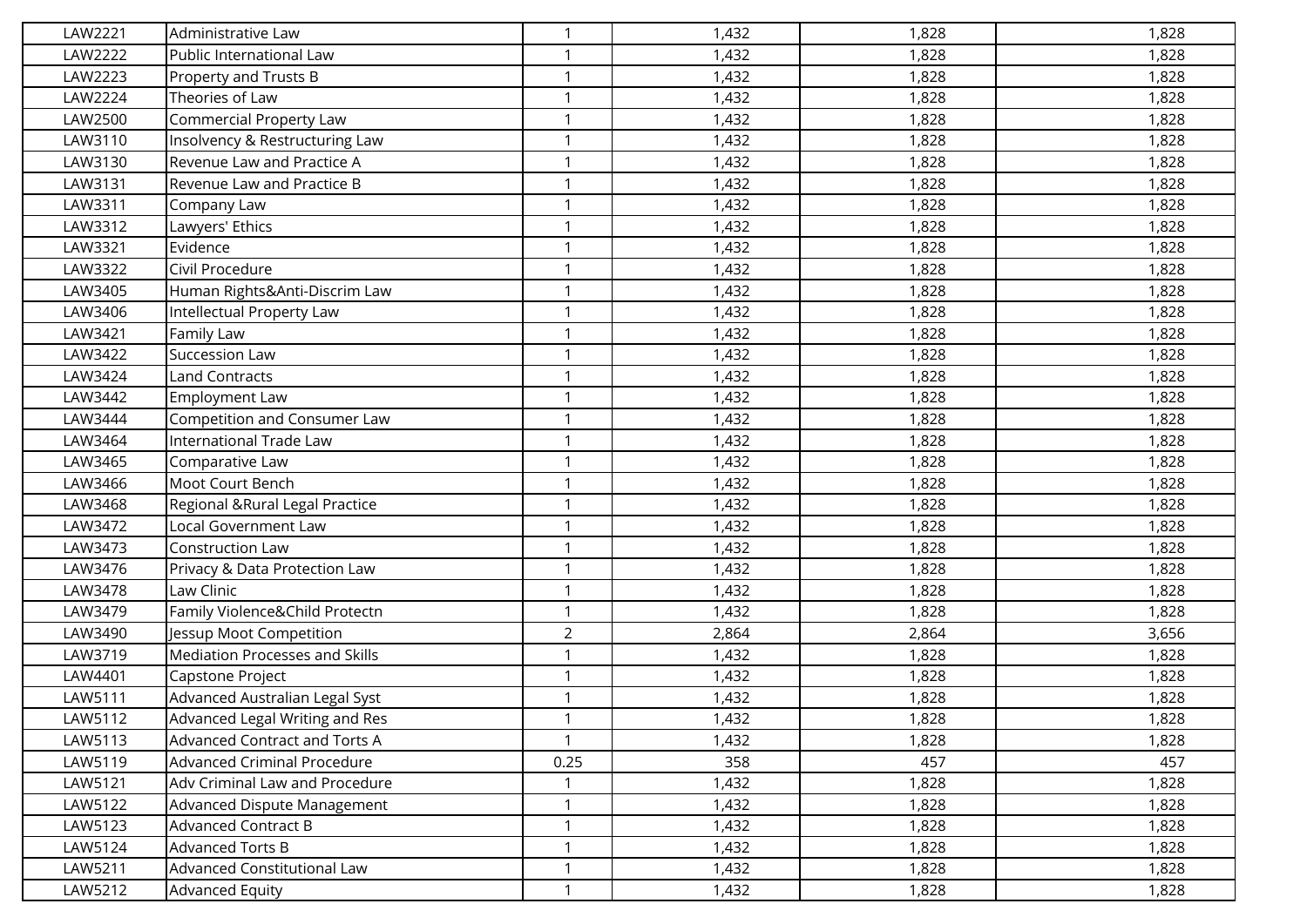| LAW5213 | Advanced Property and Trusts A      | $\mathbf{1}$   | 1,432 | 1,828 | 1,828 |
|---------|-------------------------------------|----------------|-------|-------|-------|
| LAW5221 | Advanced Administrative Law         | $\mathbf{1}$   | 1,432 | 1,828 | 1,828 |
| LAW5222 | Advanced Public Int'l Law           | $\mathbf{1}$   | 1,432 | 1,828 | 1,828 |
| LAW5223 | Advanced Property and Trusts B      | $\mathbf{1}$   | 1,432 | 1,828 | 1,828 |
| LAW5224 | Advanced Theories of Law            | $\mathbf 1$    | 1,432 | 1,828 | 1,828 |
| LAW5311 | Advanced Company Law                | $\mathbf{1}$   | 1,432 | 1,828 | 1,828 |
| LAW5312 | Advanced Lawyers' Ethics            | $\mathbf{1}$   | 1,432 | 1,828 | 1,828 |
| LAW5321 | <b>Advanced Evidence</b>            | $\mathbf 1$    | 1,432 | 1,828 | 1,828 |
| LAW5322 | Advanced Civil Procedure            | $\mathbf{1}$   | 1,432 | 1,828 | 1,828 |
| LAW5323 | Advanced Research Project           | $\mathbf 1$    | 1,432 | 1,828 | 1,828 |
| LAW8001 | Legal Research Methodology          | $\mathbf{1}$   | 1,432 | 1,828 | 1,828 |
| LAW8002 | Law Masters Dissertation A          | $\mathbf{1}$   | 1,432 | 1,828 | 1,828 |
| LAW8003 | Law Masters Dissertation B          | $\overline{2}$ | 2,864 | 3,656 | 3,656 |
| LAW8004 | Law Masters Dissertation C          | $\overline{4}$ | 5,728 | 7,312 | 7,312 |
| LAW8006 | Major Law Honours Dissertation      | $\overline{2}$ | 2,864 | 3,656 | 3,656 |
| LAW8118 | International Business Law          | $\mathbf{1}$   | 1,432 | 1,828 | 1,828 |
| LAW8701 | <b>Constitutional Human Rights</b>  | $\mathbf{1}$   | 1,432 | 1,828 | 1,828 |
| LAW8706 | International Humanitarian Law      | $\mathbf{1}$   | 1,432 | 1,828 | 1,828 |
| LAW8713 | Sust'ble Environm'l Governance      | $\mathbf{1}$   | 1,432 | 1,828 | 1,828 |
| LAW8719 | <b>Accredited General Mediation</b> | $\mathbf 1$    | 1,432 | 1,828 | 1,828 |
| LAW8720 | Int Comparative Copyright Law       | $\mathbf{1}$   | 1,432 | 1,828 | 1,828 |
| LAW8721 | <b>Estate Planning</b>              | $\mathbf{1}$   | 1,432 | 1,828 | 1,828 |
| LAW8750 | <b>Commercial Law Project</b>       | $\mathbf{1}$   | 1,432 | 1,828 | 1,828 |
| LAW8751 | Comparative Law Project             | $\mathbf{1}$   | 1,432 | 1,828 | 1,828 |
| LAW8752 | Sustainable Developmt Law Proj      | $\mathbf 1$    | 1,432 | 1,828 | 1,828 |
| LAW8753 | International Law Project           | $\mathbf{1}$   | 1,432 | 1,828 | 1,828 |
| LAW8754 | Public Law Project                  | $\mathbf{1}$   | 1,432 | 1,828 | 1,828 |
| LIN5000 | The Nature of Language              | $\mathbf 1$    | 498   | 498   | 498   |
| LIN5001 | Teaching English Grammar            | $\mathbf{1}$   | 498   | 498   | 498   |
| LIN8001 | Principle of 2nd Lang Learning      | $\mathbf 1$    | 498   | 498   | 498   |
| LIN8002 | Method in Teach a 2nd Language      | $\mathbf{1}$   | 498   | 498   | 498   |
| LIN8006 | Tech-Enhanced Language Teach        | $\mathbf{1}$   | 498   | 498   | 498   |
| LIN8007 | Language Literacy Assess            | $\mathbf{1}$   | 498   | 498   | 498   |
| LIN8019 | Teach Languages Young Lrners        | $\mathbf{1}$   | 498   | 498   | 498   |
| LIN8020 | Digital Literacies in Practice      | $\mathbf{1}$   | 498   | 498   | 498   |
| MAC2901 | <b>Mathematics for Teachers</b>     | $\mathbf{1}$   | 498   | 498   | 498   |
| MAC8901 | Issues in Teaching Mathematics      | $\mathbf{1}$   | 498   | 498   | 498   |
| MAR8003 | Master of Arts Project A            | $\overline{2}$ | 1,716 | 3,656 | 3,656 |
| MAR8004 | Master of Arts Project B            | $\overline{2}$ | 1,716 | 3,656 | 3,656 |
| MAR8006 | Guided Arts Studies A               | 1              | 858   | 1,828 | 1,828 |
| MAR8007 | <b>Guided Arts Studies B</b>        | $\mathbf{1}$   | 858   | 1,828 | 1,828 |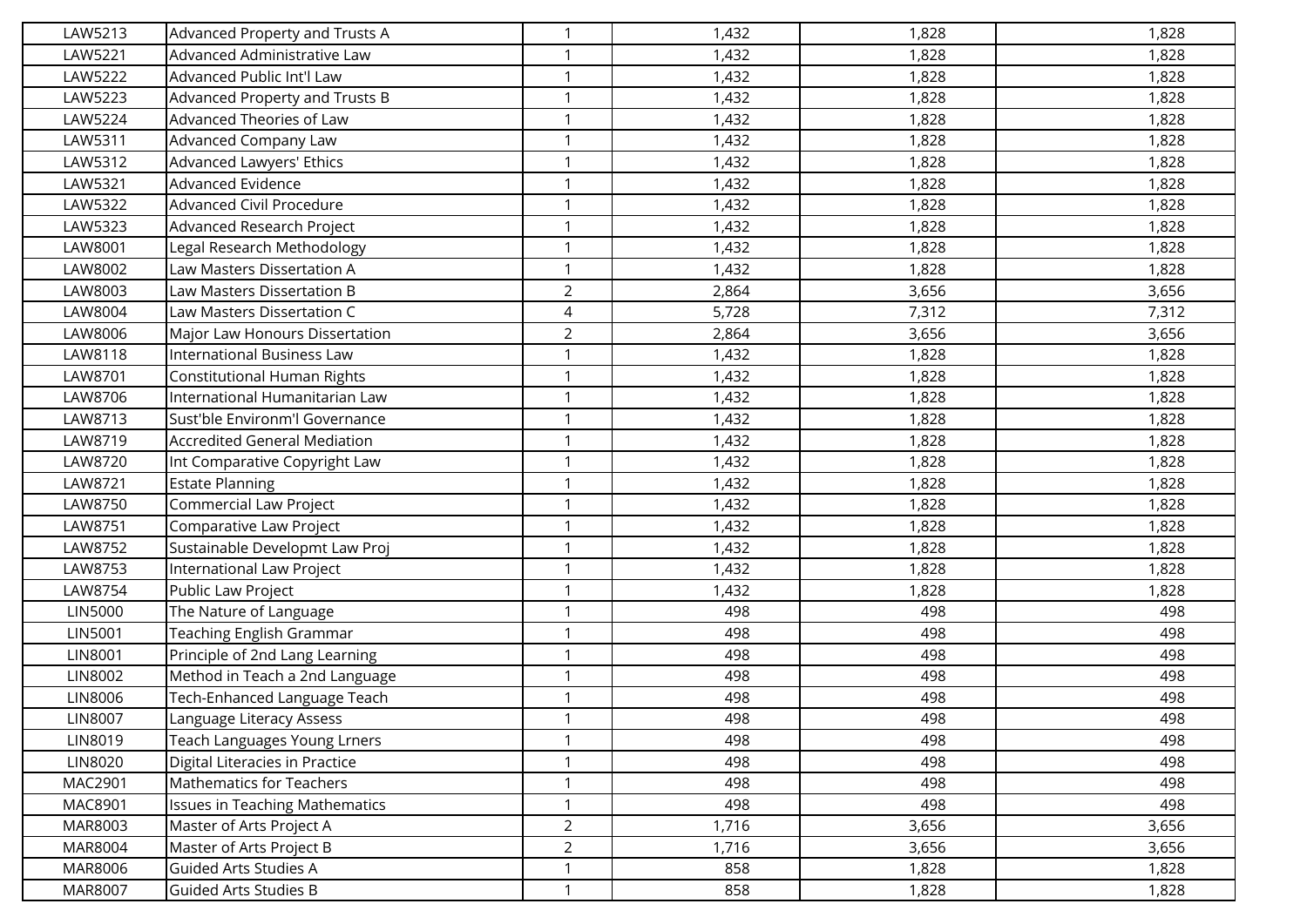| MAR8008 | Master of Arts Project C             | $\overline{2}$ | 1,716          | 3,656       | 3,656       |
|---------|--------------------------------------|----------------|----------------|-------------|-------------|
| MAT1000 | Mathematic Fundamentals              | -1             | 498            | 498         | 498         |
| MAT1100 | <b>Foundation Mathematics</b>        | $\mathbf 1$    | 498            | 498         | 498         |
| MAT1101 | Discrete Maths for Computing         | $\mathbf 1$    | 498            | 498         | 498         |
| MAT1102 | Algebra and Calculus I               |                | 498            | 498         | 498         |
| MAT2100 | Algebra and Calculus II              | $\mathbf 1$    | 498            | 498         | 498         |
| MAT2200 | Operations Research 1                | 1              | 498            | 498         | 498         |
| MAT2409 | High Performance Num Computing       | $\mathbf 1$    | 498            | 498         | 498         |
| MAT3103 | Math Model & Dynamics Systems        | $\mathbf 1$    | 498            | 498         | 498         |
| MAT3104 | Math Model Financial Economics       | 1              | 498            | 498         | 498         |
| MAT3105 | Harmony Part Differential Equa       | $\mathbf 1$    | 498            | 498         | 498         |
| MAT3201 | Operations Research 2                | 1              | 498            | 498         | 498         |
| MAT8180 | Maths/Stats Comple'y Studies A       | $\mathbf 1$    | 498            | 498         | 498         |
| MAT8190 | Maths/Stats Comple'y Studies B       | $\mathbf 1$    | 1,002          | 1,002       | 1,002       |
| MBA8000 | Applied Bus Research & Ethics        |                | 1,432          | 1,828       | 1,828       |
| MBA8001 | Leveraging Your Leadership Ide       | $\mathbf 1$    | 1,432          | 1,828       | 1,828       |
| MBA8002 | Making Decisions Strategically       | 1              | 1,432          | 1,828       | 1,828       |
| MBA8003 | Analysing Business Data              | $\mathbf 1$    | 1,432          | 1,828       | 1,828       |
| MBA8004 | Leading a High-Performance Cul       | $\mathbf 1$    | 1,432          | 1,828       | 1,828       |
| MBA8005 | Shaping Organisational Policy        | -1             | 1,432          | 1,828       | 1,828       |
| MBA8006 | <b>Balancing Drivers of Business</b> | 1              | 1,432          | 1,828       | 1,828       |
| MBA8007 | Designing Systems for Impact         |                | 1,432          | 1,828       | 1,828       |
| MBA8008 | Communicating Strategically          | $\mathbf{1}$   | 1,432          | 1,828       | 1,828       |
| MBA8009 | Mobilising Your People               | 1              | 1,432          | 1,828       | 1,828       |
| MBA8010 | Leading Through a Crisis             |                | 1,432          | 1,828       | 1,828       |
| MBA8011 | Driving Growth and Innovation        | $\mathbf 1$    | 1,432          | 1,828       | 1,828       |
| MBA8012 | Dreaming Big (Capstone)              | 1              | 1,432          | 1,828       | 1,828       |
| MEC1201 | <b>Engineering Materials</b>         | $\mathbf 1$    | 1,002          | 1,002       | 1,002       |
| MEC1501 | Intro to Industrial Processes        | $\mathbf 1$    | 1,002          | 1,002       | 1,002       |
| MEC2106 | Introduction to Thermofluids         | -1             | 1,002          | 1,002       | 1,002       |
| MEC2202 | <b>Manufacturing Processes</b>       | -1             | 1,002          | 1,002       | 1,002       |
| MEC2301 | Design of Machine Elements           | 1              | 1,002          | 1,002       | 1,002       |
| MEC2304 | Solid Modelling                      | 1              | 1,002          | 1,002       | 1,002       |
| MEC2401 | Dynamics I                           | $\mathbf{1}$   | 1,002          | 1,002       | 1,002       |
| MEC2402 | <b>Stress Analysis</b>               |                | 1,002          | 1,002       | 1,002       |
| MEC2405 | Machine Dynamics                     | $\mathbf{1}$   | 1,002          | 1,002       | 1,002       |
| MEC2406 | <b>Mechatronics &amp; Automation</b> | $\mathbf 1$    | 1,002          | 1,002       | 1,002       |
| MEC2501 | Process Control Systems              | 1              | 1,002          | 1,002       | 1,002       |
| MEC2901 | <b>Mechanical Practice 1</b>         | 0              | $\mathbf 0$    | $\mathbf 0$ | $\mathbf 0$ |
| MEC2902 | Mechanical Practice 2                | 0              | $\overline{0}$ | $\mathbf 0$ | 0           |
| MEC3102 | <b>Fluid Mechanics</b>               |                | 1,002          | 1,002       | 1,002       |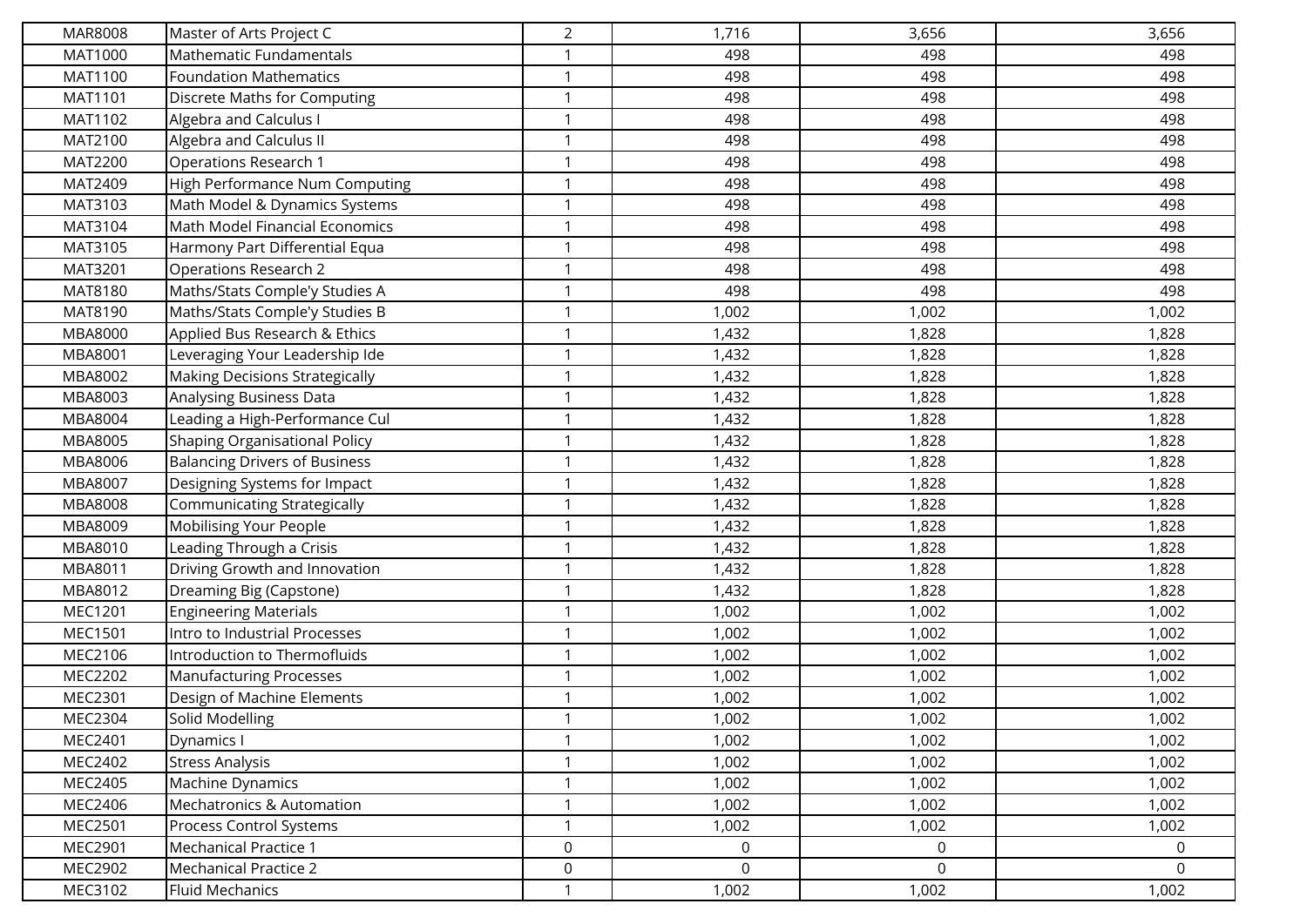| MEC3107 | Thermofluids                          | $\mathbf 1$  | 1,002            | 1,002            | 1,002 |
|---------|---------------------------------------|--------------|------------------|------------------|-------|
| MEC3203 | Materials Technology                  | $\mathbf{1}$ | 1,002            | 1,002            | 1,002 |
| MEC3204 | <b>Production Engineering</b>         | $\mathbf 1$  | 1,002            | 1,002            | 1,002 |
| MEC3302 | Computational Mech in Design          | $\mathbf{1}$ | 1,002            | 1,002            | 1,002 |
| MEC3303 | Mech & M'tronic System Design         | $\mathbf{1}$ | 1,002            | 1,002            | 1,002 |
| MEC3403 | Dynamics II                           | $\mathbf{1}$ | 1,002            | 1,002            | 1,002 |
| MEC3903 | <b>Mechanical Practice 3</b>          | $\mathsf 0$  | $\boldsymbol{0}$ | $\boldsymbol{0}$ | 0     |
| MEC3904 | <b>Mechanical Practice 4</b>          | $\mathbf 0$  | $\boldsymbol{0}$ | $\mathbf 0$      | 0     |
| MEC3905 | Mechatronic Practice                  | $\mathbf 0$  | $\mathbf 0$      | 0                | 0     |
| MEC4103 | <b>Heat Transfer</b>                  | $\mathbf 1$  | 1,002            | 1,002            | 1,002 |
| MEC4104 | Renewable Energy Technology           | $\mathbf{1}$ | 1,002            | 1,002            | 1,002 |
| MEC4108 | <b>Advanced Thermofluids</b>          | $\mathbf{1}$ | 1,002            | 1,002            | 1,002 |
| MEC4406 | Robotics and Machine Vision           | $\mathbf{1}$ | 1,002            | 1,002            | 1,002 |
| MEC5100 | <b>Computational Fluid Dynamics</b>   | $\mathbf{1}$ | 1,002            | 1,002            | 1,002 |
| MGT1000 | Organisational Behaviour              | $\mathbf{1}$ | 1,432            | 1,828            | 1,828 |
| MGT1001 | Foundations of HRM                    | $\mathbf{1}$ | 1,432            | 1,828            | 1,828 |
| MGT2001 | Risk Mitigation, WH&S                 | $\mathbf{1}$ | 1,002            | 1,002            | 1,002 |
| MGT2002 | Perspectives of Organisation          | $\mathbf 1$  | 1,432            | 1,828            | 1,828 |
| MGT2004 | <b>Enhancing Performance</b>          | $\mathbf{1}$ | 1,432            | 1,828            | 1,828 |
| MGT2007 | Leadership                            | $\mathbf{1}$ | 1,432            | 1,828            | 1,828 |
| MGT2204 | <b>Business Ethics and Governance</b> | 1            | 1,432            | 1,828            | 1,828 |
| MGT3001 | Global Management                     | $\mathbf{1}$ | 1,432            | 1,828            | 1,828 |
| MGT3002 | Managing Change                       | $\mathbf{1}$ | 1,432            | 1,828            | 1,828 |
| MGT3004 | Creativity Innovation & Entrep        | $\mathbf{1}$ | 1,432            | 1,828            | 1,828 |
| MGT3005 | Workforce Design                      | $\mathbf{1}$ | 1,432            | 1,828            | 1,828 |
| MGT3006 | <b>Employment Relations</b>           | $\mathbf{1}$ | 1,432            | 1,828            | 1,828 |
| MGT3007 | Knowledge Mgt & Org Learning          | $\mathbf{1}$ | 1,432            | 1,828            | 1,828 |
| MGT3010 | Business Strat in a Global Env        | $\mathbf{1}$ | 1,432            | 1,828            | 1,828 |
| MGT3201 | Organisational Administration         | $\mathbf{1}$ | 1,432            | 1,828            | 1,828 |
| MGT3203 | <b>Project Management Processes</b>   | $\mathbf{1}$ | 1,432            | 1,828            | 1,828 |
| MGT5000 | Managing Organisational Behavi        | $\mathbf 1$  | 1,432            | 1,828            | 1,828 |
| MGT8002 | Strategic Management                  | $\mathbf{1}$ | 1,432            | 1,828            | 1,828 |
| MGT8006 | Inclusive Workplaces                  | $\mathbf{1}$ | 1,432            | 1,828            | 1,828 |
| MGT8007 | Strategies for Work Inclusion         | $\mathbf{1}$ | 1,432            | 1,828            | 1,828 |
| MGT8022 | Project-Based Management              | $\mathbf{1}$ | 1,432            | 1,828            | 1,828 |
| MGT8030 | Perform Manage't & People Dev         | $\mathbf{1}$ | 1,432            | 1,828            | 1,828 |
| MGT8031 | <b>Global Employment Relations</b>    | $\mathbf{1}$ | 1,432            | 1,828            | 1,828 |
| MGT8032 | International Management              | $\mathbf 1$  | 1,432            | 1,828            | 1,828 |
| MGT8033 | Leading Organisational Change         | $\mathbf{1}$ | 1,432            | 1,828            | 1,828 |
| MGT8034 | Strategic Mgt of HR&Innovation        | $\mathbf{1}$ | 1,432            | 1,828            | 1,828 |
| MGT8037 | <b>Leading Teams to Success</b>       | $\mathbf{1}$ | 1,432            | 1,828            | 1,828 |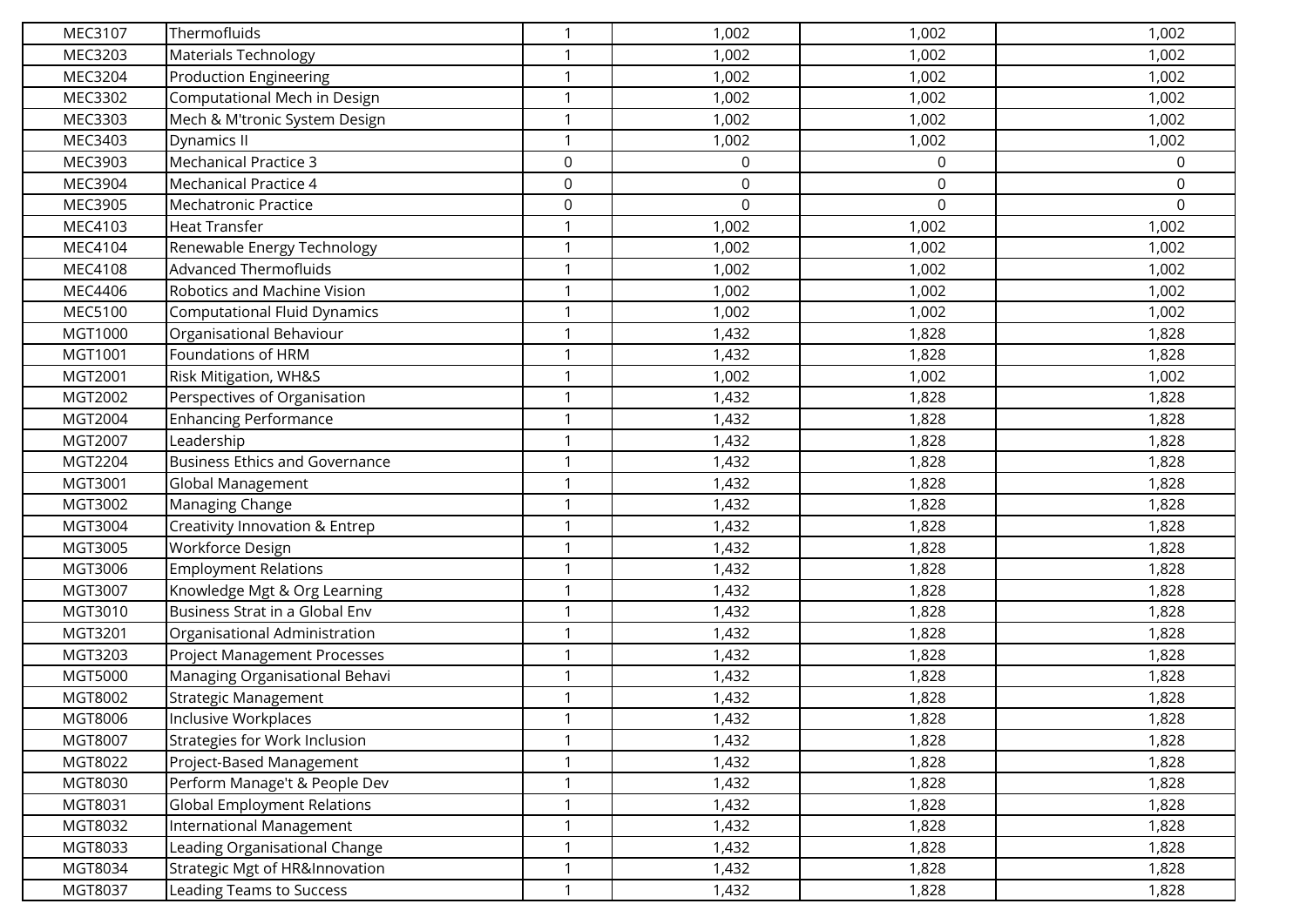| MGT8038        | Leadership Development          | $\mathbf 1$  | 1,432 | 1,828 | 1,828 |
|----------------|---------------------------------|--------------|-------|-------|-------|
| MGT8039        | Strategic Leadership            | $\mathbf 1$  | 1,432 | 1,828 | 1,828 |
| MGT8040        | Entr'p Innovation & Creativity  |              | 1,432 | 1,828 | 1,828 |
| MGT8043        | Contemporary HRM Issues         | $\mathbf 1$  | 1,432 | 1,828 | 1,828 |
| MGT8047        | The Leader's Mind               | $\mathbf 1$  | 1,432 | 1,828 | 1,828 |
| MGT8048        | Organisational Learning Projec  | $\mathbf{1}$ | 1,432 | 1,828 | 1,828 |
| MGT8049        | Building an Engaged Workforce   | $\mathbf{1}$ | 1,432 | 1,828 | 1,828 |
| MGT8055        | Leadership Project 1            |              | 1,432 | 1,828 | 1,828 |
| MGT8073        | Project Processes & Systems     | $\mathbf{1}$ | 1,432 | 1,828 | 1,828 |
| MGT8074        | Project Team Leadership         | $\mathbf 1$  | 1,432 | 1,828 | 1,828 |
| MGT8075        | Project Delivery                | $\mathbf{1}$ | 1,432 | 1,828 | 1,828 |
| MGT8076        | Project-based Change M'ment     | $\mathbf{1}$ | 1,432 | 1,828 | 1,828 |
| MGT8077        | Project Risk Management         | $\mathbf 1$  | 1,432 | 1,828 | 1,828 |
| MGT8078        | Portfolio, Prog & Benefits Mgt  | $\mathbf 1$  | 1,432 | 1,828 | 1,828 |
| MGT8079        | Project Mgt Research Project    |              | 1,432 | 1,828 | 1,828 |
| MHN5120        | Adv Mental Health Nursing 1     | $\mathbf{1}$ | 498   | 498   | 498   |
| MHN5160        | Adv Mental Health Nursing 2     | $\mathbf{1}$ | 498   | 498   | 498   |
| MID2101        | Contexts of Midwifery           |              | 498   | 498   | 498   |
| MID2102        | Foundations for Midwifery Prac  | $\mathbf{1}$ | 498   | 498   | 498   |
| MID2199        | Midwifery Practice 1            | $\mathbf 1$  | 498   | 498   | 498   |
| MID2201        | Develop Midwife Practitioner    | $\mathbf{1}$ | 498   | 498   | 498   |
| MID2202        | Health & Cultural Practices     | $\mathbf{1}$ | 498   | 498   | 498   |
| MID2299        | Midwifery Practice 2            |              | 498   | 498   | 498   |
| MID2399        | Midwifery Practice 3            | $\mathbf 1$  | 498   | 498   | 498   |
| MID2499        | Midwifery Practice 4            | $\mathbf 1$  | 498   | 498   | 498   |
| MID3101        | Midwifery Challenges 1          | $\mathbf{1}$ | 498   | 498   | 498   |
| MID3102        | Midwifery Challenges 2          | $\mathbf{1}$ | 498   | 498   | 498   |
| MID3199        | Midwifery Practice 5            |              | 498   | 498   | 498   |
| MID3201        | Autonomous Midwifery Practice   | $\mathbf{1}$ | 498   | 498   | 498   |
| MID3202        | Health & Mental Wellbeing       | $\mathbf 1$  | 498   | 498   | 498   |
| MID3299        | Midwifery Practice 6            | $\mathbf{1}$ | 498   | 498   | 498   |
| MID3399        | Midwifery Practice 7            |              | 498   | 498   | 498   |
| MID3499        | Midwifery Practice 8            | $\mathbf{1}$ | 498   | 498   | 498   |
| MIN2001        | Mining Technology & Mineral Pr  | $\mathbf{1}$ | 1,002 | 1,002 | 1,002 |
| MIN2002        | Mine Planning and Design        | $\mathbf 1$  | 1,002 | 1,002 | 1,002 |
| MIN2003        | Mine Operations & Management    | $\mathbf{1}$ | 1,002 | 1,002 | 1,002 |
| MKT1001        | Introduction to Marketing       | $\mathbf{1}$ | 1,432 | 1,828 | 1,828 |
| <b>MKT1002</b> | Consumer Behaviour              | $\mathbf 1$  | 1,432 | 1,828 | 1,828 |
| MKT2001        | <b>Marketing Communications</b> | $\mathbf{1}$ | 1,432 | 1,828 | 1,828 |
| MKT2013        | Digital Marketing & Branding    |              | 1,432 | 1,828 | 1,828 |
| <b>MKT2014</b> | <b>Global Marketing</b>         | $\mathbf{1}$ | 1,432 | 1,828 | 1,828 |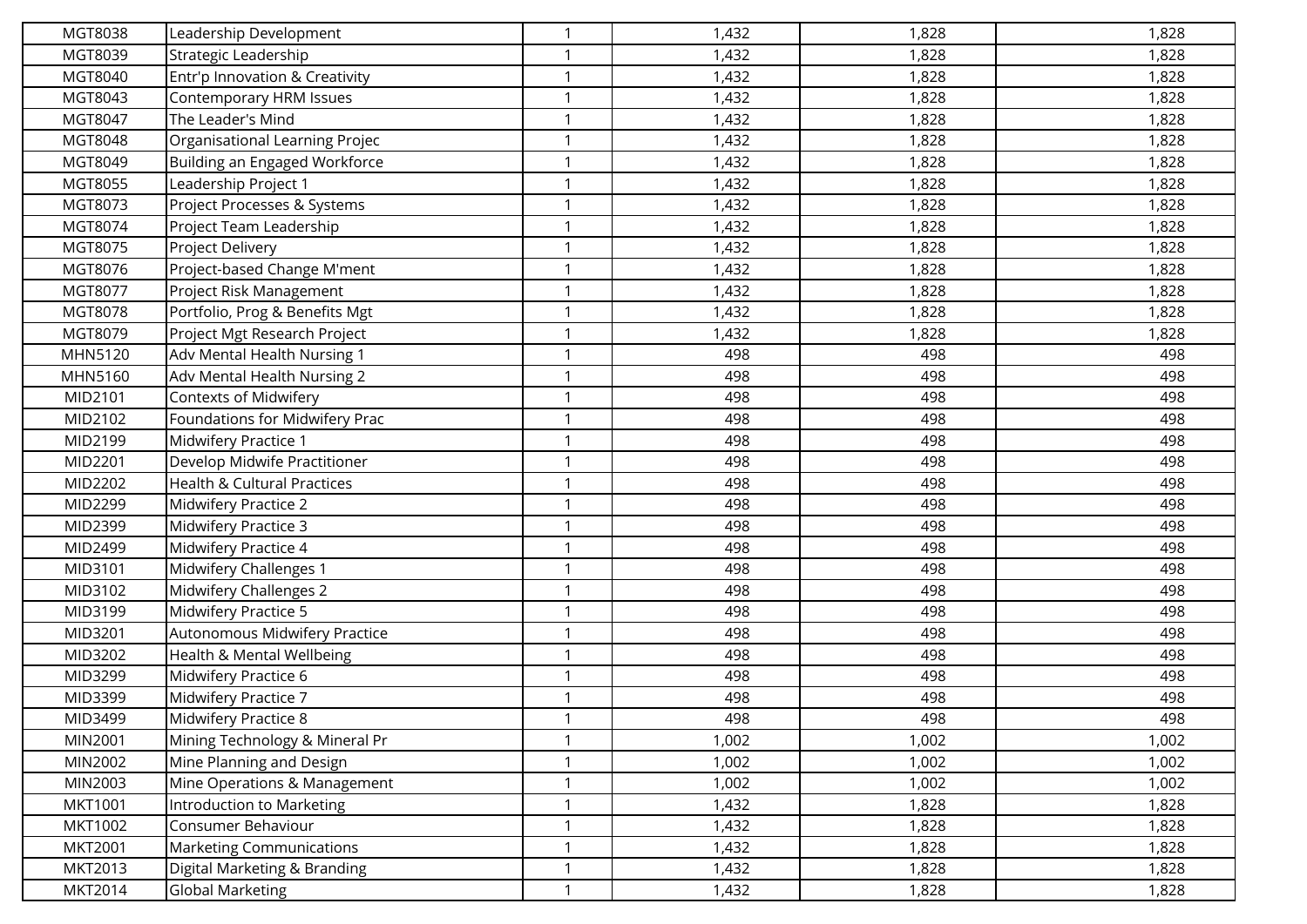| MKT2015        | <b>Creating Marketing Value</b>            | $\mathbf 1$    | 1,432 | 1,828 | 1,828 |
|----------------|--------------------------------------------|----------------|-------|-------|-------|
| MKT3001        | Marketing Research                         | $\mathbf 1$    | 1,432 | 1,828 | 1,828 |
| <b>MKT3007</b> | <b>Marketing Strategy</b>                  | -1             | 1,432 | 1,828 | 1,828 |
| <b>MKT3008</b> | <b>Marketing Project</b>                   | $\mathbf{1}$   | 1,432 | 1,828 | 1,828 |
| <b>MKT5000</b> | Marketing Management                       | -1             | 1,432 | 1,828 | 1,828 |
| <b>MKT8001</b> | <b>Buyer Behaviour</b>                     | $\mathbf{1}$   | 1,432 | 1,828 | 1,828 |
| MKT8002        | International Marketing                    | $\mathbf 1$    | 1,432 | 1,828 | 1,828 |
| MKT8011        | Digital Marketing                          |                | 1,432 | 1,828 | 1,828 |
| MKT8012        | Strategic Mktg & Innovation                | $\mathbf{1}$   | 1,432 | 1,828 | 1,828 |
| MSC8001        | Research Project I                         | $\overline{2}$ | 2,004 | 2,004 | 2,004 |
| MSC8002        | Research Project II                        | $\overline{2}$ | 2,004 | 2,004 | 2,004 |
| MSC8003        | Indstry Based Rsrch Prac I                 | $\overline{2}$ | 2,004 | 2,004 | 2,004 |
| MSC8004        | Indstry Based Rsrch Prac II                | $\overline{2}$ | 2,004 | 2,004 | 2,004 |
| MSD1000        | <b>Understanding Media</b>                 | $\mathbf{1}$   | 858   | 1,828 | 1,828 |
| MSD2500        | Reading Film                               | -1             | 858   | 1,828 | 1,828 |
| MSD2550        | Television                                 | $\mathbf{1}$   | 858   | 1,828 | 1,828 |
| <b>MUI1001</b> | Collaborative Music Practice 1             | $\mathbf{1}$   | 858   | 1,002 | 1,002 |
| MUI1002        | Collaborative Music Practice 2             | $\mathbf 1$    | 858   | 1,002 | 1,002 |
| MUI1006        | <b>Musical Contexts: Pop Music</b>         | 1              | 858   | 1,002 | 1,002 |
| MUI1010        | <b>Guitar Skills</b>                       | $\mathbf 1$    | 858   | 1,002 | 1,002 |
| MUI1011        | <b>Digital Composition</b>                 | $\mathbf 1$    | 858   | 1,002 | 1,002 |
| MUI1013        | <b>Decoding Music</b>                      | $\mathbf 1$    | 858   | 1,002 | 1,002 |
| MUI2002        | <b>Popular Songwriting</b>                 | -1             | 858   | 1,002 | 1,002 |
| MUI2003        | <b>Collaborative Music Practice 3</b>      | -1             | 858   | 1,002 | 1,002 |
| MUI2004        | Collaborative Music Practice 4             | $\mathbf 1$    | 858   | 1,002 | 1,002 |
| MUI2006        | Musical Contexts 2 Western Pop             | $\mathbf{1}$   | 858   | 1,002 | 1,002 |
| <b>MUI2008</b> | Making Music 4 Composing & Imp             | $\mathbf 1$    | 858   | 1,002 | 1,002 |
| MUI2009        | Recording and Music Production             | -1             | 858   | 1,002 | 1,002 |
| <b>MUI3005</b> | <b>Collaborative Music Practice 5</b>      | 1              | 858   | 1,002 | 1,002 |
| MUI3006        | Collaborative Music Practice 6             | $\mathbf 1$    | 858   | 1,002 | 1,002 |
| MUI3010        | Making Music 5: Improvising                | $\mathbf{1}$   | 858   | 1,002 | 1,002 |
| MUI3011        | Music 6 Contemporary Arranging             | $\mathbf 1$    | 858   | 1,002 | 1,002 |
| MUI3019        | Guided Studio Practice 4                   | $\mathbf{1}$   | 858   | 1,002 | 1,002 |
| <b>NSC1501</b> | BioScience for Health Prof                 | $\mathbf{1}$   | 1,002 | 1,002 | 1,002 |
| <b>NSC2500</b> | Pharm & Pathophysiology Health             | $\mathbf 1$    | 1,002 | 1,002 | 1,002 |
| <b>NUR1100</b> | Introduction to Nursing                    | $\mathbf{1}$   | 498   | 498   | 498   |
| <b>NUR1102</b> | Literacies & Comm Health Care              | $\mathbf 1$    | 498   | 498   | 498   |
| <b>NUR1103</b> | <b>Context Professional Nurs Prac</b>      | -1             | 498   | 498   | 498   |
| <b>NUR1120</b> | Burden of Disease Hlth Equity              | $\mathbf{1}$   | 498   | 498   | 498   |
| <b>NUR1203</b> | <b>Cultural Safety &amp; Prof Practice</b> | $\mathbf 1$    | 498   | 498   | 498   |
| <b>NUR1204</b> | Aboriginl Torrs Strait Isl Hlt             | $\mathbf{1}$   | 498   | 498   | 498   |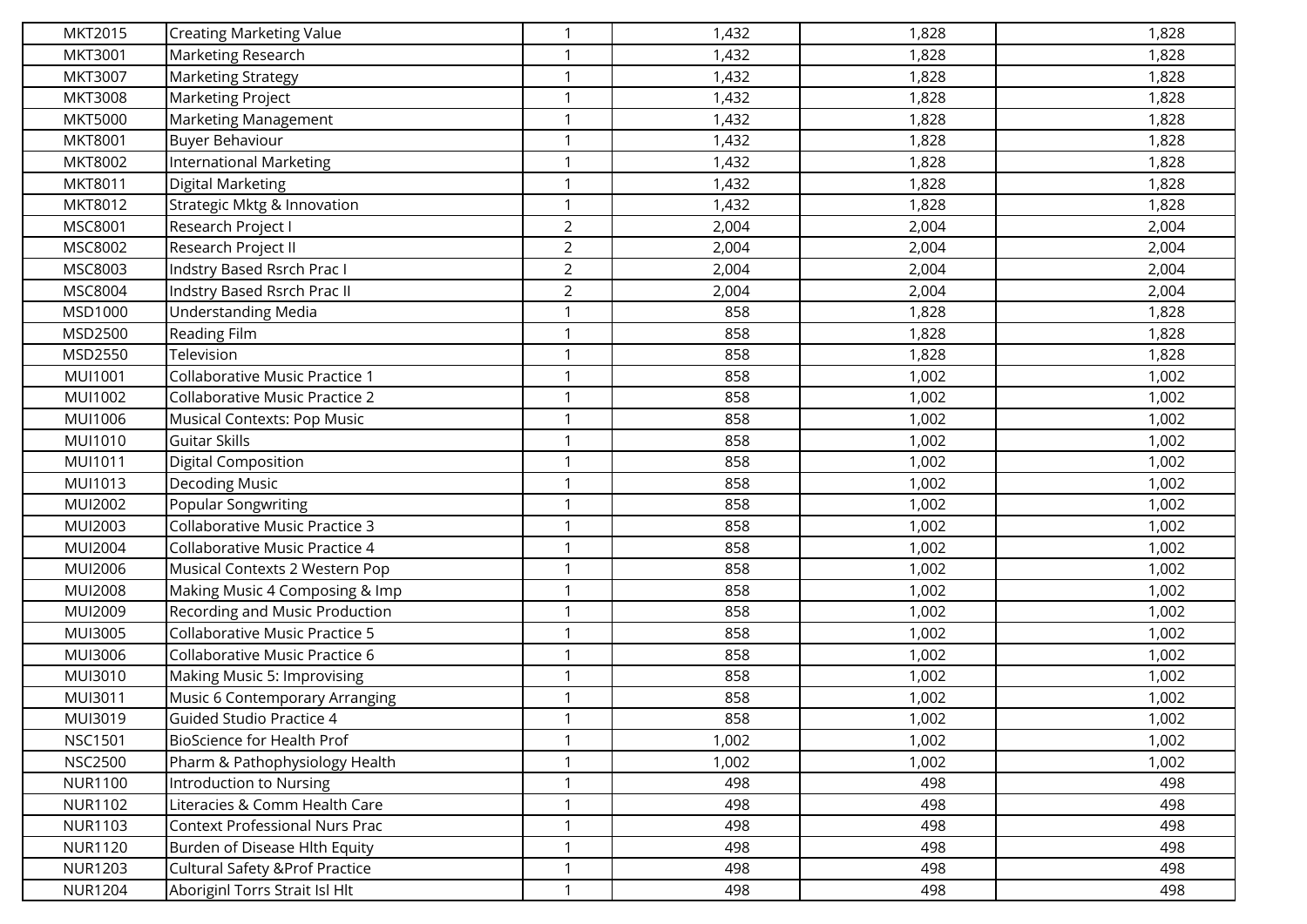| <b>NUR1398</b> | Foundation Nursing Prac Theory       | 0.5            | 249   | 249   | 249   |
|----------------|--------------------------------------|----------------|-------|-------|-------|
| <b>NUR1399</b> | <b>Foundations Nursing Practice</b>  | 0.5            | 249   | 249   | 249   |
| <b>NUR2000</b> | <b>Medications Management</b>        |                | 498   | 498   | 498   |
| <b>NUR2101</b> | Episodes of Care A                   | $\mathbf{1}$   | 498   | 498   | 498   |
| <b>NUR2102</b> | Clinical Skills for Practice A       | $\mathbf 1$    | 498   | 498   | 498   |
| <b>NUR2200</b> | Mental Health Care Across Life       | $\overline{1}$ | 498   | 498   | 498   |
| <b>NUR2203</b> | Episodes of Care B                   | $\mathbf{1}$   | 498   | 498   | 498   |
| <b>NUR2204</b> | Clinical Skills for Practice B       | $\mathbf 1$    | 498   | 498   | 498   |
| <b>NUR2299</b> | Developing Nursing Practice A        | $\mathbf{1}$   | 498   | 498   | 498   |
| <b>NUR2399</b> | Developing Nursing Practice B        | $\mathbf{1}$   | 498   | 498   | 498   |
| <b>NUR3020</b> | <b>Professional Transitions</b>      | $\mathbf{1}$   | 498   | 498   | 498   |
| <b>NUR3101</b> | Primary Health Care in Global        | $\mathbf{1}$   | 498   | 498   | 498   |
| <b>NUR3201</b> | Quality, Safety and Risk             | $\mathbf{1}$   | 498   | 498   | 498   |
| <b>NUR3299</b> | <b>Contemporary Nursing Practice</b> | $\mathbf{1}$   | 498   | 498   | 498   |
| <b>NUR3300</b> | Clinical Evidence Based Prac         | $\mathbf 1$    | 498   | 498   | 498   |
| <b>NUR3397</b> | Complex Care A                       | $\mathbf{1}$   | 498   | 498   | 498   |
| <b>NUR3398</b> | Complex Care B                       | $\mathbf{1}$   | 498   | 498   | 498   |
| <b>NUR3499</b> | <b>Transition to Prof Practice</b>   | $\mathbf{1}$   | 498   | 498   | 498   |
| <b>NUR3599</b> | Mental Health Care in Practice       | $\mathbf{1}$   | 498   | 498   | 498   |
| <b>NUR3799</b> | Trans to Rural and Remote Prac       | $\overline{2}$ | 996   | 996   | 996   |
| <b>NUR8060</b> | Health Policy Analysis & Review      | $\mathbf{1}$   | 498   | 498   | 498   |
| <b>NUR8075</b> | Research Implementation Proj         | $\mathbf{1}$   | 1,002 | 1,002 | 1,002 |
| <b>NUR8340</b> | The Law & Health Care Practice       | $\mathbf{1}$   | 498   | 498   | 498   |
| <b>NUR8550</b> | Professional Studies 1               | $\mathbf{1}$   | 498   | 498   | 498   |
| OSP1101        | Overseas Study Program               | $\mathbf 1$    | 858   | 1,828 | 1,828 |
| OSP1102        | Overseas Study Program               | $\overline{2}$ | 1,716 | 3,656 | 3,656 |
| OSP1103        | Overseas Study Program               | 3              | 2,574 | 5,484 | 5,484 |
| OSP1201        | Overseas Study Program               |                | 1,002 | 1,002 | 1,002 |
| OSP1202        | Overseas Study Program               | $\overline{2}$ | 2,004 | 2,004 | 2,004 |
| OSP1203        | Overseas Study Program               | 3              | 3,006 | 3,006 | 3,006 |
| OSP1301        | Overseas Study Program               | $\overline{1}$ | 1,432 | 1,828 | 1,828 |
| OSP1302        | Overseas Study Program               | $\overline{2}$ | 2,864 | 3,656 | 3,656 |
| OSP1303        | Overseas Study Program               | 3              | 4,295 | 5,484 | 5,484 |
| OSP1401        | Overseas Study Program               | $\mathbf{1}$   | 498   | 498   | 498   |
| OSP1402        | Overseas Study Program               | $\overline{2}$ | 996   | 996   | 996   |
| OSP1403        | Overseas Study Program               | $\mathsf{3}$   | 1,494 | 1,494 | 1,494 |
| <b>PCM5000</b> | <b>Practical Editorial Skills</b>    | $\mathbf{1}$   | 858   | 1,828 | 1,828 |
| <b>PCM5100</b> | Communication Demographics           | $\mathbf 1$    | 858   | 1,828 | 1,828 |
| <b>PCM5200</b> | Ident & Researching Sources          | $\mathbf{1}$   | 858   | 1,828 | 1,828 |
| <b>PCM5300</b> | Presenting to Audiences              | $\mathbf{1}$   | 858   | 1,828 | 1,828 |
| PHT1000        | Foundations of Photography 1         | $\mathbf{1}$   | 858   | 1,828 | 1,828 |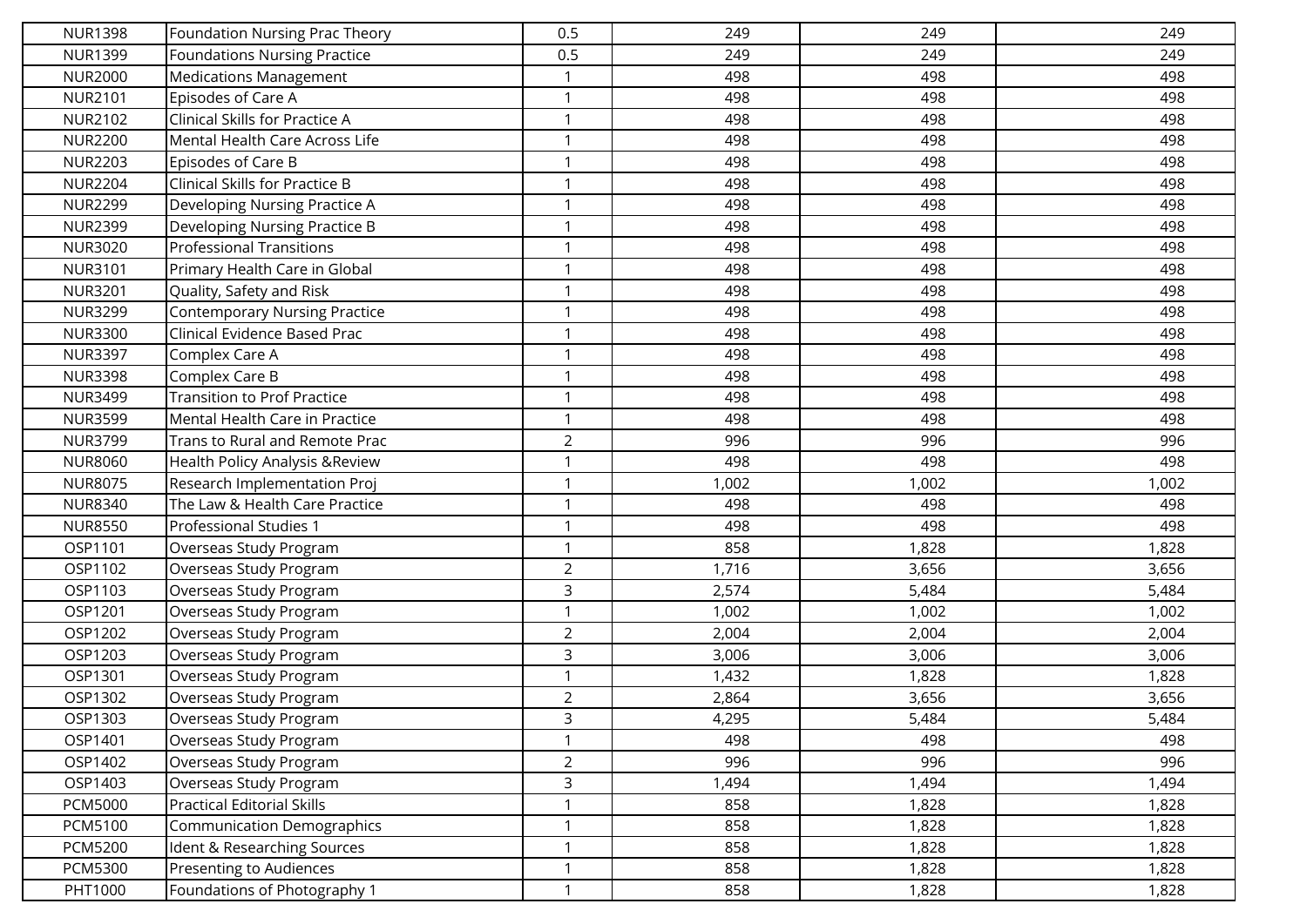| PHT1001        | Foundations of Photography 2              | $\mathbf 1$    | 858   | 1,828 | 1,828 |
|----------------|-------------------------------------------|----------------|-------|-------|-------|
| PHT2000        | Prof Photo Genres & Styles                | $\mathbf 1$    | 858   | 1,828 | 1,828 |
| PHT2001        | Photo Studio and Fieldwork                | $\mathbf 1$    | 858   | 1,828 | 1,828 |
| PHT2002        | Adv Dig Imaging & Adaptation              | $\mathbf{1}$   | 858   | 1,828 | 1,828 |
| PHY1101        | Astronomy 1                               | $\mathbf 1$    | 1,002 | 1,002 | 1,002 |
| PHY1104        | Physics 1                                 | $\mathbf{1}$   | 1,002 | 1,002 | 1,002 |
| PHY1107        | Astronomy 2                               | $\mathbf{1}$   | 1,002 | 1,002 | 1,002 |
| PHY1911        | Physics 2                                 |                | 1,002 | 1,002 | 1,002 |
| PHY2204        | <b>Astronomical Techniques</b>            | $\mathbf{1}$   | 1,002 | 1,002 | 1,002 |
| PHY2206        | <b>Medical Physics</b>                    | $\mathbf 1$    | 1,002 | 1,002 | 1,002 |
| PHY2207        | Optics                                    | $\mathbf{1}$   | 1,002 | 1,002 | 1,002 |
| PHY2208        | Planetary&Exoplanetary Science            | $\mathbf{1}$   | 1,002 | 1,002 | 1,002 |
| PHY3303        | Modern Physics                            | $\mathbf{1}$   | 1,002 | 1,002 | 1,002 |
| PHY3304        | Photonics                                 | $\mathbf{1}$   | 1,002 | 1,002 | 1,002 |
| PHY3305        | Quantum Mechanics                         |                | 1,002 | 1,002 | 1,002 |
| PHY3306        | Solar and Stellar Astronomy               | $\mathbf{1}$   | 1,002 | 1,002 | 1,002 |
| PHY3307        | Galactic&Extragalactic Astrnmy            | $\mathbf{1}$   | 1,002 | 1,002 | 1,002 |
| PHY8001        | Observational Astronomy                   | $\overline{2}$ | 2,004 | 2,004 | 2,004 |
| PHY8002        | Planetary Science                         | $\overline{2}$ | 2,004 | 2,004 | 2,004 |
| PHY8003        | <b>Galactic Astronomy &amp; Cosmology</b> | $\overline{2}$ | 2,004 | 2,004 | 2,004 |
| PHY8004        | Stellar Astronomy                         | $\overline{2}$ | 2,004 | 2,004 | 2,004 |
| <b>PMC1000</b> | Applied Pathology                         | $\mathbf{1}$   | 1,002 | 1,002 | 1,002 |
| PMC1101        | Public Health                             | $\mathbf 1$    | 1,002 | 1,002 | 1,002 |
| PMC1104        | Paramedic Skills                          | $\mathbf 1$    | 1,002 | 1,002 | 1,002 |
| PMC1105        | Fundamentals of Paramedicine              | $\mathbf 1$    | 1,002 | 1,002 | 1,002 |
| PMC1202        | Paramedic Skills 2                        | $\mathbf{1}$   | 1,002 | 1,002 | 1,002 |
| PMC1303        | Paramedic Placement 1                     | $\mathbf{1}$   | 1,002 | 1,002 | 1,002 |
| <b>PMC2000</b> | Pharmacology for Paramedics               |                | 1,002 | 1,002 | 1,002 |
| PMC2101        | Behavioural Conditions & Emerg            | $\mathbf{1}$   | 1,002 | 1,002 | 1,002 |
| PMC2102        | Paramedic Skills 3                        | $\mathbf 1$    | 1,002 | 1,002 | 1,002 |
| PMC2110        | Paramedicine Principles 1                 | $\mathbf{1}$   | 1,002 | 1,002 | 1,002 |
| <b>PMC2201</b> | Multi Trauma                              | $\mathbf{1}$   | 1,002 | 1,002 | 1,002 |
| <b>PMC2202</b> | Paramedic Skills 4                        | $\mathbf 1$    | 1,002 | 1,002 | 1,002 |
| <b>PMC2203</b> | Paramedic Placement 2                     | $\mathbf{1}$   | 1,002 | 1,002 | 1,002 |
| <b>PMC2210</b> | Paramedicine Principles 2                 | $\mathbf 1$    | 1,002 | 1,002 | 1,002 |
| PMC3000        | Ethics, Law & Culture                     | $\mathbf{1}$   | 1,002 | 1,002 | 1,002 |
| PMC3101        | <b>Evidence Based Practice</b>            | $\mathbf{1}$   | 1,002 | 1,002 | 1,002 |
| PMC3103        | Paramedicine Placement 3                  | $\mathbf 1$    | 1,002 | 1,002 | 1,002 |
| PMC3110        | Paramedicine Principles 3                 | $\mathbf{1}$   | 1,002 | 1,002 | 1,002 |
| PMC3201        | Practice & Leadership for Prof            | $\mathbf 1$    | 1,002 | 1,002 | 1,002 |
| PMC3203        | Paramedic Placement 4                     | $\mathbf{1}$   | 1,002 | 1,002 | 1,002 |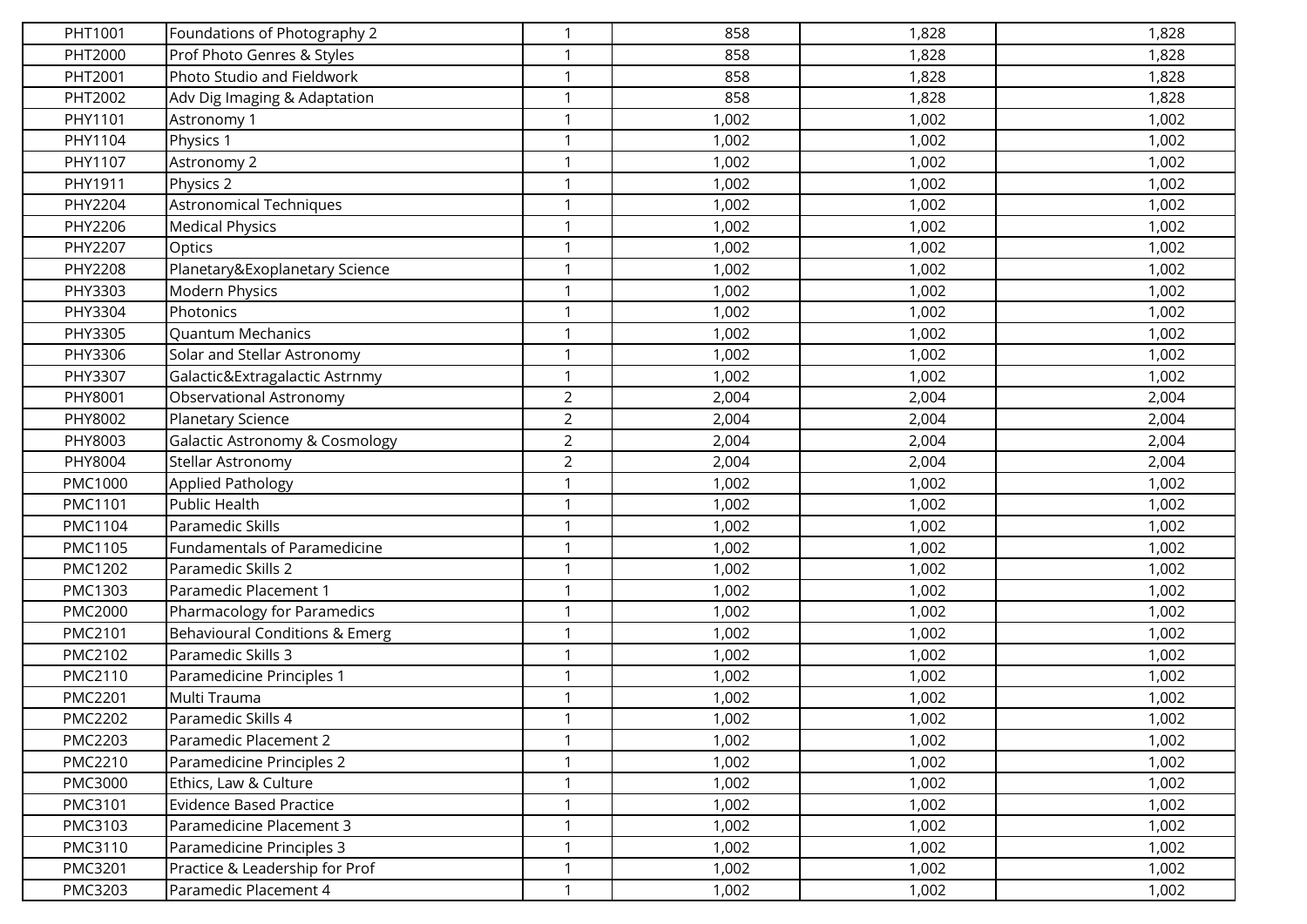| PMC3220 | Applied Paramedicine 1                | $\mathbf 1$    | 1,002       | 1,002    | 1,002 |
|---------|---------------------------------------|----------------|-------------|----------|-------|
| PMC3230 | Applied Paramedicine 2                | -1             | 1,002       | 1,002    | 1,002 |
| POL1000 | Government, Business & Society        | $\overline{1}$ | 858         | 1,828    | 1,828 |
| POL2001 | Politics & Internat'l Business        | $\mathbf 1$    | 858         | 1,828    | 1,828 |
| PRL1002 | This is Public Relations              | -1             | 1,432       | 1,828    | 1,828 |
| PRL1005 | <b>Digital Public Relations</b>       | $\overline{1}$ | 858         | 1,828    | 1,828 |
| PRL2001 | Communicating Through Issues          | $\overline{1}$ | 1,432       | 1,828    | 1,828 |
| PRL2002 | Community Consult & Developm't        |                | 858         | 1,828    | 1,828 |
| PRL2003 | Writing for Public Relations          | $\mathbf 1$    | 1,432       | 1,828    | 1,828 |
| PRL2012 | <b>Public Relations Rsch Mthds</b>    | -1             | 858         | 1,828    | 1,828 |
| PRL3001 | Public Relation Campaign Devel        | $\overline{1}$ | 1,432       | 1,828    | 1,828 |
| PRL3004 | Org Comm & Culture                    | $\mathbf 1$    | 1,432       | 1,828    | 1,828 |
| PRL5004 | Professional Communication            | $\mathbf 1$    | 858         | 1,828    | 1,828 |
| PRL8003 | <b>Strategic Communication Plan'g</b> | $\mathbf 1$    | 1,432       | 1,828    | 1,828 |
| PRL8007 | <b>Community Participation</b>        | -1             | 858         | 1,828    | 1,828 |
| PRL8008 | Social Media for Organisations        | $\mathbf{1}$   | 858         | 1,828    | 1,828 |
| PSG3900 | Professional Week 1                   | $\mathbf 0$    | $\mathbf 0$ | 0        | 0     |
| PSG4111 | Research Project A                    |                | 1,002       | 1,002    | 1,002 |
| PSG4112 | Research Project B                    | $\mathbf 1$    | 1,002       | 1,002    | 1,002 |
| PSG4900 | Professional Week 2                   | $\mathbf 0$    | 0           | $\Omega$ | 0     |
| PSY1010 | Foundation Psychology A               | $\mathbf{1}$   | 858         | 1,828    | 1,002 |
| PSY1020 | Foundation Psychology B               | -1             | 858         | 1,828    | 1,002 |
| PSY1030 | CrossCultural & Indigenous Psy        | $\mathbf 1$    | 858         | 1,828    | 1,002 |
| PSY1101 | <b>Critical Thinking</b>              | $\mathbf 1$    | 858         | 1,828    | 1,002 |
| PSY1102 | Interpersonal Skills                  | -1             | 858         | 1,828    | 1,002 |
| PSY1104 | Psychological Skills A                | $\mathbf 1$    | 858         | 1,828    | 1,002 |
| PSY1105 | Psychological Skills B                | $\overline{1}$ | 858         | 1,828    | 1,002 |
| PSY2010 | Social Processes of Behaviour         |                | 858         | 1,828    | 1,002 |
| PSY2020 | Motivation and Emotion                | $\mathbf{1}$   | 858         | 1,828    | 1,002 |
| PSY2030 | Developmental Psychology              | -1             | 858         | 1,828    | 1,002 |
| PSY2040 | <b>Human Information Processing</b>   | $\mathbf 1$    | 858         | 1,828    | 1,002 |
| PSY2050 | <b>Facilitation and Negotiation</b>   | $\mathbf 1$    | 858         | 1,828    | 1,002 |
| PSY2100 | Research Methods Psychology A         | $\mathbf{1}$   | 858         | 1,828    | 1,002 |
| PSY2104 | Psychological Skills C                | $\mathbf{1}$   | 858         | 1,828    | 1,002 |
| PSY2105 | Psychological Skills D                | $\mathbf 1$    | 858         | 1,828    | 1,002 |
| PSY3010 | Assessment of Behaviour               | $\mathbf{1}$   | 858         | 1,828    | 1,002 |
| PSY3030 | Abnormal Psychology                   | $\mathbf{1}$   | 858         | 1,828    | 1,002 |
| PSY3050 | Counselling Psychology                | $\mathbf 1$    | 858         | 1,828    | 1,002 |
| PSY3060 | Learning & Behaviour Change           | $\mathbf{1}$   | 858         | 1,828    | 1,002 |
| PSY3110 | Clinical Health Psychology            | $\mathbf 1$    | 858         | 1,828    | 1,002 |
| PSY3111 | Research Methods Psychology B         | $\mathbf{1}$   | 858         | 1,828    | 1,002 |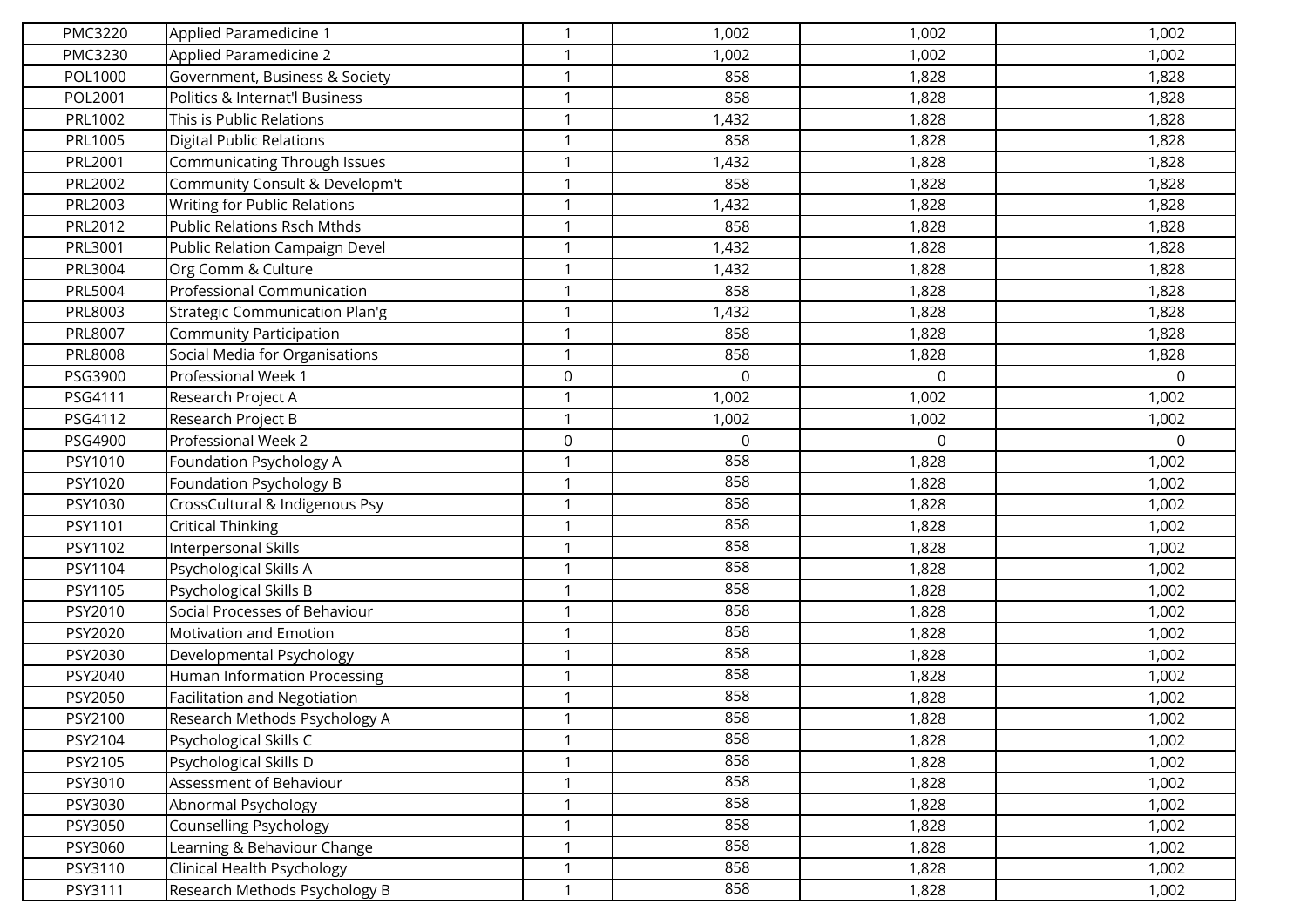| PSY3250        | Sport and Exercise Psychology             | $\mathbf{1}$   | 858   | 1,828 | 1,002 |
|----------------|-------------------------------------------|----------------|-------|-------|-------|
| PSY3730        | Industrial & Orga'l Psychology            | $\mathbf{1}$   | 858   | 1,828 | 1,002 |
| PSY4020        | <b>Ethical &amp; Professional Practic</b> | $\mathbf 1$    | 858   | 1,828 | 1,002 |
| PSY4040        | Psychological Interventions               | $\mathbf{1}$   | 858   | 1,828 | 1,002 |
| PSY4070        | Assessment & Interview Skills             | $\mathbf{1}$   | 858   | 1,828 | 1,002 |
| PSY4080        | Psych Complementary Studies A             | $\mathbf{1}$   | 858   | 1,828 | 1,002 |
| PSY4090        | Psych Complementary Studies B             | $\mathbf{1}$   | 858   | 1,828 | 1,002 |
| PSY4101        | Psychology Honours Project A              | $\overline{2}$ | 1,716 | 3,656 | 2,004 |
| PSY4102        | Psychology Honours Project B              | $\overline{2}$ | 1,716 | 3,656 | 2,004 |
| PSY4111        | Advanced Research Approaches              | $\mathbf{1}$   | 858   | 1,828 | 1,002 |
| PSY5050        | Research Applications for Psyc            | $\mathbf{1}$   | 498   | N/A   | 498   |
| PSY5060        | Child & Adolescent Psychology             | $\mathbf{1}$   | 498   | N/A   | 498   |
| PSY5070        | Adult Psychopathology                     | $\mathbf{1}$   | 498   | N/A   | 498   |
| PSY5110        | Ethical, Legal & Profes Issues            | $\mathbf{1}$   | 498   | N/A   | 498   |
| PSY5130        | Psychology Practicum 1                    | $\mathbf{1}$   | 498   | N/A   | 498   |
| PSY5140        | Comprehensive Psychological As            | $\mathbf{1}$   | 498   | N/A   | 498   |
| PSY5145        | <b>Intervention Strategies</b>            | $\mathbf{1}$   | 498   | N/A   | 498   |
| PSY5230        | Psychology Practicum 2                    | $\mathbf 1$    | 498   | N/A   | 498   |
| PSY8050        | Advanced Clinical Intervention            | $\mathbf{1}$   | 498   | N/A   | 498   |
| PSY8060        | Advanced Health Psychology                | $\mathbf{1}$   | 498   | N/A   | 498   |
| PSY8140        | Psychology Practicum 3                    | $\mathbf 1$    | 498   | N/A   | 498   |
| PSY8145        | Resrch Skills in Psych Teachrs            | $\mathbf{1}$   | 858   | 1,828 | 1,828 |
| PSY8146        | Psychology Capstone Studies               | $\mathbf{1}$   | 858   | 1,828 | 1,828 |
| PSY8150        | Psychology Practicum 4                    | $\mathbf{1}$   | 498   | N/A   | 498   |
| PSY8210        | Adv Topic In Prof Practice                | $\mathbf{1}$   | 498   | N/A   | 498   |
| PSY8240        | Advanced Psych Assessment                 | $\mathbf{1}$   | 498   | N/A   | 498   |
| PSY8260        | Adv Child & Adol Psych                    | $\mathbf{1}$   | 498   | N/A   | 498   |
| PSY8270        | Advanced Psychopathology                  | $\mathbf{1}$   | 498   | N/A   | 498   |
| <b>PUB5001</b> | Intro to Editing & Publishing             | $\mathbf{1}$   | 858   | 1,828 | 1,828 |
| PUB5002        | <b>Writing for Editors</b>                | $\mathbf{1}$   | 858   | 1,828 | 1,828 |
| PUB5003        | <b>Editing in Practice</b>                | $\mathbf 1$    | 858   | 1,828 | 1,828 |
| <b>PUB5004</b> | Prof Prac in Edit & Publish               | $\mathbf{1}$   | 858   | 1,828 | 1,828 |
| <b>PUB5005</b> | Design & Production Managem't             | $\mathbf{1}$   | 858   | 1,828 | 1,828 |
| <b>PUB5006</b> | Digital Publishing Internship             | $\mathbf{1}$   | 858   | 1,828 | 1,828 |
| <b>PUB5007</b> | <b>Book Promotion</b>                     | $\mathbf{1}$   | 858   | 1,828 | 1,828 |
| PUB8001        | Magazine Publishing Project               | $\mathbf{1}$   | 858   | 1,828 | 1,828 |
| <b>PUH8010</b> | Integrated Core A                         | $\overline{2}$ | 2,004 | 2,004 | 2,004 |
| <b>PUH8020</b> | Integrated Core B                         | $\overline{2}$ | 2,004 | 2,004 | 2,004 |
| <b>PUH8030</b> | Pub Health in Practice A                  | $\mathbf{1}$   | 1,002 | 1,002 | 1,002 |
| <b>PUH8040</b> | Research Project Planning                 | $\mathbf{1}$   | 1,002 | 1,002 | 1,002 |
| <b>PUH8070</b> | Placement A                               | $\mathbf{1}$   | 1,002 | 1,002 | 1,002 |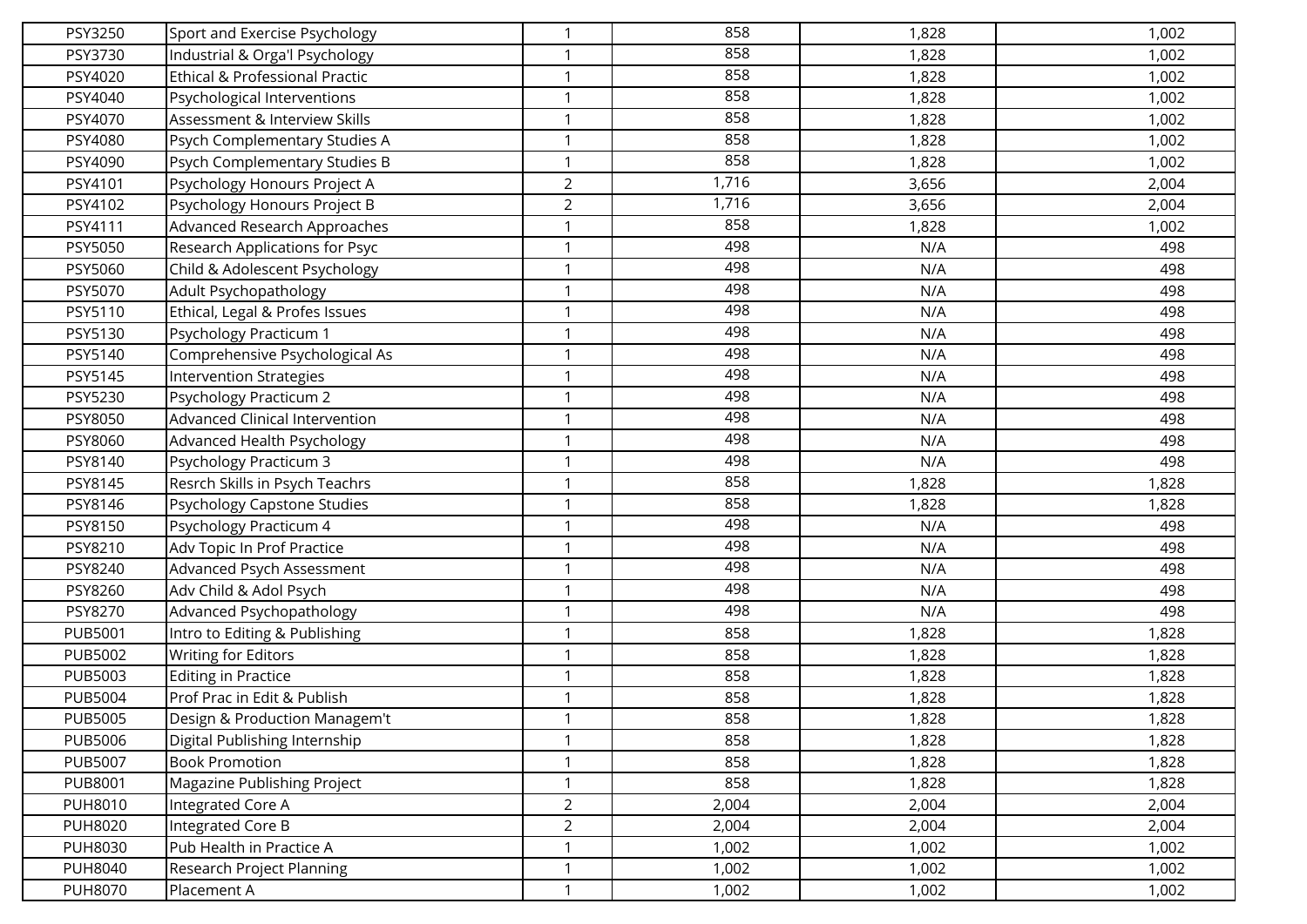| <b>PUH8080</b> | Placement B                          |                | 1,002 | 1,002 | 1,002 |
|----------------|--------------------------------------|----------------|-------|-------|-------|
| PWE3000        | Prof Work Experience                 | $\mathbf{1}$   | 1,432 | 1,828 | 1,828 |
| PWE3001        | Learning Integrated Work             | $\mathbf 1$    | 1,432 | 1,828 | 1,828 |
| <b>REN1201</b> | <b>Environmental Studies</b>         | $\mathbf{1}$   | 1,002 | 1,002 | 1,002 |
| <b>REN2200</b> | <b>Ecology for Sustainability</b>    | $\mathbf 1$    | 1,002 | 1,002 | 1,002 |
| <b>REN3301</b> | <b>Biodiversity and Conservation</b> |                | 1,002 | 1,002 | 1,002 |
| <b>REN3302</b> | Sustainable Resource Use             | $\mathbf 1$    | 1,002 | 1,002 | 1,002 |
| REN8101        | Environment, Society & Sustain       |                | 1,002 | 1,002 | 1,002 |
| <b>REN8202</b> | Conserva'n Sustainable Futures       | $\mathbf{1}$   | 1,002 | 1,002 | 1,002 |
| <b>REN8203</b> | <b>Sustainability Science</b>        | $\mathbf{1}$   | 1,002 | 1,002 | 1,002 |
| RET1000        | <b>Examining the Sacred</b>          | $\mathbf 1$    | 498   | 498   | 498   |
| <b>RET2000</b> | <b>World Religions</b>               | $\mathbf{1}$   | 498   | 498   | 498   |
| <b>RET3000</b> | <b>Cults and Sects</b>               | $\mathbf 1$    | 498   | 498   | 498   |
| <b>RSH8000</b> | Introduction to Research             | $\mathbf{1}$   | 858   | 1,828 | 1,828 |
| RSH8001        | Research Methodologies               | $\mathbf{1}$   | 858   | 1,828 | 1,828 |
| RSH8002        | <b>Business Innovation Research</b>  | $\overline{2}$ | 2,864 | 3,656 | 3,656 |
| SCA1001        | Persuasve Comms                      | $\mathbf{1}$   | 858   | 1,002 | 1,002 |
| SCA1002        | Intro to Creative & Crit Think       | $\mathbf 1$    | 858   | 1,002 | 1,002 |
| SCA2001        | Cultural Respo & Create Coms         | $\mathbf{1}$   | 858   | 1,002 | 1,002 |
| SCA2002        | <b>Arts Business</b>                 | $\mathbf{1}$   | 858   | 1,002 | 1,002 |
| <b>SCA4000</b> | <b>Honours Dissertation 1</b>        | $\overline{2}$ | 1,716 | 2,004 | 2,004 |
| SCA4001        | <b>Honours Dissertation 2</b>        | $\overline{2}$ | 1,716 | 2,004 | 2,004 |
| SCA4002        | Research Practice A                  | $\overline{2}$ | 1,716 | 2,004 | 2,004 |
| SCA4003        | Research Practice B                  | $\overline{2}$ | 1,716 | 2,004 | 2,004 |
| SCI1001        | Succeeding in Science                | $\mathbf{1}$   | 1,002 | 1,002 | 1,002 |
| SCI3301        | Science Project                      | -1             | 1,002 | 1,002 | 1,002 |
| SCI3302        | <b>Industry Placement</b>            | $\mathbf{1}$   | 1,002 | 1,002 | 1,002 |
| SCI4403        | Special Study in Science             |                | 1,002 | 1,002 | 1,002 |
| SCI4405        | <b>Research Practice and Ethics</b>  | $\mathbf{1}$   | 1,002 | 1,002 | 1,002 |
| SCI4407        | Complementary Studies A              | $\mathbf 1$    | 1,002 | 1,002 | 1,002 |
| <b>SCI4408</b> | <b>Complementary Studies B</b>       | -1             | 1,002 | 1,002 | 1,002 |
| SCI4409        | Science Honours Project 1            | $\overline{2}$ | 2,004 | 2,004 | 2,004 |
| SCI4410        | Science Honours Project 2            | $\overline{2}$ | 2,004 | 2,004 | 2,004 |
| SCI8101        | Science in Practice                  | $\mathbf{1}$   | 1,432 | 1,828 | 1,828 |
| SCI8102        | Research Skills                      | $\mathbf{1}$   | 1,432 | 1,828 | 1,828 |
| SCI8103        | Research Fundamentals & Ethics       | $\mathbf{1}$   | 1,002 | 1,002 | 1,002 |
| SES1002        | Intro to Sport and Exercise          | $\mathbf{1}$   | 858   | 1,828 | 1,828 |
| SES1101        | Growth, Development & Lifespan       | $\mathbf{1}$   | 858   | 1,828 | 1,828 |
| SES1103        | Nutrition and Exercise               | $\mathbf{1}$   | 858   | 1,828 | 1,828 |
| SES1299        | Professional Placement 1             | 0.3            | 257   | 548   | 548   |
| SES2102        | Motor Control and Learning           | -1             | 858   | 1,828 | 1,828 |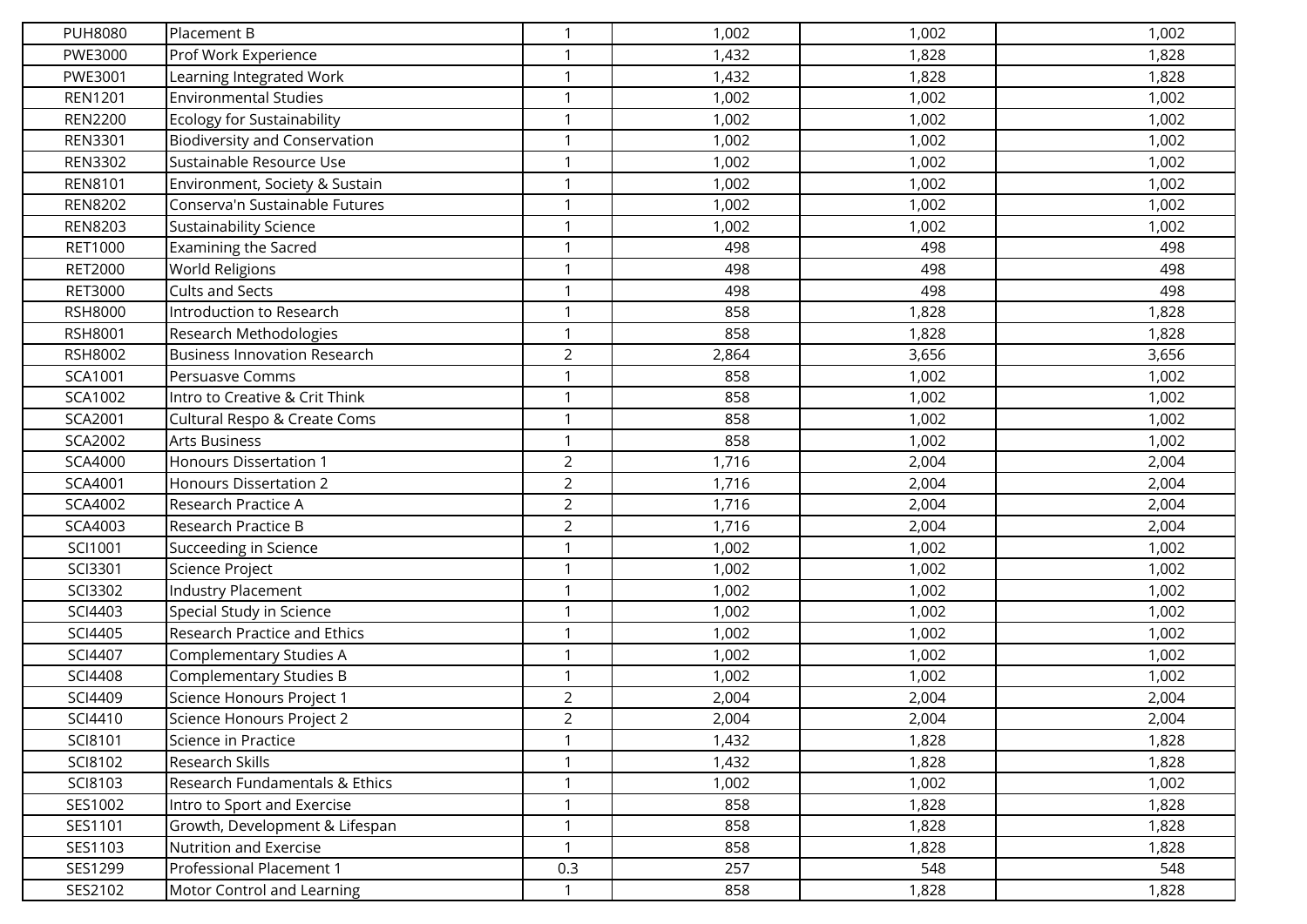| SES2103 | <b>Functional Anatomy</b>                | $\mathbf{1}$ | 858   | 1,828 | 1,828 |
|---------|------------------------------------------|--------------|-------|-------|-------|
| SES2104 | <b>Exercise Physiology</b>               | $\mathbf 1$  | 858   | 1,828 | 1,828 |
| SES2105 | Research Methods & Statistics            | $\mathbf 1$  | 858   | 1,828 | 1,828 |
| SES2201 | Health Exercise & Sport Assess           | $\mathbf 1$  | 858   | 1,828 | 1,828 |
| SES2202 | <b>Biomechanics</b>                      | $\mathbf{1}$ | 858   | 1,828 | 1,828 |
| SES2203 | Physical Activity and Health             | $\mathbf{1}$ | 858   | 1,828 | 1,828 |
| SES2205 | <b>Exercise Program Delivery</b>         | $\mathbf 1$  | 858   | 1,828 | 1,828 |
| SES2299 | Professional Placement 2                 | 0.2          | 171   | 365   | 365   |
| SES3101 | <b>Exercise Prescription &amp; Prac</b>  | $\mathbf{1}$ | 858   | 1,828 | 1,828 |
| SES3102 | Sports Medicine & Rehab                  | $\mathbf{1}$ | 858   | 1,828 | 1,828 |
| SES3130 | CEP for Young People                     | $\mathbf 1$  | 858   | 1,828 | 1,828 |
| SES3202 | <b>Clinical Practice Skills 1</b>        | $\mathbf{1}$ | 858   | 1,828 | 1,828 |
| SES3205 | Ind Study in Sport & Exercise            | $\mathbf 1$  | 858   | 1,828 | 1,828 |
| SES3206 | <b>Strength Training &amp; Condition</b> | $\mathbf 1$  | 858   | 1,828 | 1,828 |
| SES3231 | CEP for Adult to Middle Age              | 1            | 858   | 1,828 | 1,828 |
| SES3299 | Professional Placement 3                 | 0.5          | 429   | 914   | 914   |
| SES4101 | CEP for Mature to Later Years            |              | 858   | 1,828 | 1,828 |
| SES4102 | <b>Clinical Practice Skills 2</b>        | $\mathbf 1$  | 858   | 1,828 | 1,828 |
| SES4105 | Independ Study Sport&Exercise2           | $\mathbf{1}$ | 858   | 1,828 | 1,828 |
| SES4199 | <b>Clinical Prof Placement 1</b>         | $\mathbf{1}$ | 858   | 1,828 | 1,828 |
| SES4203 | <b>Clinical Practice Skills 3</b>        | $\mathbf 1$  | 858   | 1,828 | 1,828 |
| SES4299 | <b>Clinical Prof Placement 2</b>         | $\mathbf{1}$ | 858   | 1,828 | 1,828 |
| SES8001 | <b>Advanced Biomechanics</b>             | $\mathbf 1$  | 858   | 1,828 | 1,828 |
| SES8003 | Advanced Motor Control & Learn           | $\mathbf 1$  | 858   | 1,828 | 1,828 |
| SES8005 | Advanced Exercise Physiology             | $\mathbf{1}$ | 858   | 1,828 | 1,828 |
| SES8006 | Adv Exercise Program & Rehabil           | $\mathbf 1$  | 858   | 1,828 | 1,828 |
| SES8007 | Adv Exrcse Assess & Delvry               | $\mathbf{1}$ | 858   | 1,828 | 1,828 |
| SES8008 | Adv Anatomy & Physiology                 | $\mathbf 1$  | 1,002 | 1,002 | 1,002 |
| SES8299 | <b>Advanced Professional Placemnt</b>    | $\mathbf 1$  | 858   | 1,828 | 1,828 |
| SOC1000 | Introduction to Social Justice           | $\mathbf{1}$ | 858   | 1,828 | 1,828 |
| SOC1001 | <b>Conflict and Peace</b>                | -1           | 858   | 1,828 | 1,828 |
| SOC1002 | <b>Building Social Capital</b>           | 1            | 858   | 1,828 | 1,828 |
| SOC2000 | Identity Inglty & Scial Justic           | $\mathbf{1}$ | 858   | 1,828 | 1,828 |
| SOC2001 | Sociology of Social Enterprise           | $\mathbf{1}$ | 858   | 1,828 | 1,828 |
| SOC2022 | Power and Society                        | 1            | 858   | 1,828 | 1,828 |
| SOC3000 | Collaborative Community Proble           | $\mathbf 1$  | 858   | 1,828 | 1,828 |
| SOC3001 | <b>Global Conflict Communication</b>     | $\mathbf{1}$ | 858   | 1,828 | 1,828 |
| SOC8001 | Islam and the West                       | $\mathbf 1$  | 858   | 1,828 | 1,828 |
| SPE3003 | Teach Learners Mod/High Needs            | $\mathbf{1}$ | 498   | 498   | 498   |
| SPE3004 | Socl & Emtnl Wellbeing Primary           | $\mathbf{1}$ | 498   | 498   | 498   |
| SPE3005 | Challenging Behaviour Primary            | $\mathbf{1}$ | 498   | 498   | 498   |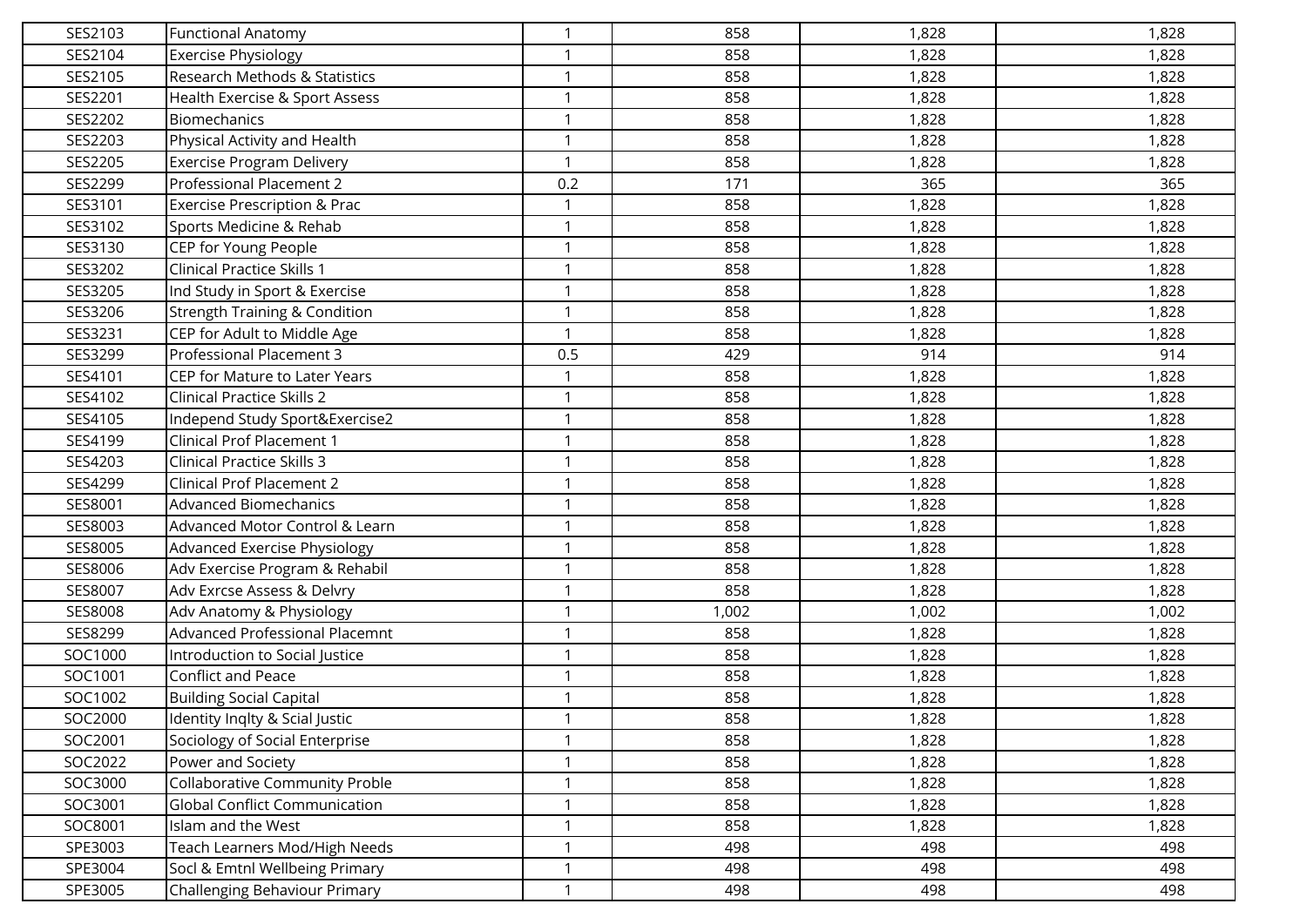| SPE3006        | Developmental Differences Prim       | $\mathbf{1}$ | 498   | 498         | 498      |
|----------------|--------------------------------------|--------------|-------|-------------|----------|
| SPE3007        | Instruction Special Education        | $\mathbf 1$  | 498   | 498         | 498      |
| SPE3008        | Communication & Collaboration        | $\mathbf 1$  | 498   | 498         | 498      |
| SPE3009        | Learning Interven Read/Write         | $\mathbf 1$  | 498   | 498         | 498      |
| STA1003        | <b>Fundamental Statistics</b>        | $\mathbf 1$  | 498   | 498         | 498      |
| STA2100        | Evaluating Information               | $\mathbf{1}$ | 498   | 498         | 498      |
| STA2301        | <b>Distribution Theory</b>           | $\mathbf{1}$ | 498   | 498         | 498      |
| STA2302        | <b>Statistical Inference</b>         |              | 498   | 498         | 498      |
| STA3200        | Multvrt Stat Mthds                   | $\mathbf{1}$ | 498   | 498         | 498      |
| STA3300        | <b>Experimental Design</b>           | $\mathbf 1$  | 498   | 498         | 498      |
| STA3301        | <b>Statistical Models</b>            | $\mathbf{1}$ | 498   | 498         | 498      |
| STA8005        | Multvrt Anlysis High-Dim Data        | $\mathbf{1}$ | 498   | 498         | 498      |
| STA8170        | <b>Statistics for Quant Research</b> | $\mathbf 1$  | 498   | 498         | 498      |
| STA8180        | <b>Advanced Statistics A</b>         | $\mathbf 1$  | 498   | 498         | 498      |
| STA8190        | <b>Advanced Statistics B</b>         |              | 498   | 498         | 498      |
| SVY1102        | Surveying A                          | $\mathbf{1}$ | 1,002 | 1,002       | 1,002    |
| SVY1104        | <b>Survey Computations A</b>         | $\mathbf{1}$ | 1,002 | 1,002       | 1,002    |
| SVY1110        | Introduction to GPS                  |              | 1,002 | 1,002       | 1,002    |
| SVY1500        | Spatial Science for Engineers        | $\mathbf{1}$ | 1,002 | 1,002       | 1,002    |
| SVY1901        | Surveying & Spatial Sci Prac 1       | $\mathbf 0$  | 0     | $\Omega$    | 0        |
| SVY2105        | <b>Survey Computations B</b>         | $\mathbf 1$  | 1,002 | 1,002       | 1,002    |
| SVY2106        | Geodetic Surveying A                 | $\mathbf 1$  | 1,002 | 1,002       | 1,002    |
| SVY2301        | Automated Surveying Systems          | $\mathbf 1$  | 1,002 | 1,002       | 1,002    |
| SVY2302        | Mine Surveying                       | $\mathbf 1$  | 1,002 | 1,002       | 1,002    |
| SVY2303        | <b>Construction Surveying</b>        | $\mathbf 1$  | 1,002 | 1,002       | 1,002    |
| SVY2902        | Surveying & Spatial Sci Prac 2       | $\mathbf 0$  | 0     | $\mathbf 0$ | 0        |
| SVY2903        | Surveying & Spatial Sci Prac 3       | $\mathbf 0$  | 0     | $\mathbf 0$ | $\Omega$ |
| SVY3107        | Geodetic Surveying B                 |              | 1,002 | 1,002       | 1,002    |
| SVY3202        | Photogrammetry & Remote Sens'g       | $\mathbf{1}$ | 1,002 | 1,002       | 1,002    |
| SVY3302        | Property Valuation&Development       | $\mathbf 1$  | 1,002 | 1,002       | 1,002    |
| SVY3304        | Cadastral Surveying (Qld)            | $\mathbf 1$  | 1,002 | 1,002       | 1,002    |
| SVY3306        | Cadastral Surveying (NSW)            |              | 1,002 | 1,002       | 1,002    |
| SVY3400        | Advanced Surveying                   | $\mathbf{1}$ | 1,002 | 1,002       | 1,002    |
| SVY3904        | Surveying & Spatial Sci Prac 4       | $\mathsf 0$  | 0     | $\Omega$    | 0        |
| SVY4304        | Land and Cadastral Law               |              | 1,002 | 1,002       | 1,002    |
| SVY4309        | Prac Manag't Spatial Scientist       | $\mathbf{1}$ | 1,002 | 1,002       | 1,002    |
| THE2003        | Children & Young People Theatr       | $\mathbf{1}$ | 858   | 1,002       | 1,002    |
| <b>THE2005</b> | Australian Theatre                   | $\mathbf 1$  | 858   | 1,002       | 1,002    |
| <b>THE2008</b> | Modern Drama: Plays in-between       | $\mathbf{1}$ | 858   | 1,002       | 1,002    |
| THE2009        | Professional SkillDevelopment1       | $\mathbf 1$  | 858   | 1,002       | 1,002    |
| THE2010        | Professional Skill Develop 2         | $\mathbf{1}$ | 858   | 1,002       | 1,002    |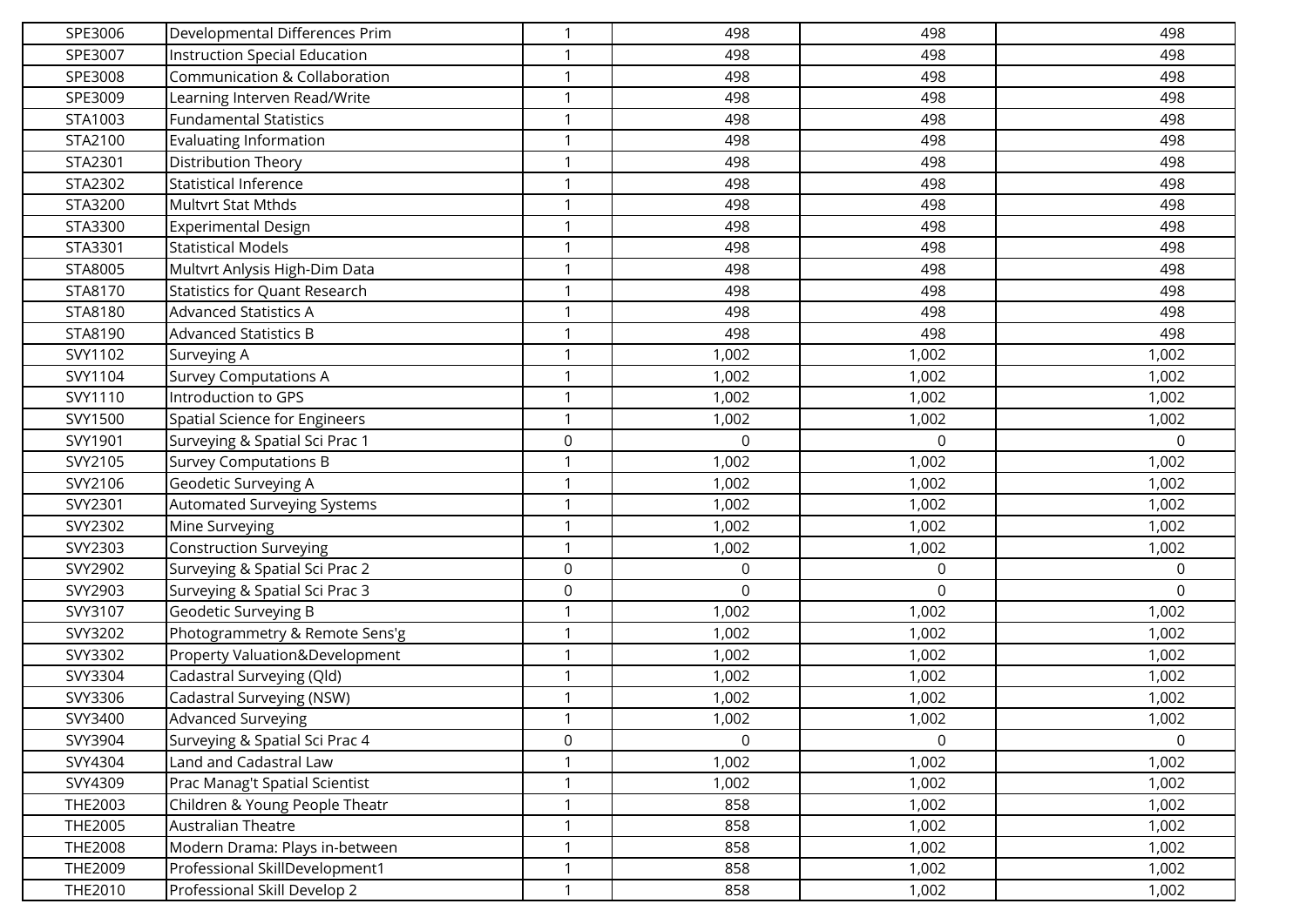| THE2011        | Acting 1                            |              | 858   | 1,002 | 1,002 |
|----------------|-------------------------------------|--------------|-------|-------|-------|
| THE2022        | <b>Creative Development</b>         | $\mathbf 1$  | 858   | 1,002 | 1,002 |
| THE2031        | Acting 2                            | $\mathbf 1$  | 858   | 1,002 | 1,002 |
| THE3011        | Preparing Entertainment Ind 1       | $\mathbf 1$  | 858   | 1,002 | 1,002 |
| THE3012        | Preparing Entertainment Ind 2       | $\mathbf 1$  | 858   | 1,002 | 1,002 |
| THE3021        | Acting 3                            |              | 858   | 1,002 | 1,002 |
| THE3023        | Acting 4                            | $\mathbf 1$  | 858   | 1,002 | 1,002 |
| <b>THE8001</b> | Shakespearean Negotiations (Ma      |              | 858   | 1,002 | 1,002 |
| THE8002        | The Body: Rep & Impos(Masters)      | $\mathbf{1}$ | 858   | 1,002 | 1,002 |
| THT1000        | <b>Foundation Actor Skills</b>      | $\mathbf{1}$ | 858   | 1,002 | 1,002 |
| THT1001        | Making Theatre History 1            | $\mathbf 1$  | 858   | 1,002 | 1,002 |
| THT1002        | <b>Making Theatre History 2</b>     | $\mathbf{1}$ | 858   | 1,002 | 1,002 |
| THT1003        | Theatre in Communities              | $\mathbf 1$  | 858   | 1,002 | 1,002 |
| THT1004        | Acting and Interpretation           | $\mathbf{1}$ | 858   | 1,002 | 1,002 |
| THT1005        | Acting for the Digital Medium       | $\mathbf{1}$ | 858   | 1,002 | 1,002 |
| THT2001        | The Creative Actor                  | $\mathbf 1$  | 858   | 1,002 | 1,002 |
| THT2003        | <b>Educational Drama</b>            | $\mathbf 1$  | 858   | 1,002 | 1,002 |
| THT2004        | Theatre and Adaptation              |              | 858   | 1,002 | 1,002 |
| TOU1003        | Tourism Management                  | $\mathbf{1}$ | 1,432 | 1,828 | 1,828 |
| TOU1004        | Destination & Experience Mktg       | $\mathbf{1}$ | 1,432 | 1,828 | 1,828 |
| <b>TOU2008</b> | Ecotourism                          | -1           | 1,432 | 1,828 | 1,828 |
| TOU2009        | <b>Cultural Tourism</b>             | $\mathbf{1}$ | 1,432 | 1,828 | 1,828 |
| <b>TOU3008</b> | Tourism Planning & Development      | $\mathbf 1$  | 1,432 | 1,828 | 1,828 |
| TOU3010        | Event Management                    | $\mathbf{1}$ | 1,432 | 1,828 | 1,828 |
| <b>TVR1001</b> | Intro to TV Studio Practice         | $\mathbf 1$  | 858   | 1,002 | 1,002 |
| <b>TVR1002</b> | Intro to Radio Prod                 | -1           | 858   | 1,002 | 1,002 |
| TVR1003        | Sound Design for Production         | $\mathbf{1}$ | 858   | 1,002 | 1,002 |
| <b>TVR2001</b> | Adv TV Studio Prod                  |              | 858   | 1,002 | 1,002 |
| <b>TVR2002</b> | Advanced Radio Production           | $\mathbf{1}$ | 858   | 1,002 | 1,002 |
| <b>TVR2004</b> | <b>Television Outside Broadcast</b> | $\mathbf 1$  | 858   | 1,002 | 1,002 |
| <b>TVR2005</b> | Radio OB & Podcast                  |              | 858   | 1,002 | 1,002 |
| <b>TVR2006</b> | Adv AVID Edit                       | $\mathbf 1$  | 858   | 1,002 | 1,002 |
| <b>URP1001</b> | Intro to Urban & Regional Plan      | $\mathbf{1}$ | 1,002 | 1,002 | 1,002 |
| <b>URP2001</b> | Planning Structure & Stat Plan      | $\mathbf{1}$ | 1,002 | 1,002 | 1,002 |
| <b>URP2002</b> | Local Gov Planning Prac & Tech      | $\mathbf 1$  | 1,002 | 1,002 | 1,002 |
| <b>URP3200</b> | Regional planning                   | $\mathbf 1$  | 1,002 | 1,002 | 1,002 |
| <b>URP3201</b> | Sustainable Urban Design & Dev      | $\mathbf 1$  | 1,002 | 1,002 | 1,002 |
| <b>URP4001</b> | Movement Network Planning           | $\mathbf 1$  | 1,002 | 1,002 | 1,002 |
| <b>URP4002</b> | Urban & Regnl Plan Theory           | $\mathbf{1}$ | 1,002 | 1,002 | 1,002 |
| <b>VIS1010</b> | 2D Studio Foundations               | $\mathbf{1}$ | 858   | 1,002 | 1,002 |
| <b>VIS1020</b> | <b>3D Studio Foundations</b>        | $\mathbf{1}$ | 858   | 1,002 | 1,002 |